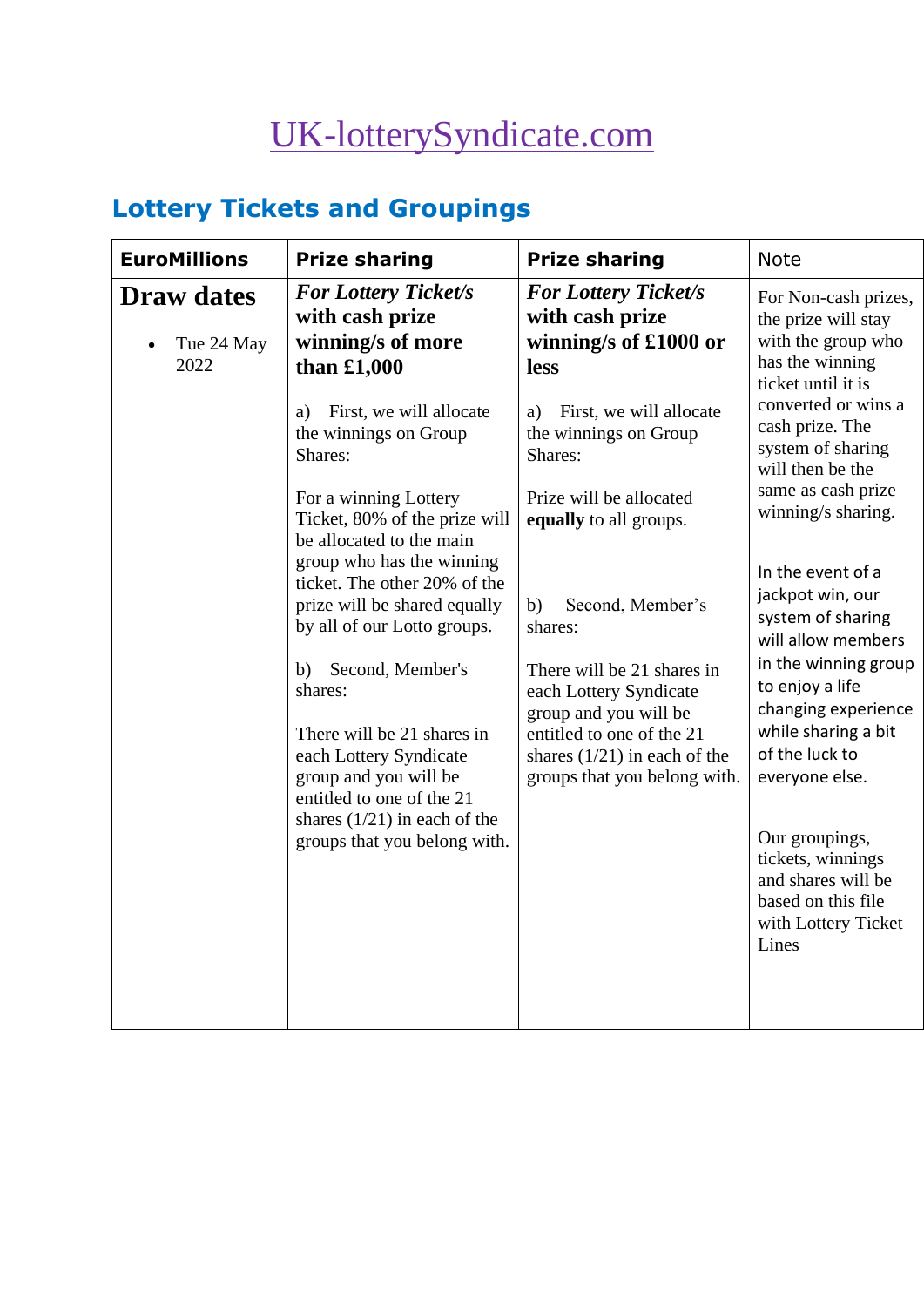#### *Lottery Syndicate Group 1*

#### *1) Do1V1, 2) Ma22G05/MA38G119, 3) La66B40, 4) He82C30,5) Ti53W41,6) Ke34B01, 7) Sa43B16, 8Pa30C27, 9) Tr76G01,10) Ca71W01, 11) Ki11S03, 12) Je15M11, 13) Kh33K03, 14) Ni39G16, 15) TH94L16, 16) Jo54V2 , 17) Sh20S29, 18) An67B17, 19) Ni36N20 20) Si12G05 , 21) Gl25L33*

Ticket 1 of 10

Ticket number: 1099-048124691-208079 Purchase date and time: Sat 21 May 2022 at 7:12

#### • **Your numbers**

- Lucky Stars
- $\bullet$  A
- o 09
- o 18
- o 33
- o 37
- o 41
- •
- o 11  $\circ$  12
- o Lucky Dip
- B
- $\circ$  10
- o 21
- o 33
- o 39
- o 50
- •
- o 03
- o 07
- o Lucky Dip

## **Your UK Millionaire Maker codes**

- HPMM07082
- ZPMJ25474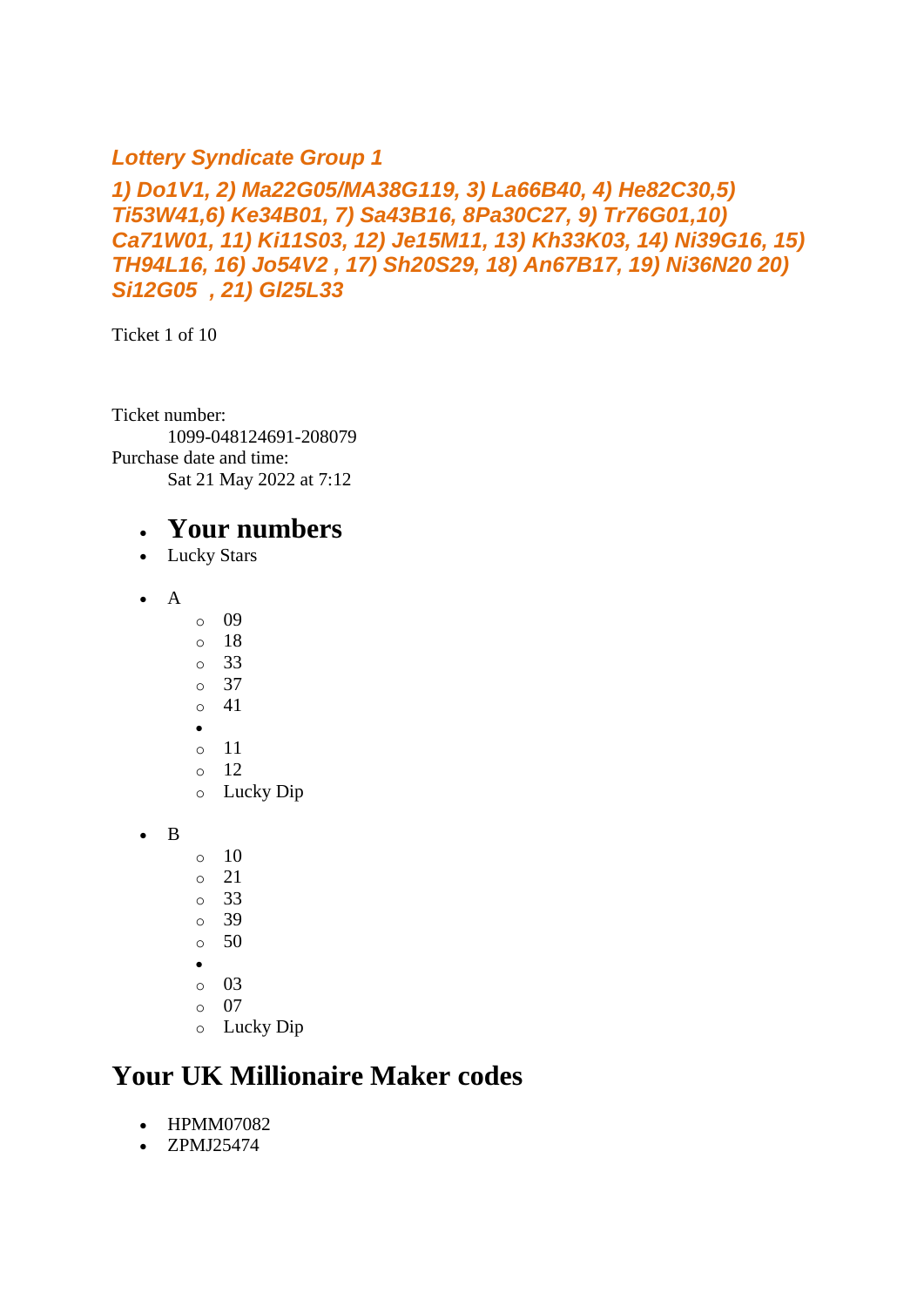We'll email you if you win.

## **Draws summary**

**Draws:** TueTuesday **Weeks:** 1

## **Draw summary**

Tue 24 May 2022

## **Draw dates**

• Tue 24 May 2022

**Cost:** 2 plays x £2.50 for 1 draw = £5.00

# **Total:**

£5.00

*-----------------------------------------------------*

#### *Lottery Syndicate Group 2*

*1) Do1V1, 2) Ma22G05/MA38G119, 3) Ri28L30, 4) He82C30,5) Da10N11Norcup ,6) Ke34B01, 7) Sa43B16, 8) Pa30C27, 9) Tr76G01,10) Ca71W01, 11) Ki11S03, 12) Je15M11, 13) Me91M02, 14) Ni39G16, 15) Ti53W41, 16) An67B17, 17) Sh20S29, 18) Kh33K03, 19) Ni36N20, 20) Ri52F56, 21) Gl25L33*

Ticket 2 of 10

Ticket number: 1099-023996183-203379 Purchase date and time: Sat 21 May 2022 at 7:12

#### • **Your numbers**

• Lucky Stars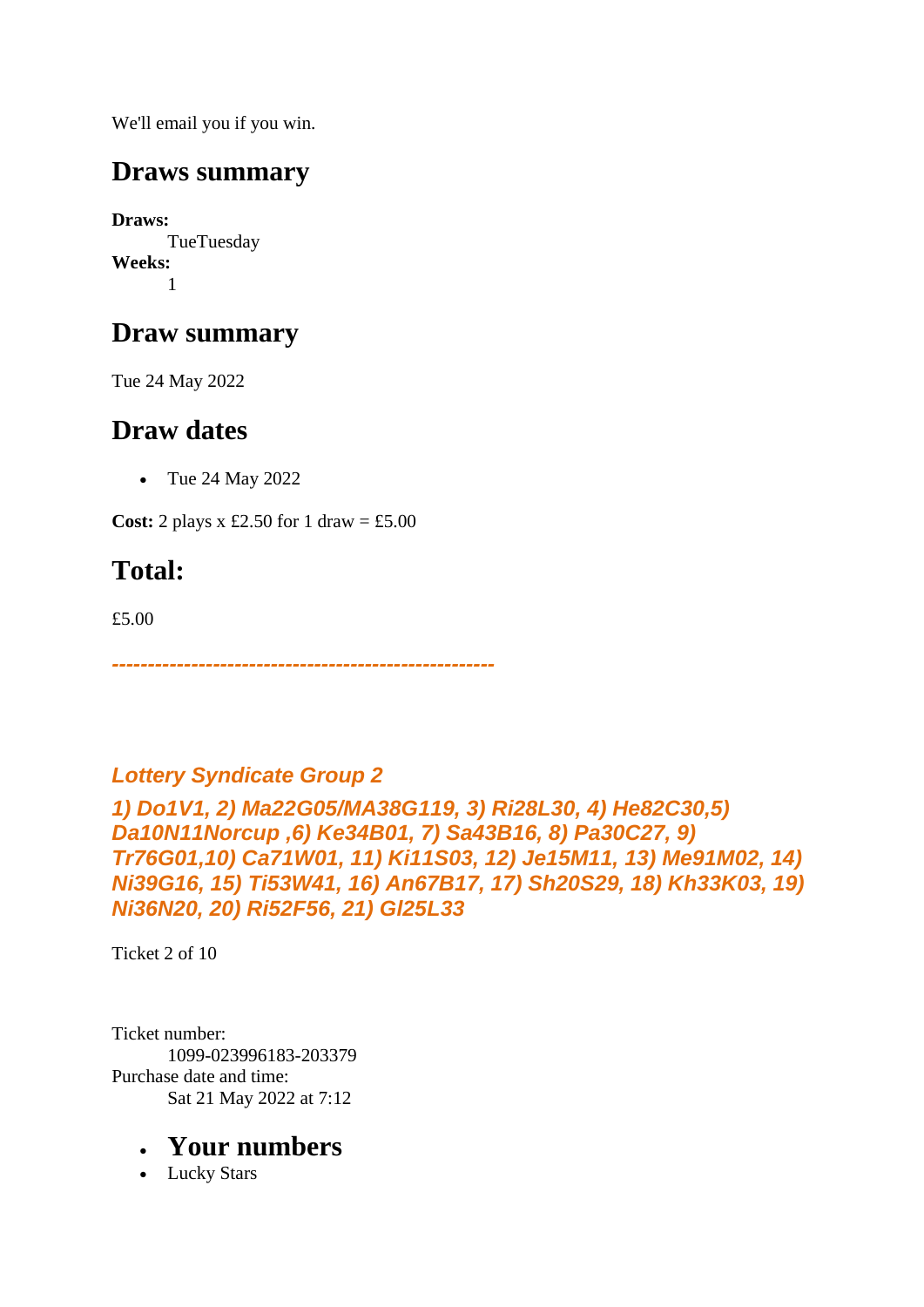- A
- o 19
- o 21
- o 23
- o 24 o 25
- •
- o 09
- o 10
- o Lucky Dip
- B
- o 08
- o 15 o 20
- o 25
- o 30
- •
- o 05
- o 07 o Lucky Dip

- VPMH84148
- ZPMJ25476

We'll email you if you win.

# **Draws summary**

**Draws: TueTuesday Weeks:** 1

# **Draw summary**

Tue 24 May 2022

# **Draw dates**

• Tue 24 May 2022

**Cost:** 2 plays x £2.50 for 1 draw = £5.00

# **Total:**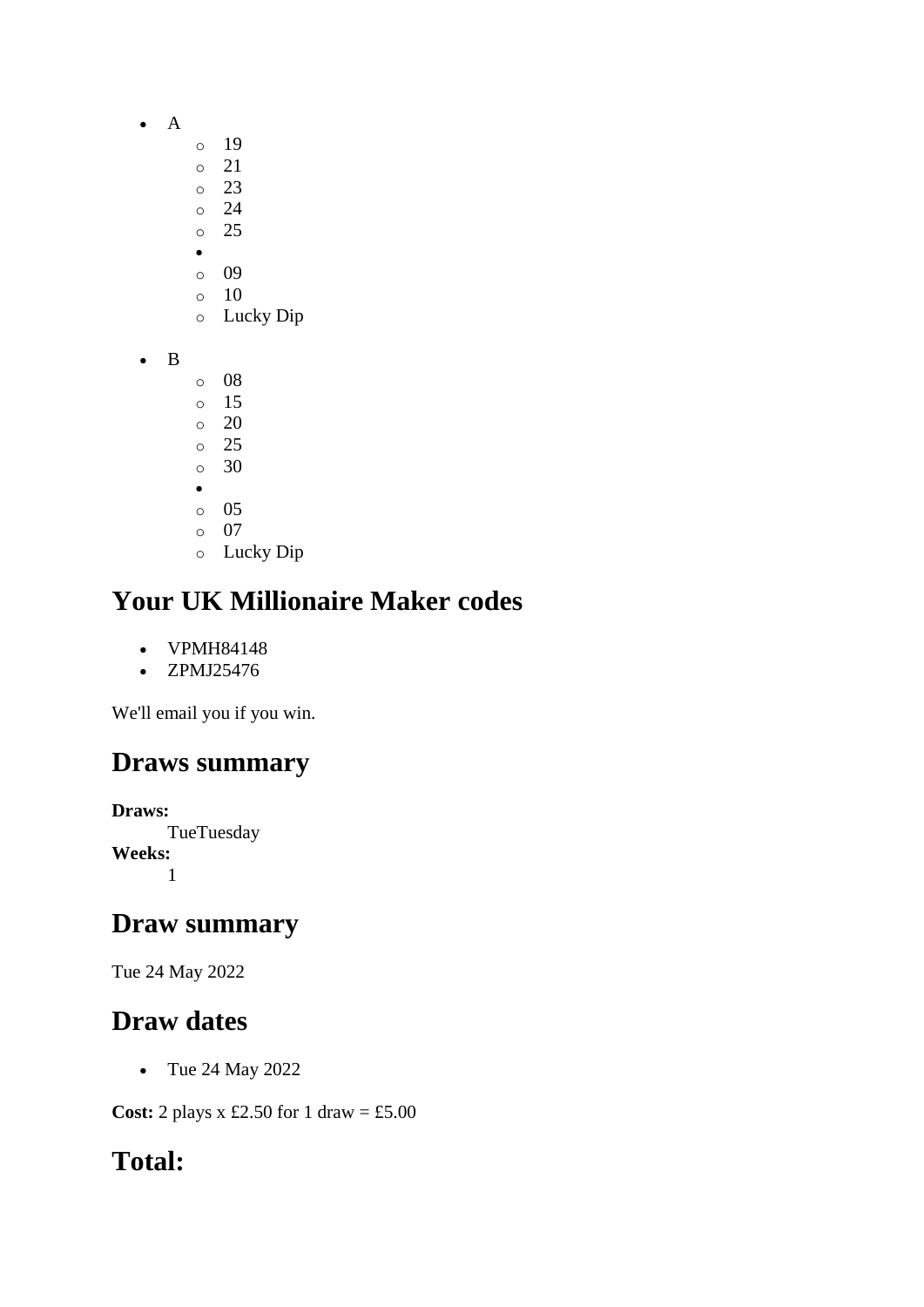*-----------------------------------------------------*

#### *Lottery Syndicate Group 3*

*1) Do1V1, 2) Ma22G05/MA38G119, 3) Ri28L30, 4) He82C30,5) Ti53W41,6) Ke34B01, 7) Sa43B16, 8) Pa30C27, 9) Tr76G01,10) Ca71W01, 11) Ki11S03, 12) Je15M11, 13) Pa03R03, 14) Ni39G16, 15) Me91M02, 16) An67B17, 17) Sh20S29, 18) Ar01B24, 19) Ni36N20, 20) Wi03F2, 21) Gl25L33*

Ticket 3 of 10

Ticket number: 1099-024061719-204479 Purchase date and time: Sat 21 May 2022 at 7:12

#### • **Your numbers**

- Lucky Stars
- A
- $\circ$  10  $\circ$  20 o 23  $\circ$  30 o 37 • o 06  $\circ$  10 o Lucky Dip

• B

- o 06
- o 28
- o 31
- o 36
- o 41
- •
- $\circ$  01 o 02
- o Lucky Dip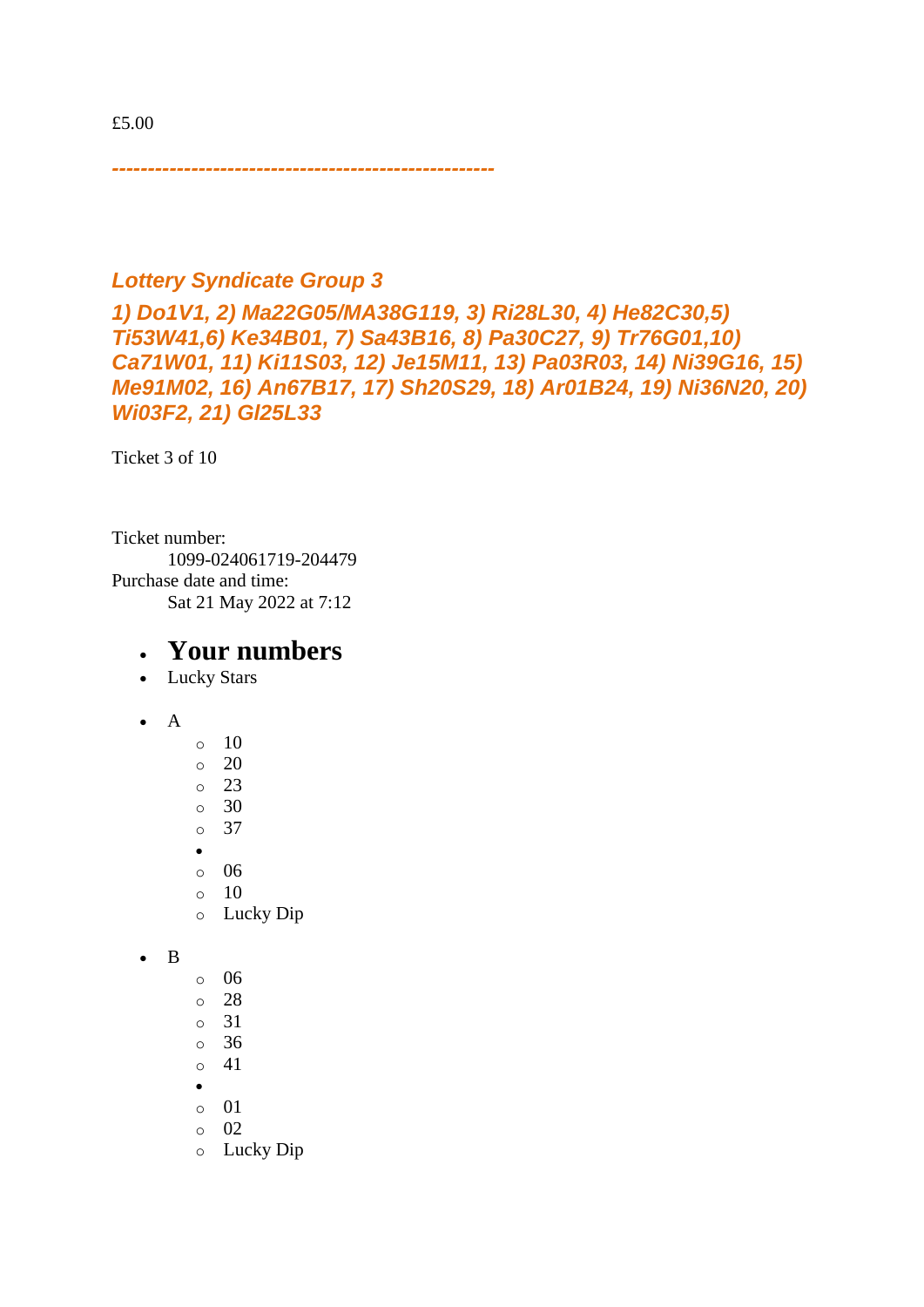- VPMH84151
- TPMK38873

We'll email you if you win.

## **Draws summary**

**Draws:** TueTuesday **Weeks:** 1

## **Draw summary**

Tue 24 May 2022

## **Draw dates**

• Tue 24 May 2022

**Cost:** 2 plays x £2.50 for 1 draw = £5.00

## **Total:**

£5.00

*-----------------------------------------------------*

#### *Lottery Syndicate Group 4*

*1) Do1V1, 2) Ma22G05/MA38G119, 3) Ma45C21, 4 He82C30,5) Jo16V36, 6) Ke34B01, 7) Sa43B16, 8) Pa30C27, 9) Tr76G01,10) Ca71W01, 11) Ki11S03, 12) Je15M11, 13) An67B17, 14) Ni39G16, 15) Pa52W81, 16) De05M22, 17) Sh20S29, 18) Ar01B24, 19) Ni36N20, 20) Wi03F2, 21) Gl25L33*

Ticket 4 of 10

Ticket number: 1099-010357523-205579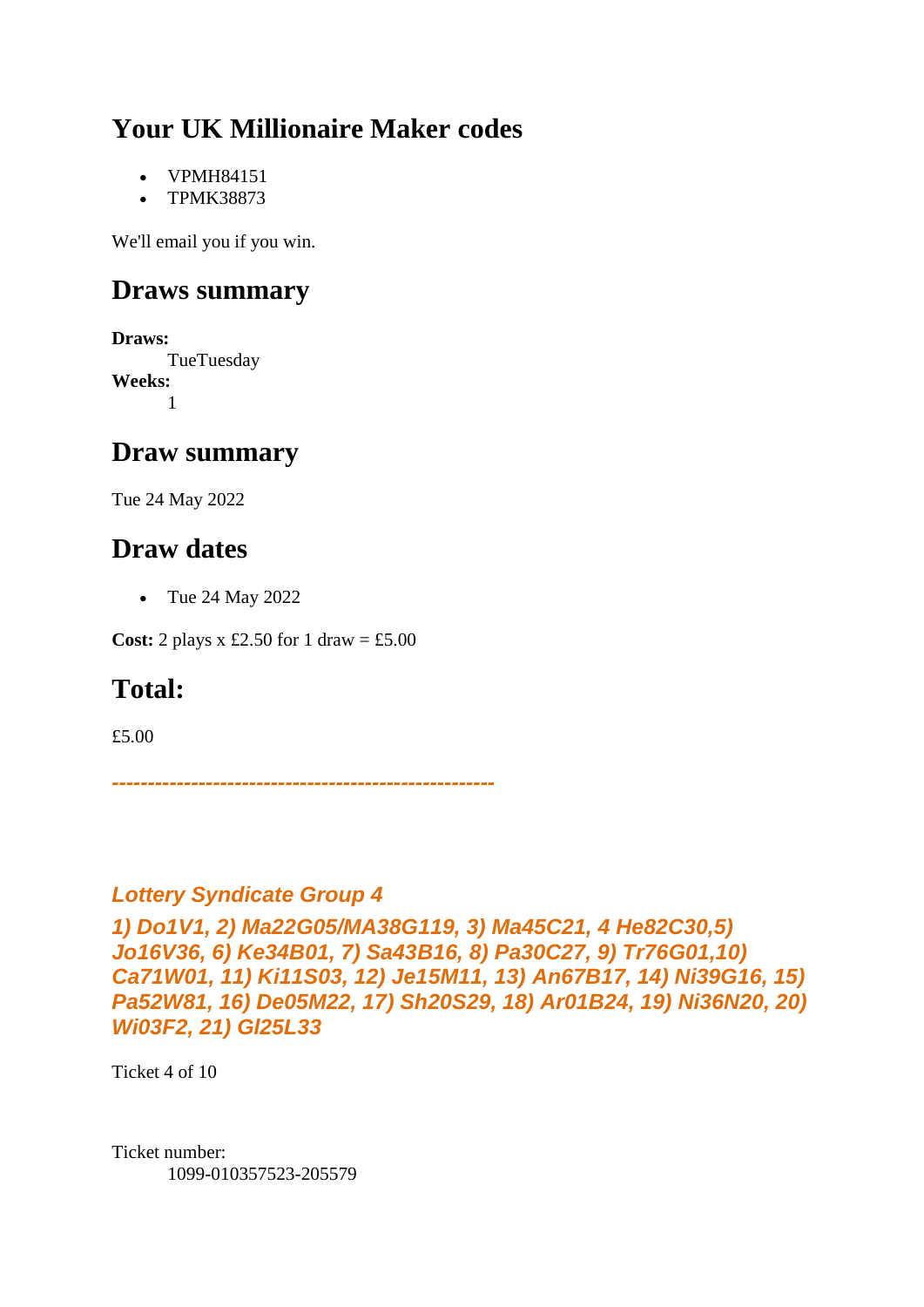Purchase date and time: Sat 21 May 2022 at 7:12

#### • **Your numbers**

- Lucky Stars
- A
- o 21 o 39  $\circ$  44 o 48  $\circ$  50 • o 01  $\circ$  12 o Lucky Dip

• B

o 09 o 12 o 18 o 29 o 35 • o 01 o 12 o Lucky Dip

# **Your UK Millionaire Maker codes**

- VPMH84152
- MPMK02894

We'll email you if you win.

## **Draws summary**

**Draws: TueTuesday Weeks:** 1

## **Draw summary**

Tue 24 May 2022

## **Draw dates**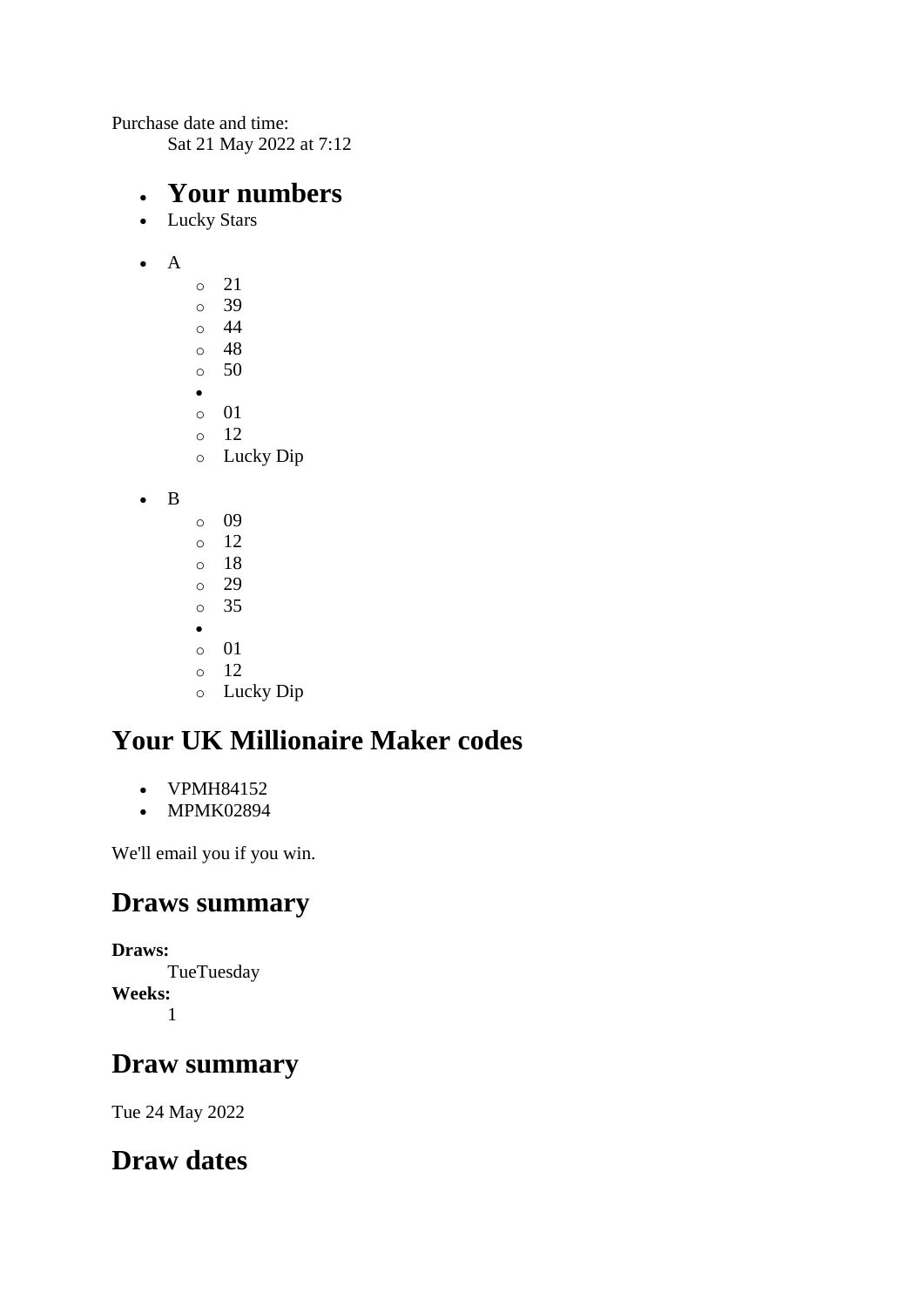• Tue 24 May 2022

**Cost:** 2 plays x £2.50 for 1 draw = £5.00

#### **Total:**

£5.00

*---------------------------------------------------*

#### *Lottery Syndicate Group 5*

#### *1) Do1V1, 2) Ma22G05/MA38G119, 3) Pa30C27, 4) He82C30,5) Wi03F2,6) Ke34B01, 7) Sa43B16, 8) Ow76B04, 9) Me91M02,10) Ca71W01, 11) Ki11S03, 12) Je15M11, 13) Pa52W81, 14) Ni39G16, 15) Ri28L30, 16) Pe64G41, 17) Sh20S29, 18) Ma45C21, 19) Ni36N20, 20) BA09K03Basat, 21) Gl25L33*

Ticket 5 of 10

Ticket number: 1099-036590359-207279 Purchase date and time: Sat 21 May 2022 at 7:12

- Lucky Stars
- A
- o 07
- o 09
- o 28
- o 33
- o 44
- •
- o 03
- $\circ$  09
- o Lucky Dip
- B
- o 09
- $\circ$  13
- o 31
- o 36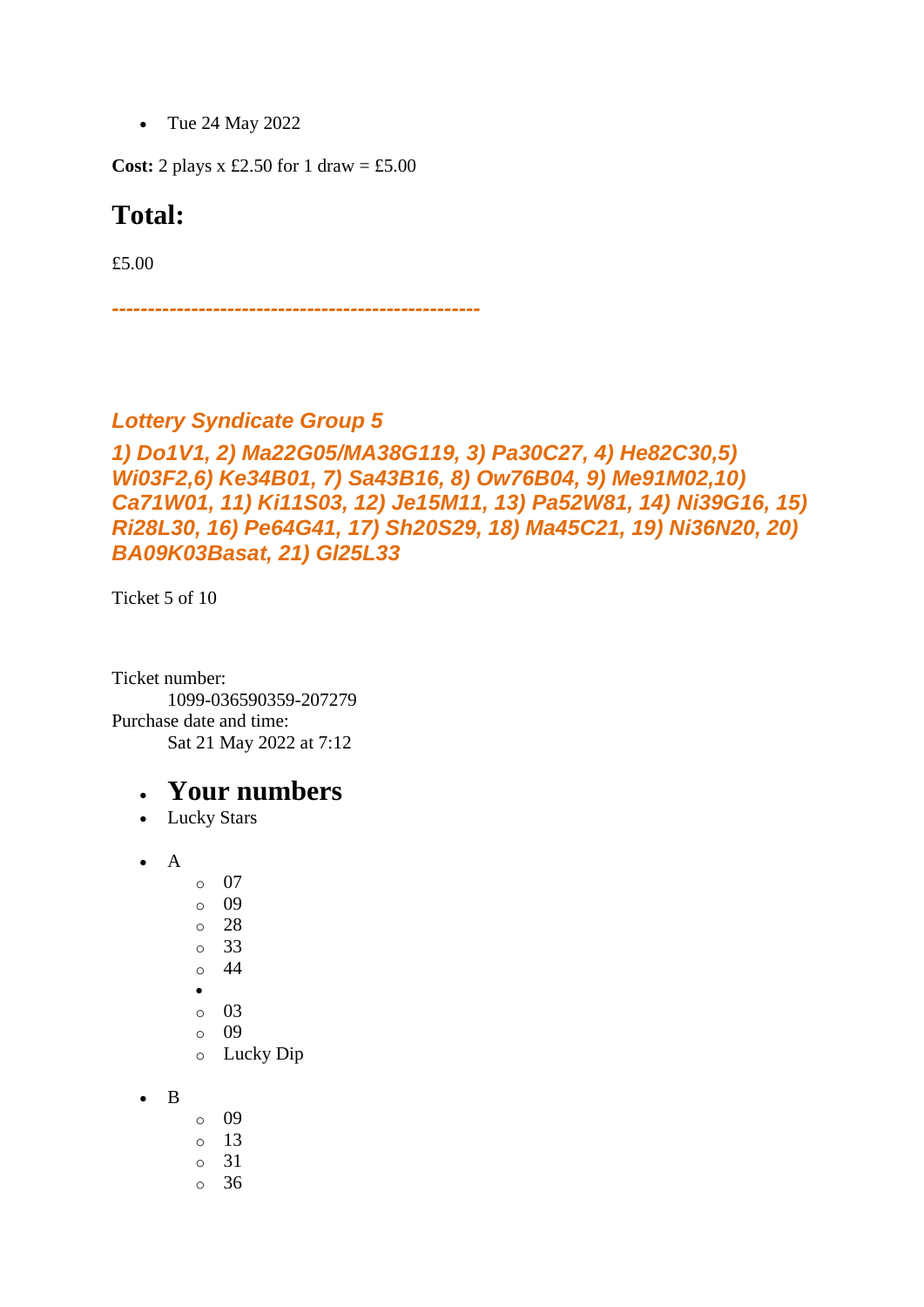o 48 • o 01  $\circ$  04 o Lucky Dip

## **Your UK Millionaire Maker codes**

- ZPMJ25477
- TPMK38874

We'll email you if you win.

## **Draws summary**

**Draws: TueTuesday Weeks:** 1

## **Draw summary**

Tue 24 May 2022

## **Draw dates**

• Tue 24 May 2022

**Cost:** 2 plays x £2.50 for 1 draw = £5.00

## **Total:**

£5.00

*-----------------------------------------------------*

#### *Lottery Syndicate Group 6*

*1) Ro26C28, 2) RO98H60, 3) Sh37P01, 4) Do12P04,5) Do1V1,6) No15L30, 7) Sa43B16, 8) BA09K03Basat, 9) To23S12 (TGS),10) Da27R40, 11) Pe64G41, 12) Ma98A17, 13) Ow76B04, 14) Wi22M02, 15) Da10N11Norcup , 16) PH30B19, 17) Ca71W01, 18) Ma94N21, 19) Jo16V36, 20) Sa65C13, 21) Wi03F2*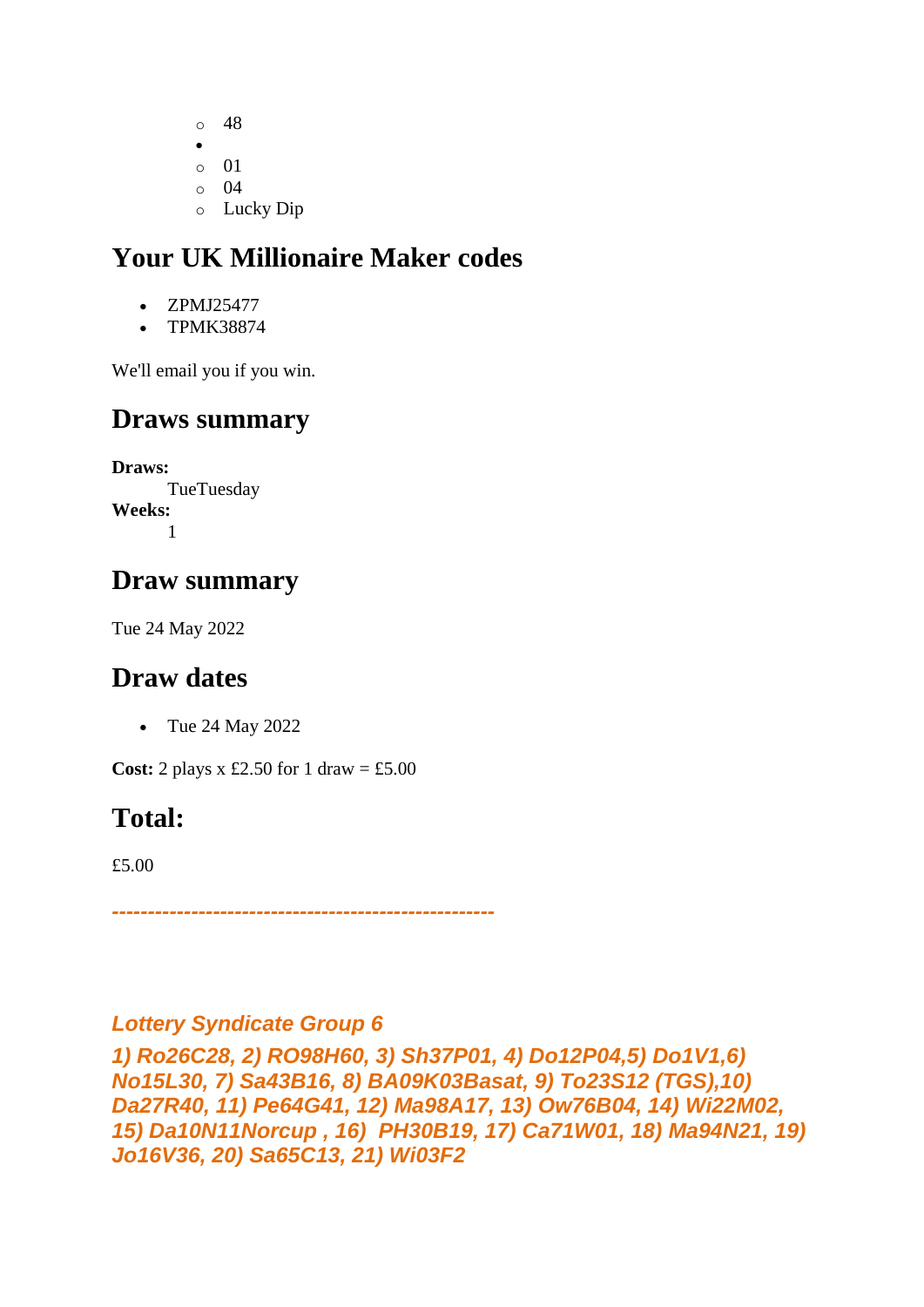#### Ticket 6 of 10

Ticket number: 1099-003083031-208379 Purchase date and time: Sat 21 May 2022 at 7:12

#### • **Your numbers**

- Lucky Stars
- A
- o 07
- o 24  $\circ$  41
- o 42
- $\circ$  47
- •
- $\circ$  05
- $\circ$  10
- o Lucky Dip
- B
- o 07
- o 27
- o 29
- o 31
- o 44
- o 03
- o 06
- o Lucky Dip

## **Your UK Millionaire Maker codes**

- XPMJ76907
- MPMK02895

We'll email you if you win.

## **Draws summary**

**Draws:** TueTuesday **Weeks:** 1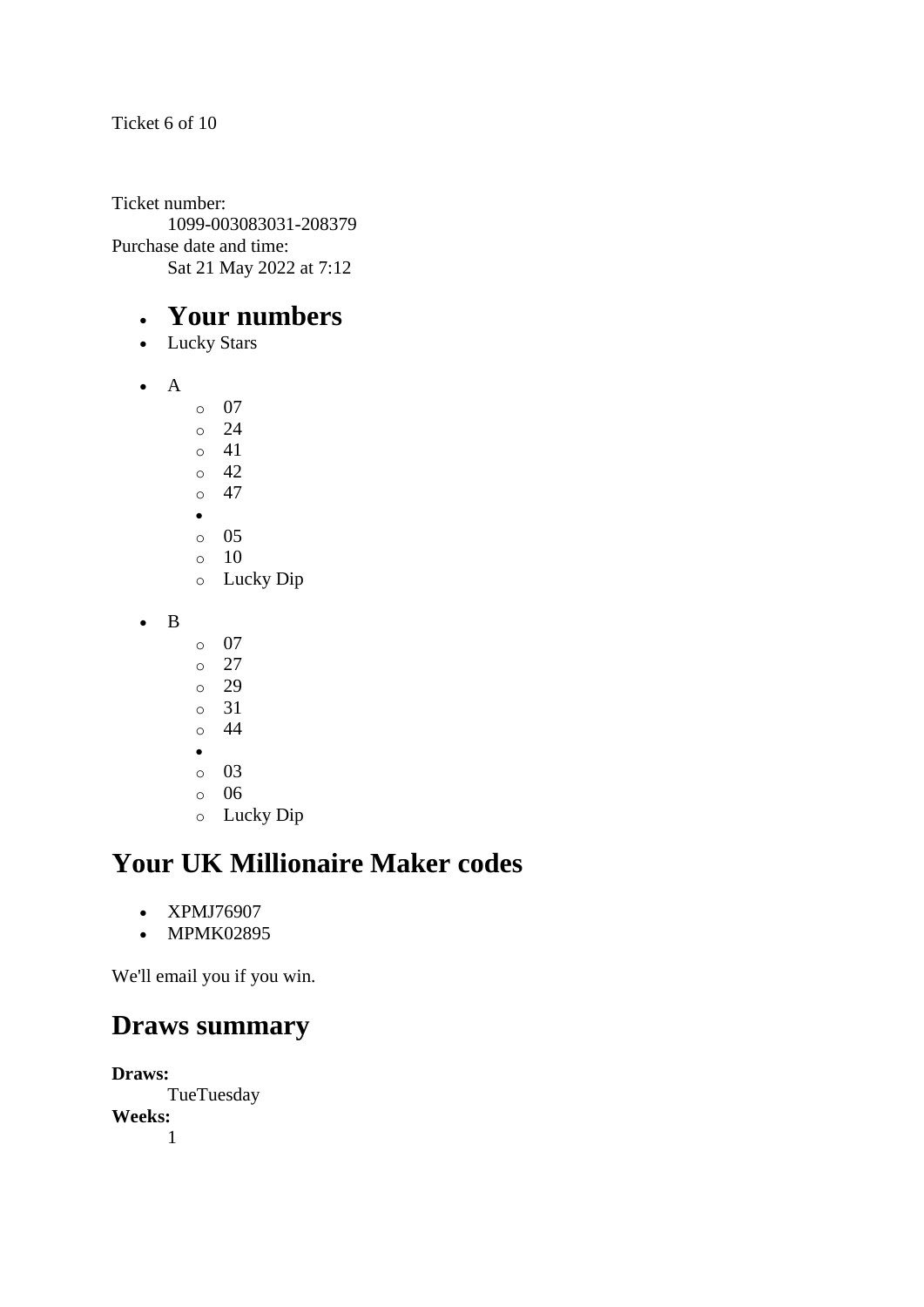#### **Draw summary**

Tue 24 May 2022

## **Draw dates**

• Tue 24 May 2022

**Cost:** 2 plays x £2.50 for 1 draw = £5.00

## **Total:**

£5.00

*-----------------------------------------------------*

#### *Lottery Syndicate Group 7*

*1) Ro26C28, 2) Jo54V2, 3) Sh37P01, 4) Ma98A17,5) Ri52F56, 6) Mi02L17, 7) Sa43B16, 8) Ch94O10, 9) To23S12 (TGS),10) Da27R40, 11) An76D15, 12) Pe64G41, 13) RO98H60, 14) Wi22M02, 15) Do12P04, 16) PH30B19, 17) Si12G05 , 18) Je58M18, 19) La66B40, 20) Sa65C13, 21) Be11V1*

Ticket 7 of 10

Ticket number: 1099-036655895-208379 Purchase date and time: Sat 21 May 2022 at 7:12

- Lucky Stars
- A
- o 12 o 15 o 26 o 34  $\circ$  44 • o 08 o 11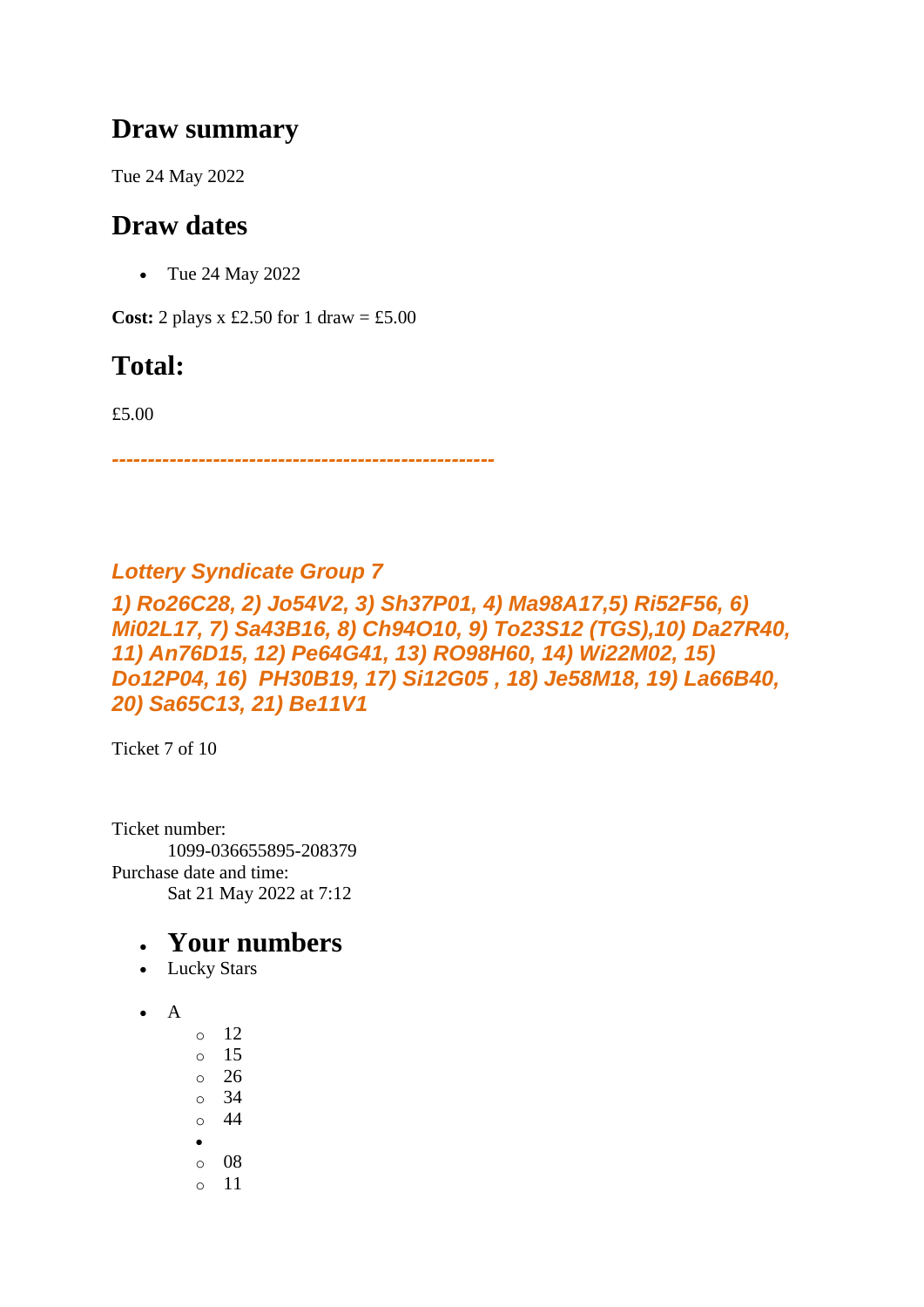- o Lucky Dip
- B
- $\circ$  10
- o 25
- o 33
- o 35 o 38
- •
- o 05
- o 07
- o Lucky Dip

- ZPMJ25478
- VPMH84153

We'll email you if you win.

## **Draws summary**

**Draws:** TueTuesday **Weeks:** 1

## **Draw summary**

Tue 24 May 2022

## **Draw dates**

• Tue 24 May 2022

**Cost:** 2 plays  $x \text{ £}2.50$  for 1 draw = £5.00

## **Total:**

£5.00

*-----------------------------------------------------*

#### *Lottery Syndicate Group 8*

```
1) Ro26C28, 2) Ch94O10, 3) Sh37P01, 4) St81P02,5) Ad34Y2, 6) 
Si12G05 , 7) Sa43B16, 8) Ma52A71, 9) To23S12 (TGS),10) Da27R40, 
11) An76D15, 12) TH94L16, 13) Ri28L30, 14) Wi22M02, 15)
```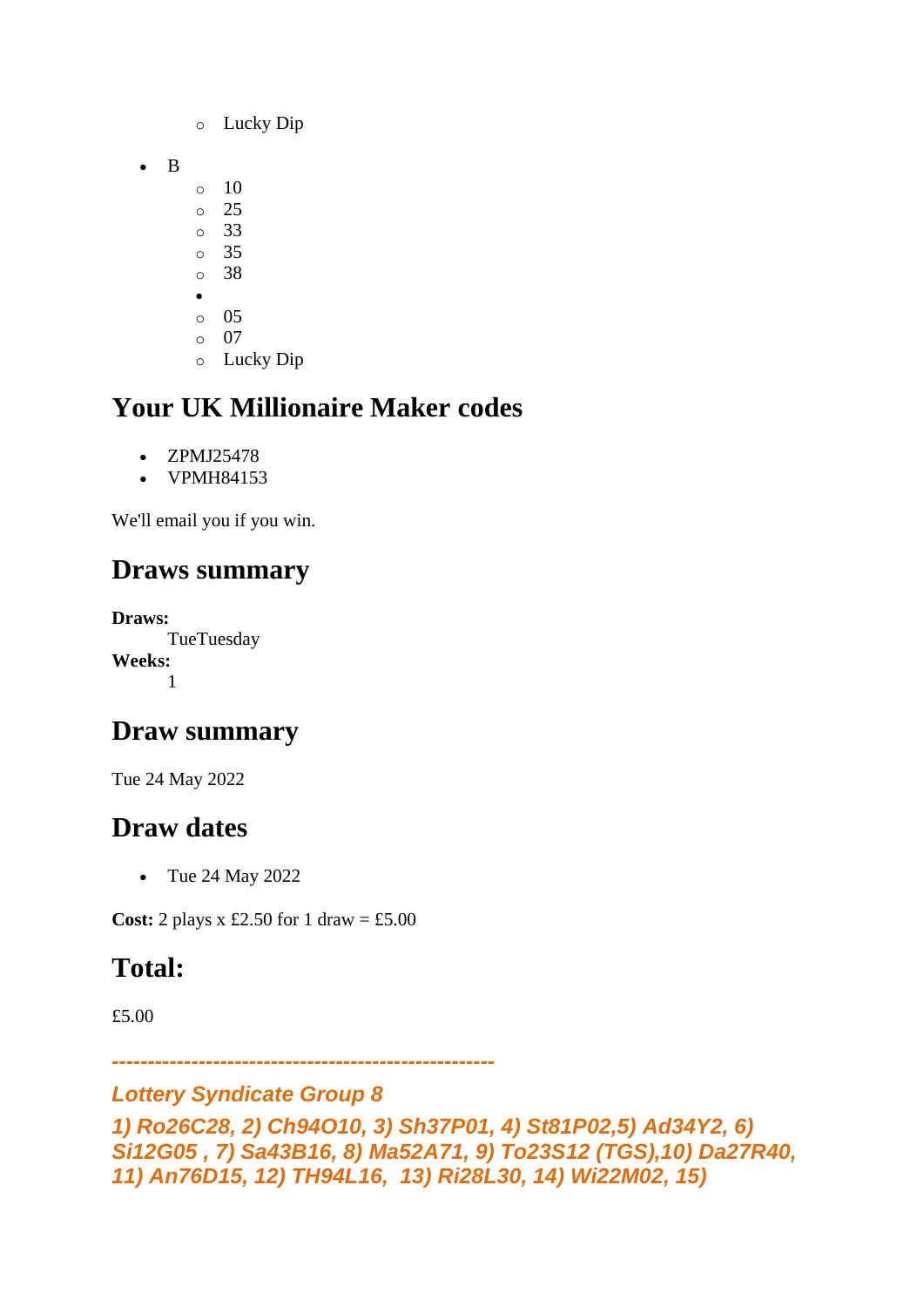#### *Pa52W81, 16) PH30B19, 17) Pe64G41, 18) Je58M18, 19) La66B40, 20) Sa65C13, 21) RO98H60*

Ticket 8 of 10

Ticket number: 1099-060718867-202279 Purchase date and time: Sat 21 May 2022 at 7:12

#### • **Your numbers**

- Lucky Stars
- A
	- o 06 o 07 o 14 o 36  $\circ$  40 • o 07 o 08 o Lucky Dip

• B

- o 22 o 32 o 33 o 45  $\circ$  49 • o 02 o 08 o Lucky Dip
- **Your UK Millionaire Maker codes** 
	- - MPMK02896
		- VPMH84154

We'll email you if you win.

## **Draws summary**

**Draws:**

**TueTuesday**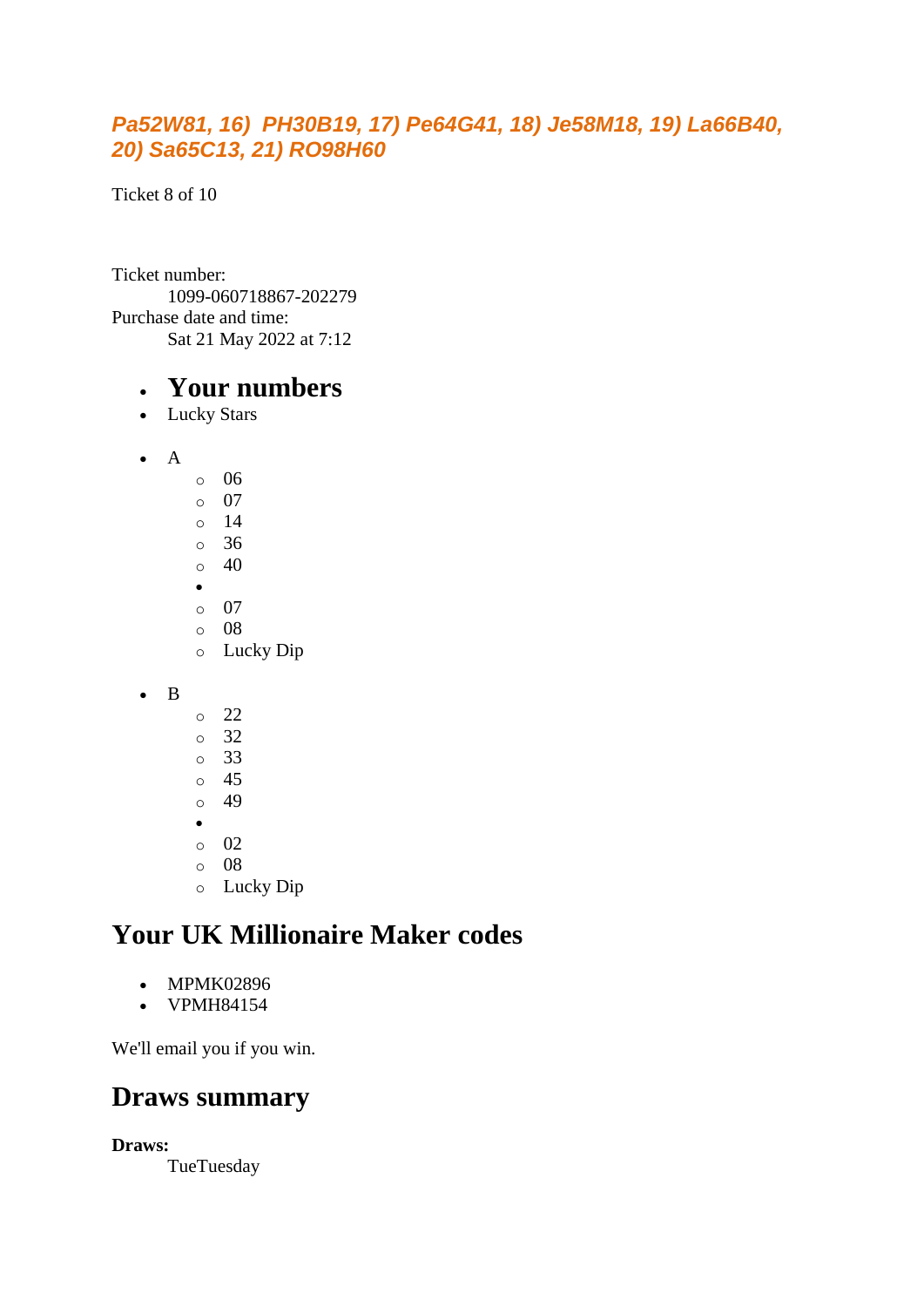**Weeks:** 1

#### **Draw summary**

Tue 24 May 2022

#### **Draw dates**

• Tue 24 May 2022

**Cost:** 2 plays x £2.50 for 1 draw = £5.00

#### **Total:**

£5.00

*-----------------------------------------------------*

#### *Lottery Syndicate Group 9*

*1) Ro26C28, 2) Ch94O10, 3) Sh37P01, 4) ---------------, 5) RO98H60, 6) No15L30, 7) Sa43B16, 8) Do1V1, 9) To23S12 (TGS),10) Da27R40, 11) Co09G02, 12) Ed15H21, 13) CE76J05, 14) Wi22M02, 15) Ra95K11, 16) PH30B19, 17) Jo02L24, 18) Je58M18, 19) La66B40, 20) Sa65C13, 21) Jo64A34*

Ticket 9 of 10

Ticket number: 1099-027207443-200279 Purchase date and time: Sat 21 May 2022 at 7:12

- Lucky Stars
- $\bullet$  A
	- o 06
	- o 11
	- o 13 o 19
	- o 41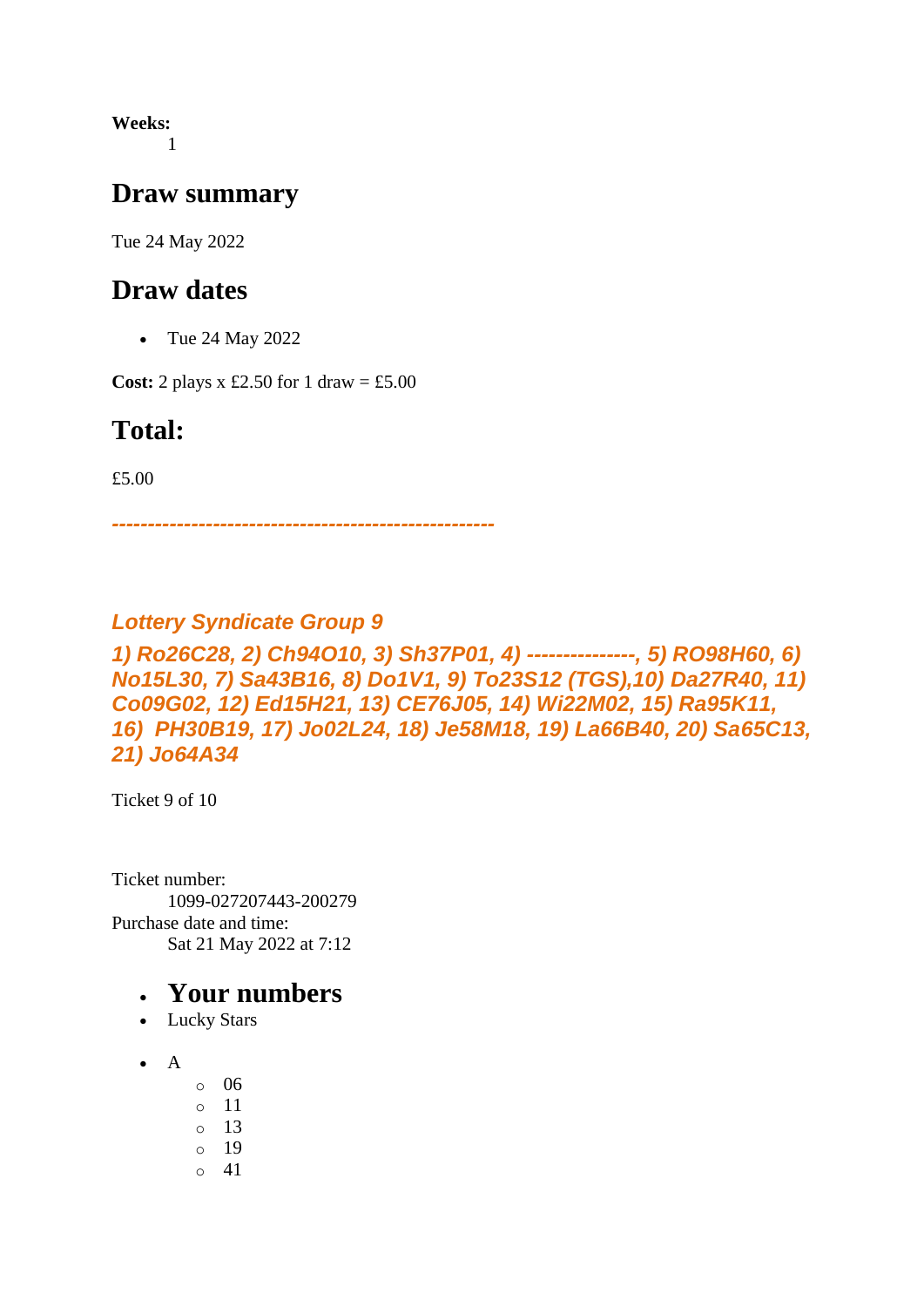|   | O         | 03        |
|---|-----------|-----------|
|   | $\circ$   | 06        |
|   | $\circ$   | Lucky Dip |
|   |           |           |
| B |           |           |
|   | O         | 06        |
|   | $\circ$   | 12        |
|   | $\circ$   | 21        |
|   | $\circ$   | 25        |
|   | $\circ$   | 29        |
|   | $\bullet$ |           |
|   | $\circ$   | 09        |
|   | O         | 12        |

 $\bullet$ 

o Lucky Dip

## **Your UK Millionaire Maker codes**

- VPMH84155
- MPMK02897

We'll email you if you win.

## **Draws summary**

**Draws: TueTuesday Weeks:** 1

### **Draw summary**

Tue 24 May 2022

## **Draw dates**

• Tue 24 May 2022

**Cost:** 2 plays x £2.50 for 1 draw = £5.00

#### **Total:**

£5.00

*-----------------------------------------------------*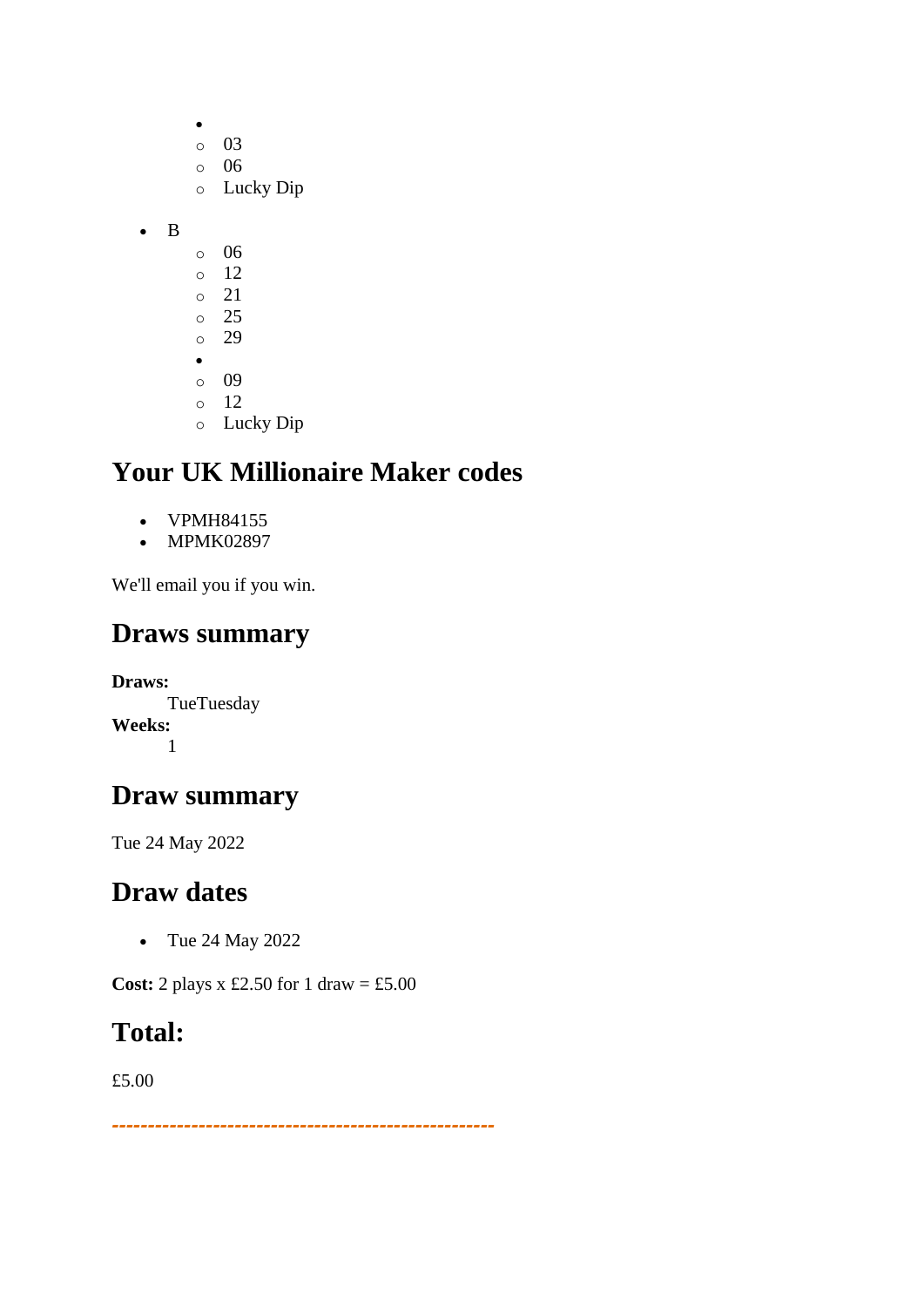#### *Lottery Syndicate Group 10*

*1) Ro26C28, 2) Ch94O10, 3) Sh37P01, 4) Ma98A17,5) Be11V1, 6) Ad34Y2, 7) Sa43B16, 8) Ma56S01, 9) To23S12 (TGS),10) Da27R40, 11) Lo82S20, 12) Da04G06, 13) RO98H60, 14) Wi22M02, 15) Ra11V02, 16) PH30B19, 17) Jo02L24, 18) Je58M18, 19) Ra95K11, 20) Sa65C13, 21) De47C03*

Ticket 10 of 10

Ticket number: 1099-060784403-203379 Purchase date and time: Sat 21 May 2022 at 7:12

#### • **Your numbers**

- Lucky Stars
- $\bullet$  A
- o 08
- o 12
- o 15
- o 22
- o 43
- •
- o 02 o 06
- o Lucky Dip
- B
- o 04
- o 25
- o 31
- o 35
- $\circ$  50
- •
- o 06
- o 09
- o Lucky Dip

## **Your UK Millionaire Maker codes**

- XPMJ76908
- MPMK02898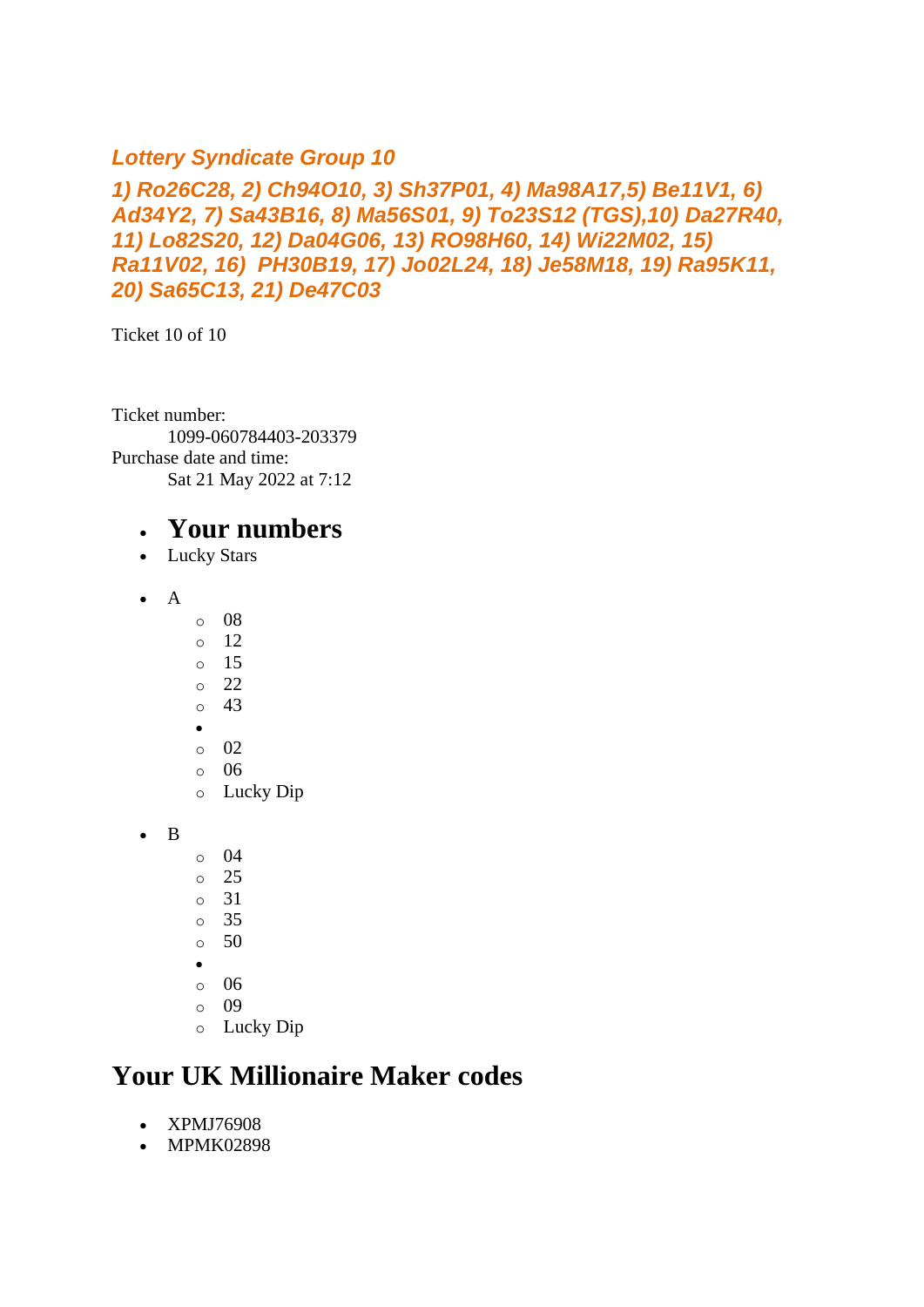We'll email you if you win.

## **Draws summary**

**Draws:** TueTuesday **Weeks:** 1

## **Draw summary**

Tue 24 May 2022

## **Draw dates**

• Tue 24 May 2022

**Cost:** 2 plays x £2.50 for 1 draw = £5.00

# **Total:**

£5.0

*Lottery Syndicate Group 11*

*-----------------------------------------------------*

*1) Ni07M01, 2) Te51W21, 3) Jo16V36, 4) Te19B30,5) Ca12W16,6) Fl57W09, 7) Be31D04, 8) Br28M07, 9) Sh37P01, 10) Ly92M15, 11) Ro30C06, 12) Go30A21, 13) Al30F18, 14) Ad34Y2, 15) Ma06H02, 16) Ma06M32, 17) Je58M18, 18) De05M22, 19) Ly77D26, 20) Jo64A34 21) FR30E17*

Ticket 1 of 10

Ticket number: 1099-020973590-205879 Purchase date and time: Sat 21 May 2022 at 7:12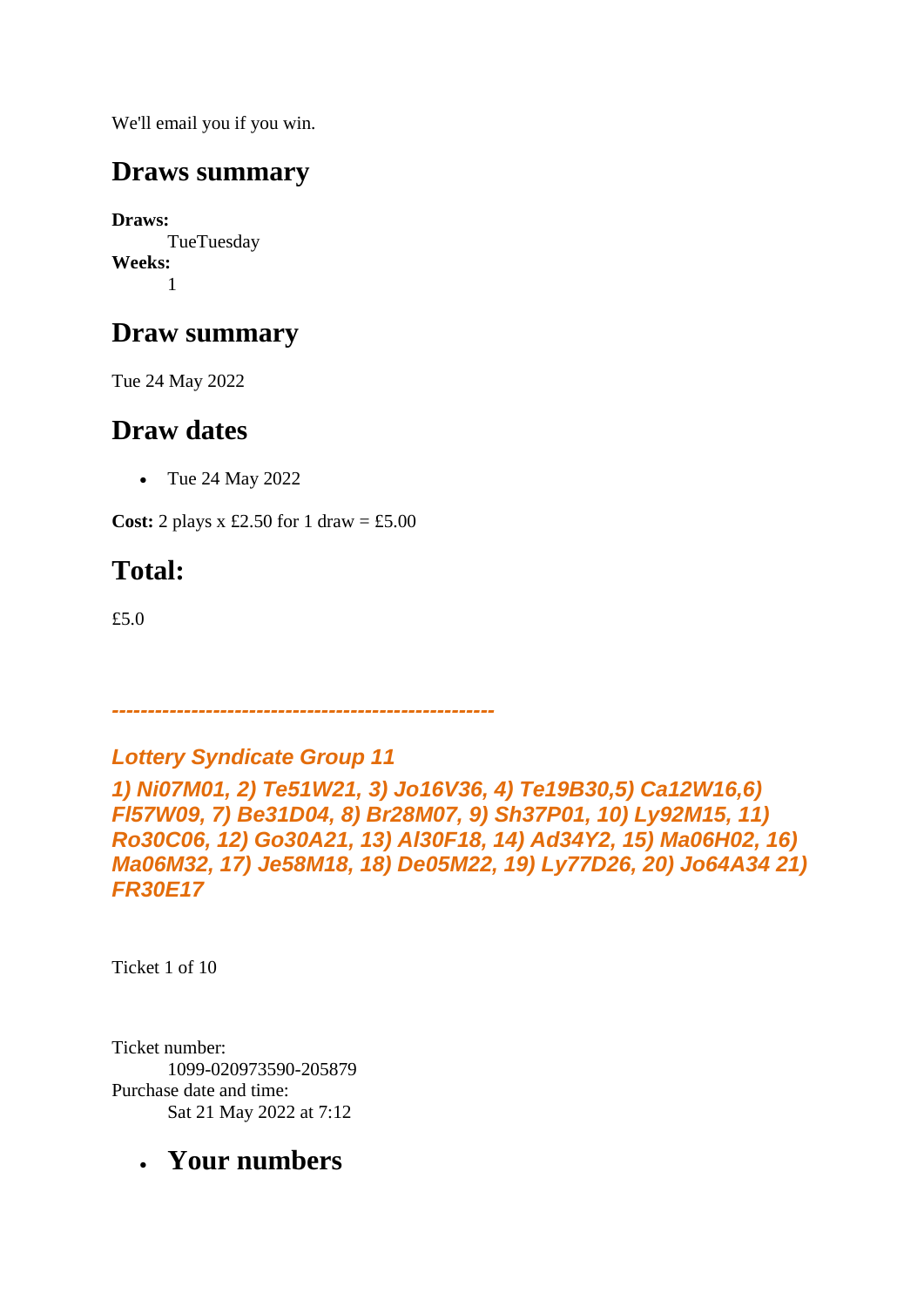- Lucky Stars
- A
- o 13
- o 14
- o 26
- o 27  $\circ$  40
- $\bullet$
- o 04
- o 07
- o Lucky Dip
- B
- o 01
- o 16
- o 33
- o 41  $\circ$  47
- •
- o 02
- o 05
- o Lucky Dip

- TPMK38909
- TPMK38910

We'll email you if you win.

## **Draws summary**

**Draws: TueTuesday Weeks:** 1

## **Draw summary**

Tue 24 May 2022

## **Draw dates**

• Tue 24 May 2022

**Cost:** 2 plays x £2.50 for 1 draw = £5.00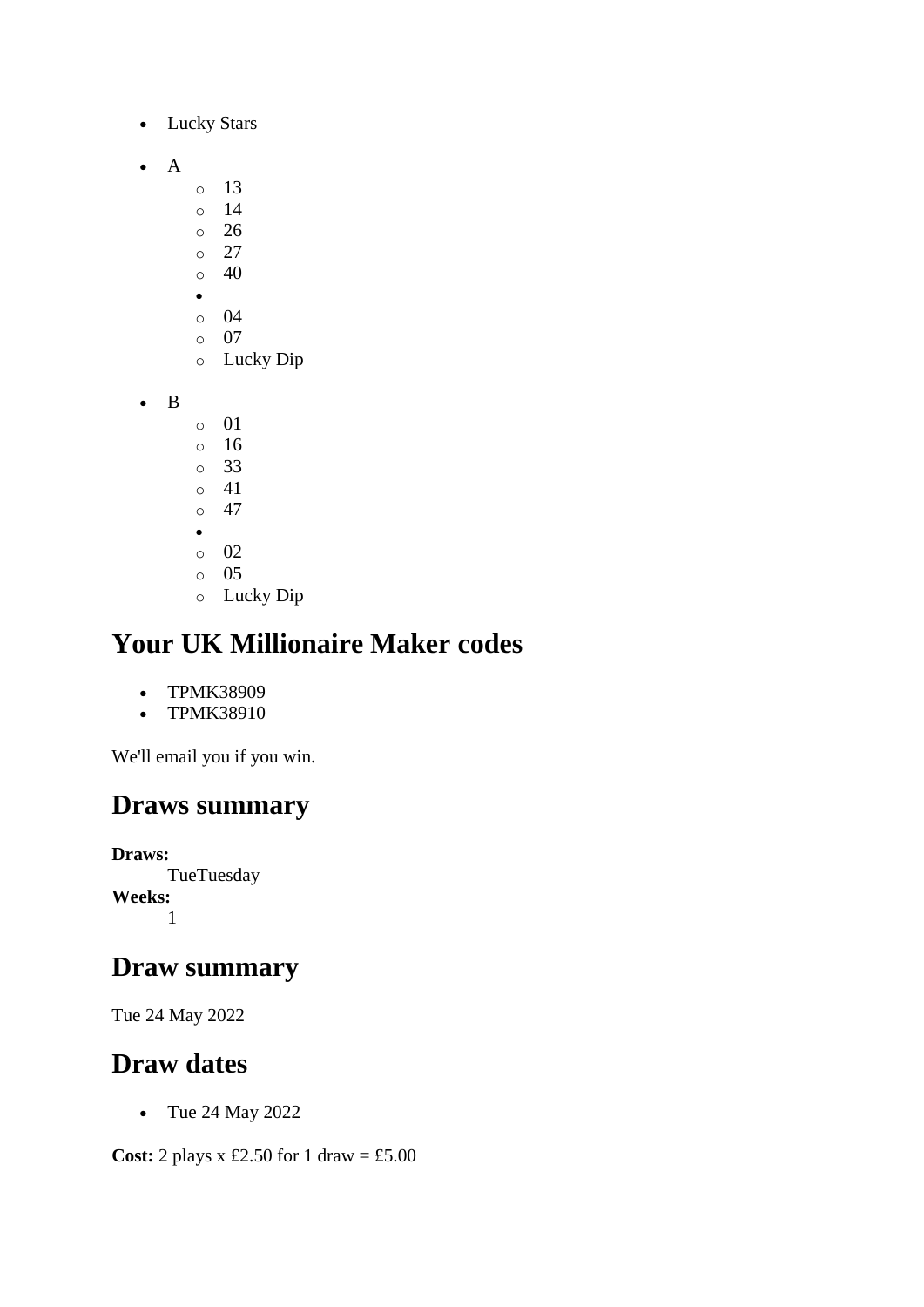## **Total:**

£5.00

*-----------------------------------------------------*

*Lottery Syndicate Group 12*

```
1) Ro98H60, 2) Te51W21, 3) Fl57W09, 4) Ly92M15,5) ---------------,6) 
De05M22, 7) Be31D04, 8) Br28M07, 9) Ly77D26, 10) Ju31W11, 11) 
Ro30C06, 12) Go30A21, 13) Al30F18, 14) Jo54V2, 15) Ra11V02, 16) 
Ma80B01, 17) Bo96L03, 18) Ma06H02, 19) Ni07M01, 20) Jo64A34 21) 
AL01C21
```
Ticket 2 of 10

Ticket number: 1099-011543570-206879 Purchase date and time: Sat 21 May 2022 at 7:12

- Lucky Stars
- A
- o 07
- $\circ$  13
- $\circ$  20
- o 27
- o 28
- •
- o 03
- o 09
- o Lucky Dip
- B
- o 11
- o 22
- o 24
- o 34
- $\circ$  42
- •
- o 06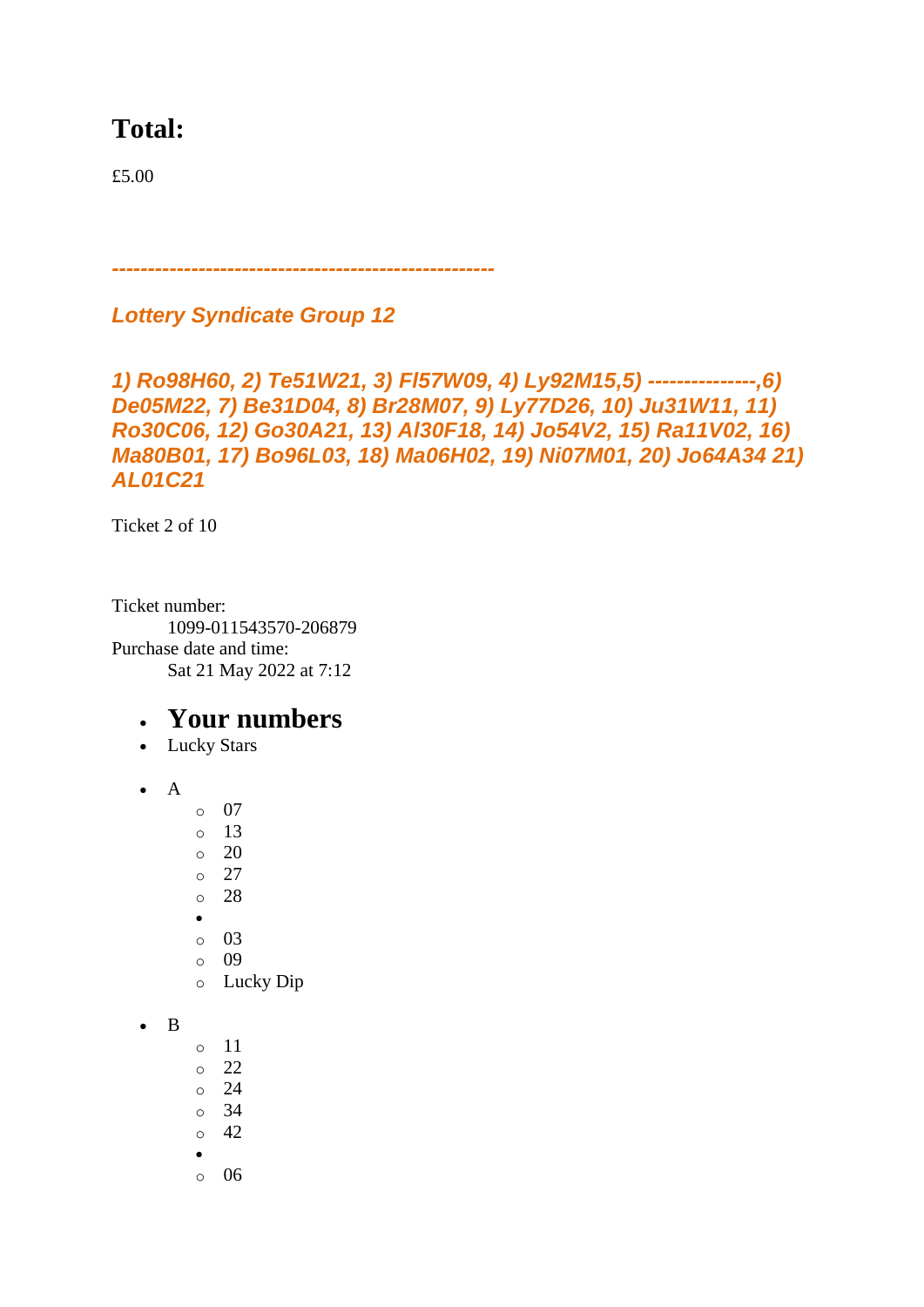- o 10
- o Lucky Dip

- HPMM07131
- TPMK38911

We'll email you if you win.

## **Draws summary**

**Draws: TueTuesday Weeks:** 1

#### **Draw summary**

Tue 24 May 2022

## **Draw dates**

• Tue 24 May 2022

**Cost:** 2 plays x £2.50 for 1 draw = £5.00

## **Total:**

£5.00

*-----------------------------------------------------*

#### *Lottery Syndicate Group 13*

*1) AL01C21, 2) Te51W21, 3) Fl57W09, 4) Ly77D26,5) Ma06M32, 6) Ni07M01, 7) Be31D04, 8) Br28M07, 9) An78T01,10) Ju31W11, 11) Ro30C06, 12) Go30A21, 13) Al30F18, 14) Ro98H60, 15) Ra11V02, 16) Ma80B01, 17) Bo96L03, 18) Be11V1, 19) Ly92M15, 20) De05M22, 21) Se32M12*

Ticket 3 of 10

Ticket number: 1099-000074774-207179 Purchase date and time: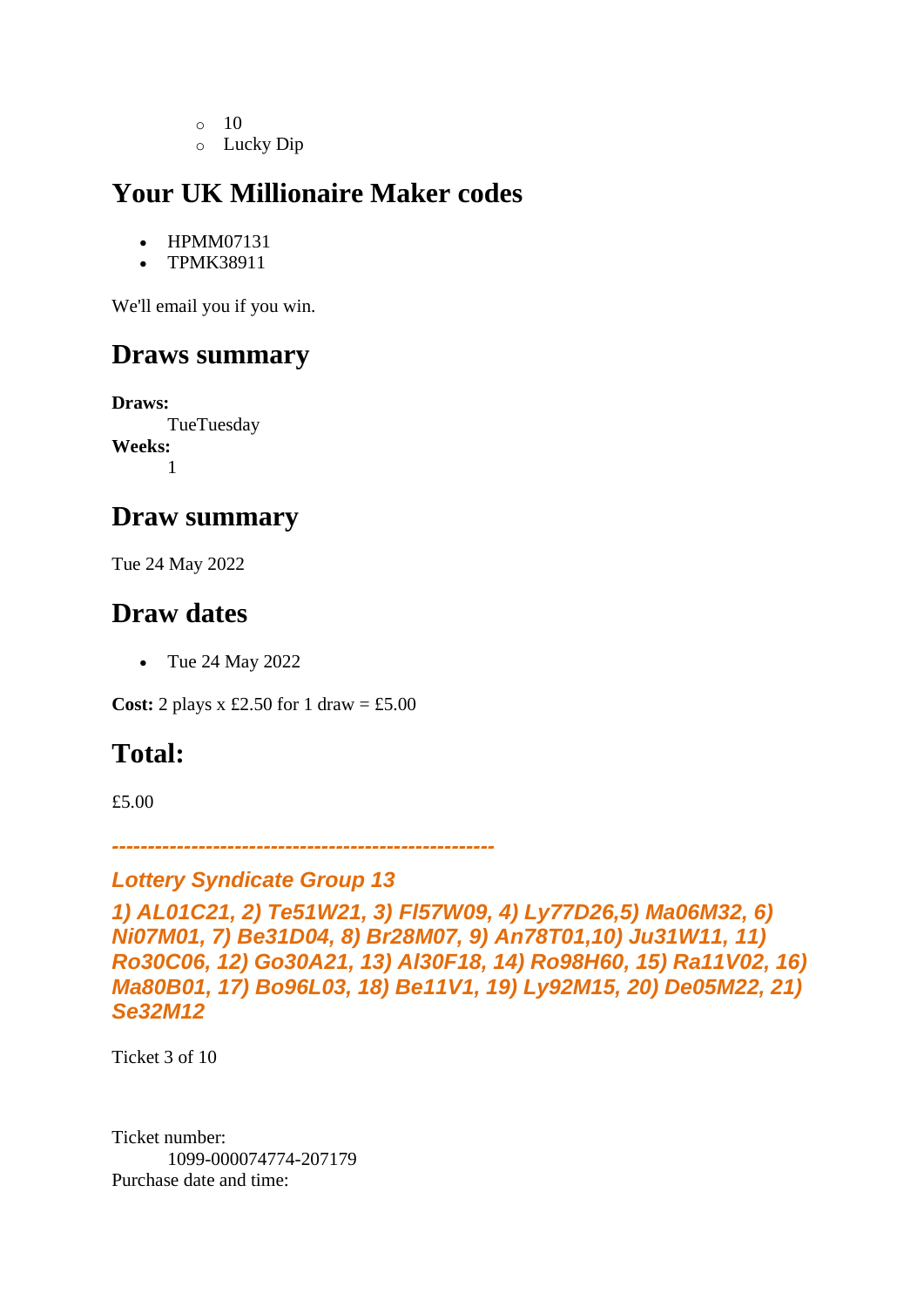Sat 21 May 2022 at 7:12

### • **Your numbers**

- Lucky Stars
- $\bullet$  A o 01 o 08 o 33 o 41 o 45 • o 04 o 08 o Lucky Dip

• B

o 11  $\circ$  24 o 25 o 26 o 35 • o 02 o 04 o Lucky Dip

## **Your UK Millionaire Maker codes**

- HPMM07133
- TPMK38913

We'll email you if you win.

## **Draws summary**

**Draws: TueTuesday Weeks:** 1

## **Draw summary**

Tue 24 May 2022

## **Draw dates**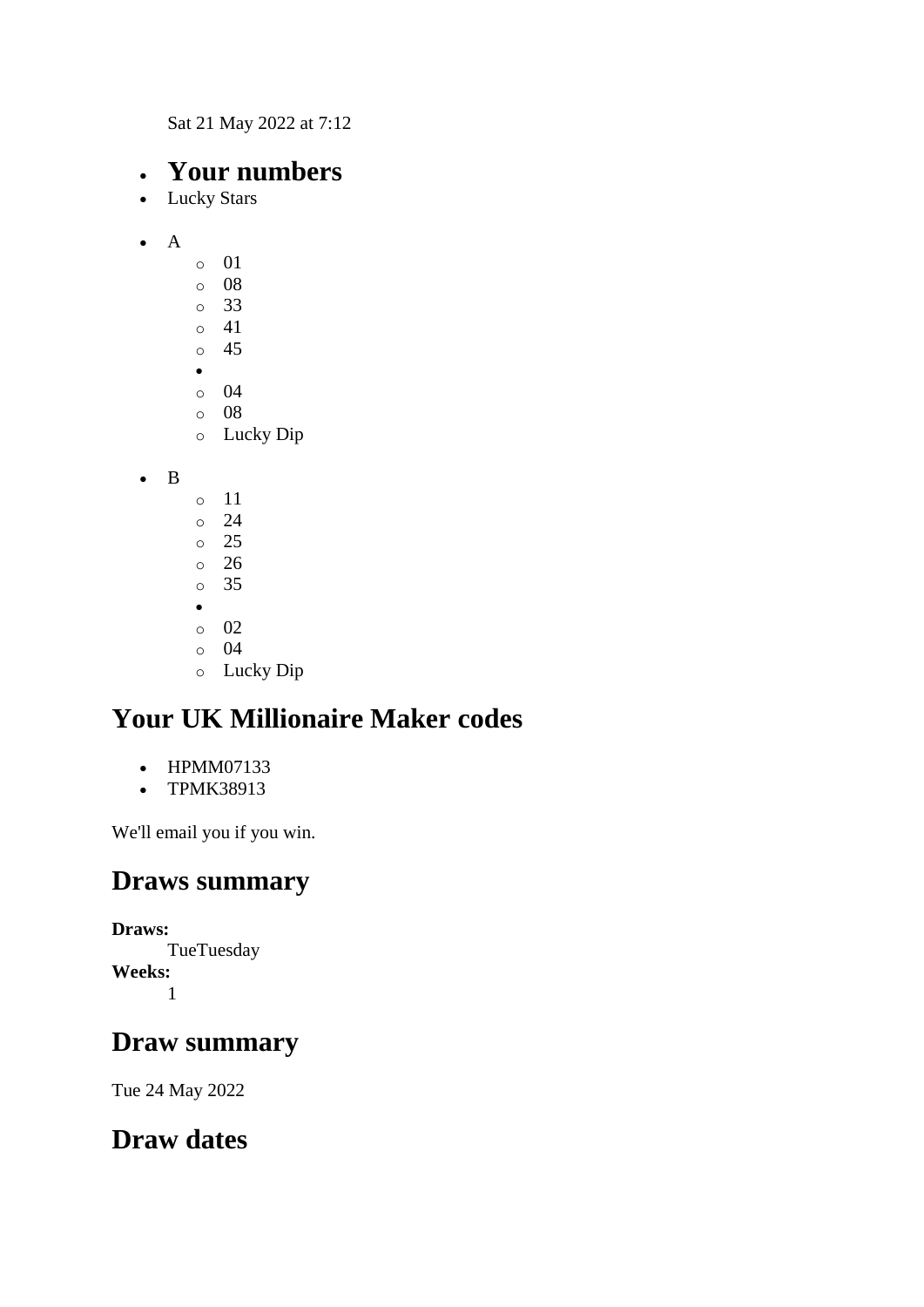• Tue 24 May 2022

**Cost:** 2 plays x £2.50 for 1 draw = £5.00

#### **Total:**

£5.00

*-----------------------------------------------------*

#### *Lottery Syndicate Group 14*

```
1) Jo16V36, 2) Te51W21, 3) La66B40 , 4) Ly92M15,5) De05M22,6) 
Ja77J10 , 7) Be31D04, 8) Br28M07, 9) Ma06M32,10) Ly77D26, 11) 
Ro30C06, 12) Go30A21, 13) Al30F18, 14) Ro98H60, 15) Ni07M01, 16) 
Lo82S20, 17) Be55G77, 18) Bo96L03, 19) Fl57W09, 20) Jo64A34, 21) 
Ja98D72
```
Ticket 4 of 10

Ticket number: 1099-061886482-204179 Purchase date and time: Sat 21 May 2022 at 7:12

- Lucky Stars
- A
- o 24
- o 36
- $\circ$  42 o 44
- o 46
- •
- o 04
- o 08
- o Lucky Dip
- B
- o 06
- o 11
- o 31
- o 37
- o 45
- •
- o 03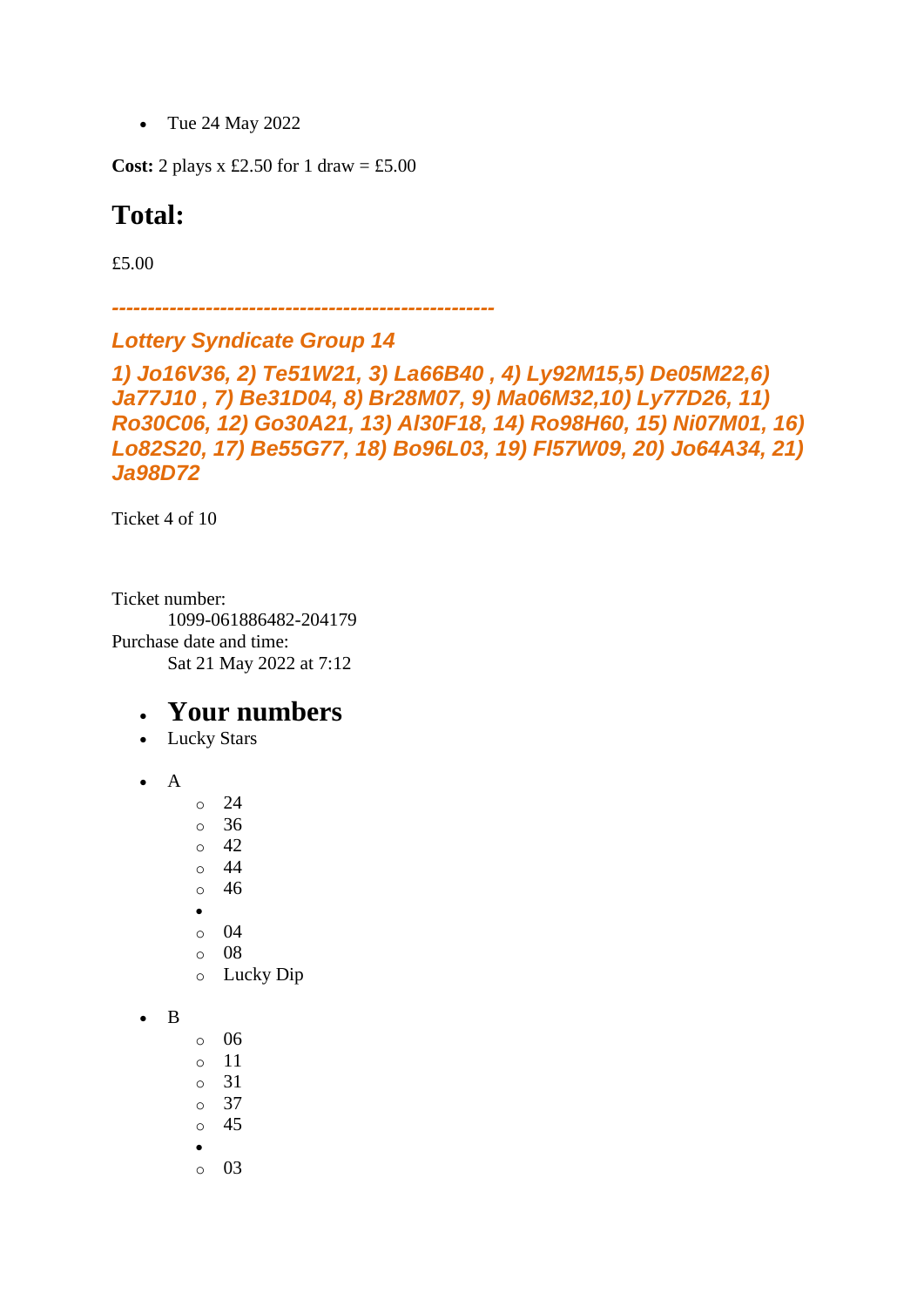- o 07
- o Lucky Dip

- ZPMJ25509
- XPMJ76947

We'll email you if you win.

## **Draws summary**

**Draws:** TueTuesday **Weeks:** 1

#### **Draw summary**

Tue 24 May 2022

## **Draw dates**

• Tue 24 May 2022

**Cost:** 2 plays x £2.50 for 1 draw = £5.00

## **Total:**

£5.00

*-----------------------------------------------------*

#### *Lottery Syndicate Group 15*

*1) Jo16V36, 2) Te51W21, 3) Jo64A34, 4) Ma06M32,5) De05M22,6) Ja77J10, 7) Be31D04, 8) Br28M07, 9) Be55G77, 10) Bo96L03,11) Ro30C06, 12) Go30A21, 13) Al30F18, 14) Ad34Y2, 15) Ph31W16, 16) Ly92M15, 17) St11L07, 18) Da04G06, 19) Ly77D26, 20) Ja98D72, 21) Vi53J31*

Ticket 5 of 10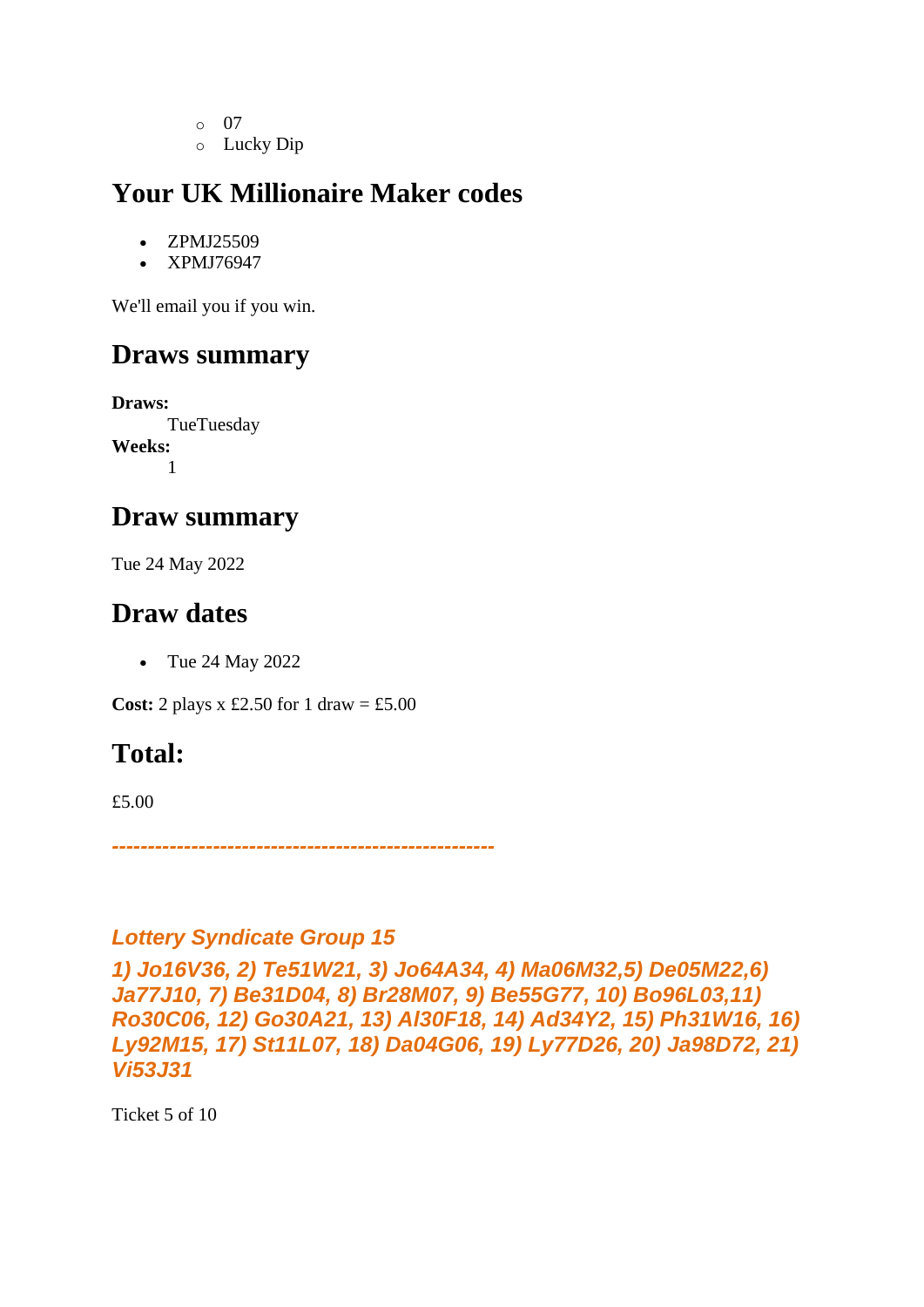Ticket number: 1099-050417686-204479 Purchase date and time: Sat 21 May 2022 at 7:12

## • **Your numbers**

- Lucky Stars
- A
- o 11
- o 26 o 29
- o 31
- o 33
- •
- o 07
- o 12
- o Lucky Dip
- B
- o 04
- o 08 o 27
- o 45
- $\circ$  50
- •
- $\circ$  05
- o 09
- o Lucky Dip

# **Your UK Millionaire Maker codes**

- MPMK02940
- MPMK02941

We'll email you if you win.

## **Draws summary**

**Draws: TueTuesday Weeks:** 1

## **Draw summary**

Tue 24 May 2022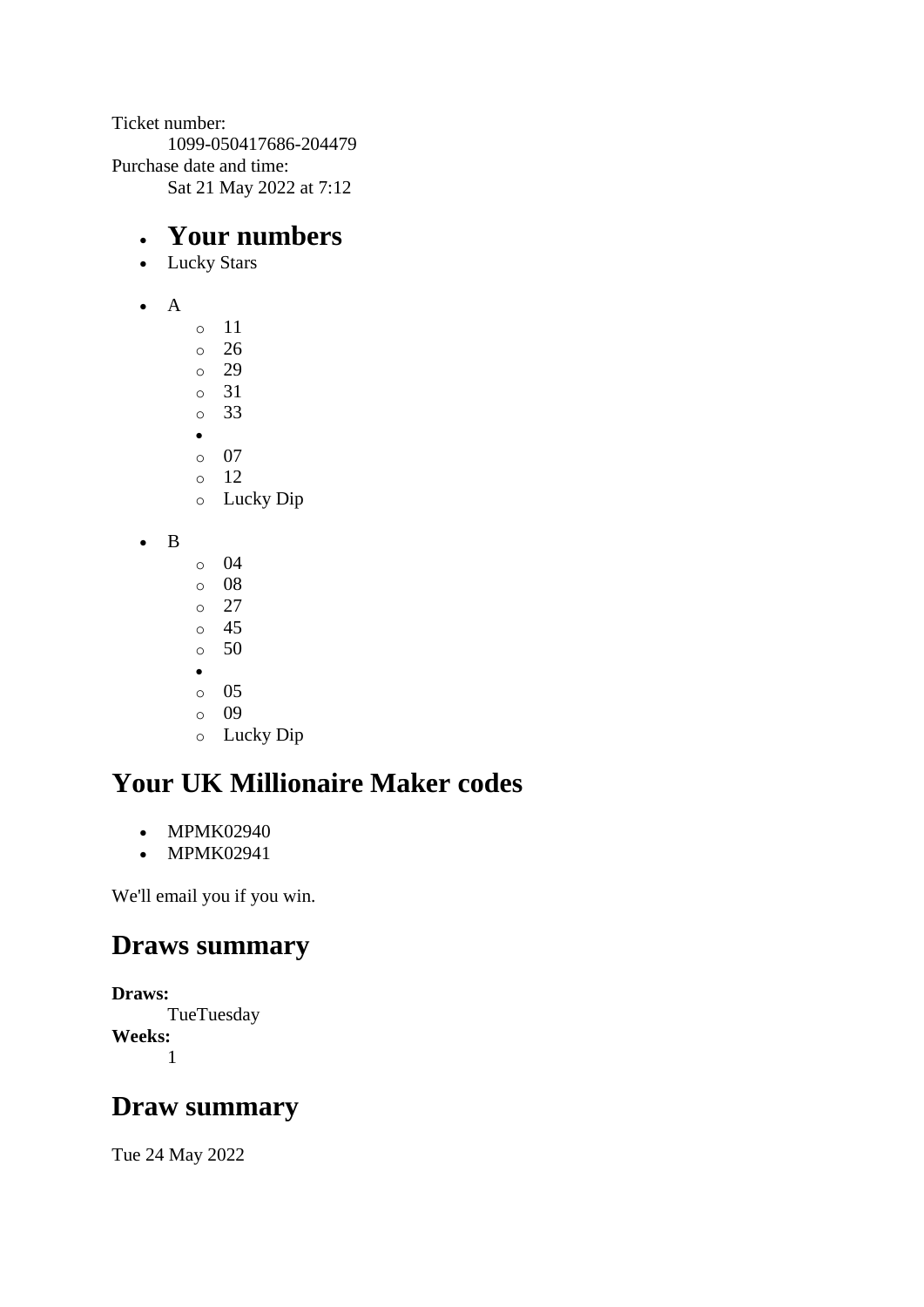#### **Draw dates**

• Tue 24 May 2022

**Cost:** 2 plays x £2.50 for 1 draw = £5.00

## **Total:**

£5.00

*-----------------------------------------------------*

#### *Lottery Syndicate Group 16*

*1) Ju86G11, 2) Ne03F12, 3) LE29H09, 4) Ja98D72, 5) Be55G77,6) Vi53J31, 7) Op64C23, 8) Ad34Y2, 9) Ph17C15,10) Ja77J10 , 11) La63A15, 12) DA28P08, 13) An78T01, 14) Mo29O15, 15) Ea21M03, 16) Da09B20, 17) Ra95K11, 18) Al57S13, 19) Jo54V2, 20) Do12P04, 21) St11L07*

Ticket 6 of 10

Ticket number: 1099-014492691-207579 Purchase date and time: Sat 21 May 2022 at 7:12

- Lucky Stars
- $\bullet$  A
- o 12
- o 14
- o 20
- o 25
- o 29
- o 04
- $\circ$  07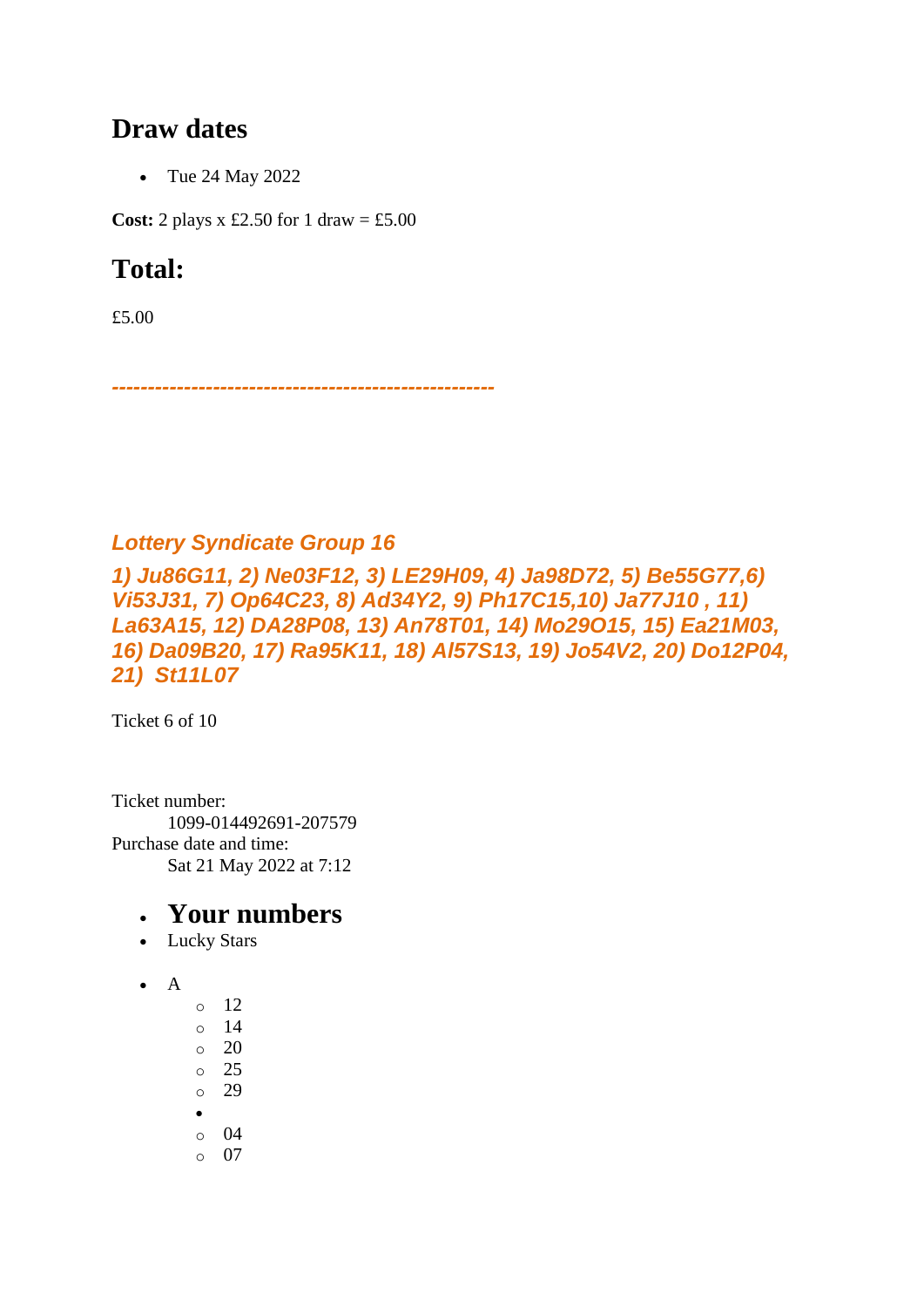- B
- o 04 o 11 o 25 o 41
- o 44
- •
- o 03 o 05

- TPMK38914
- MPMK02942

We'll email you if you win.

## **Draws summary**

**Draws: TueTuesday Weeks:** 1

## **Draw summary**

Tue 24 May 2022

## **Draw dates**

• Tue 24 May 2022

**Cost:** 2 plays  $x \text{ £}2.50$  for 1 draw = £5.00

## **Total:**

£5.00

*-------------------------------------------------------------*

*Lottery Syndicate Group 17* 

*1) Vi53J31, 2) Ke85R07, 3) Jo54V2, 4) Ra95K11, 5) MA88C05 ,6) Ju46C20, 7) Ma06M32, 8) Ma03N09, 9) Ph17C15,10) Cs98M2, 11) La63A15, 12) Ju86G11, 13) Al57S13, 14) Mo29O15, 15) Ea21M03, 16)*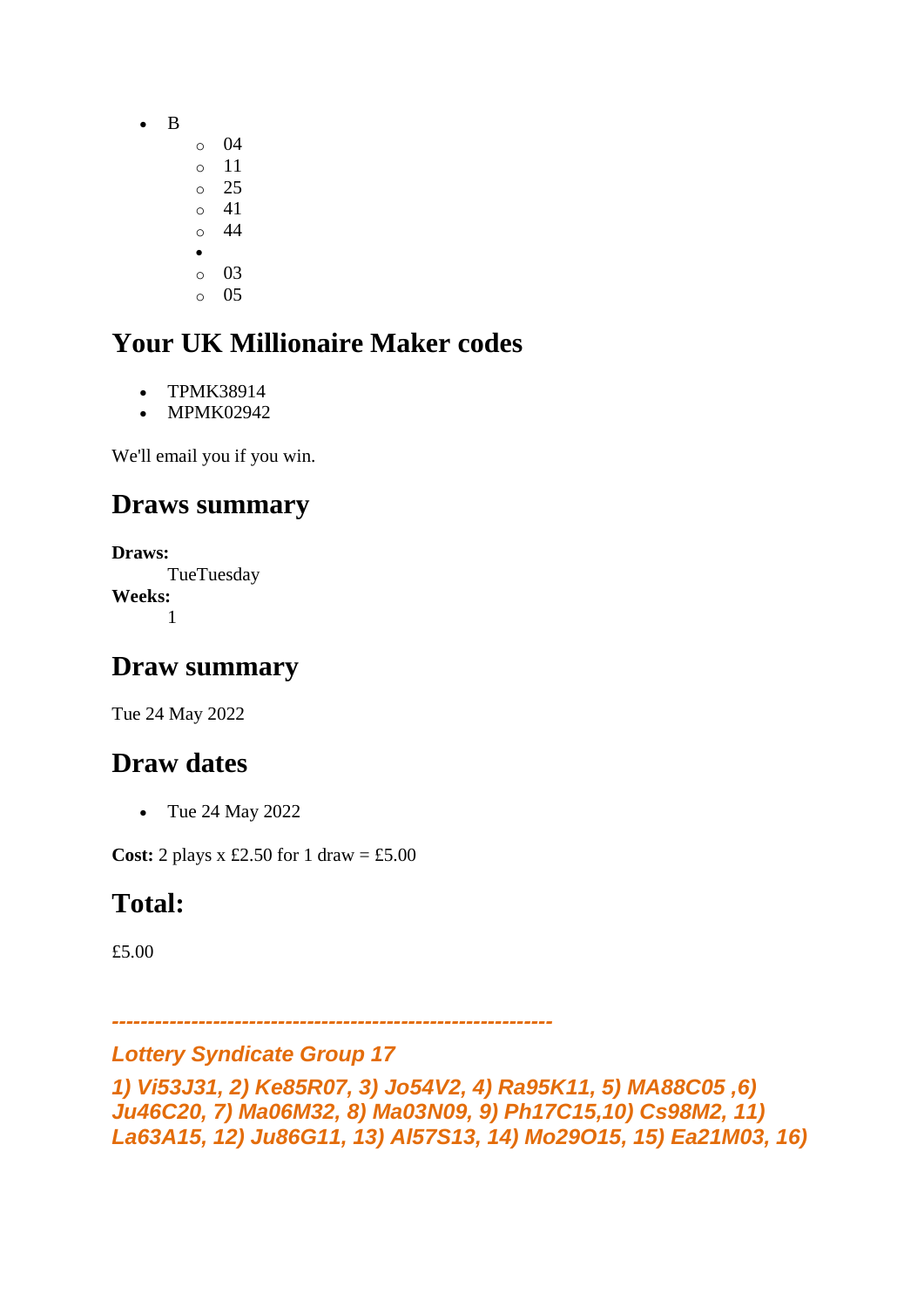#### *DA28P08, 17) Sa65C13, 18) Ri28L30, 19) Ja98D72, 20) Ja77J10, 21) St11L07*

Ticket 7 of 10

Ticket number: 1099-023857175-205479 Purchase date and time: Sat 21 May 2022 at 7:12

#### • **Your numbers**

- Lucky Stars
- A o 16 o 31 o 37
	- o 45 o 48 • o 02 o 05
- B
- $\circ$  04 o 09 o 17  $\circ$  18 o 38 • o 03
- o 11

## **Your UK Millionaire Maker codes**

- TPMK38915
- VPMH84204

We'll email you if you win.

## **Draws summary**

**Draws: TueTuesday Weeks:** 1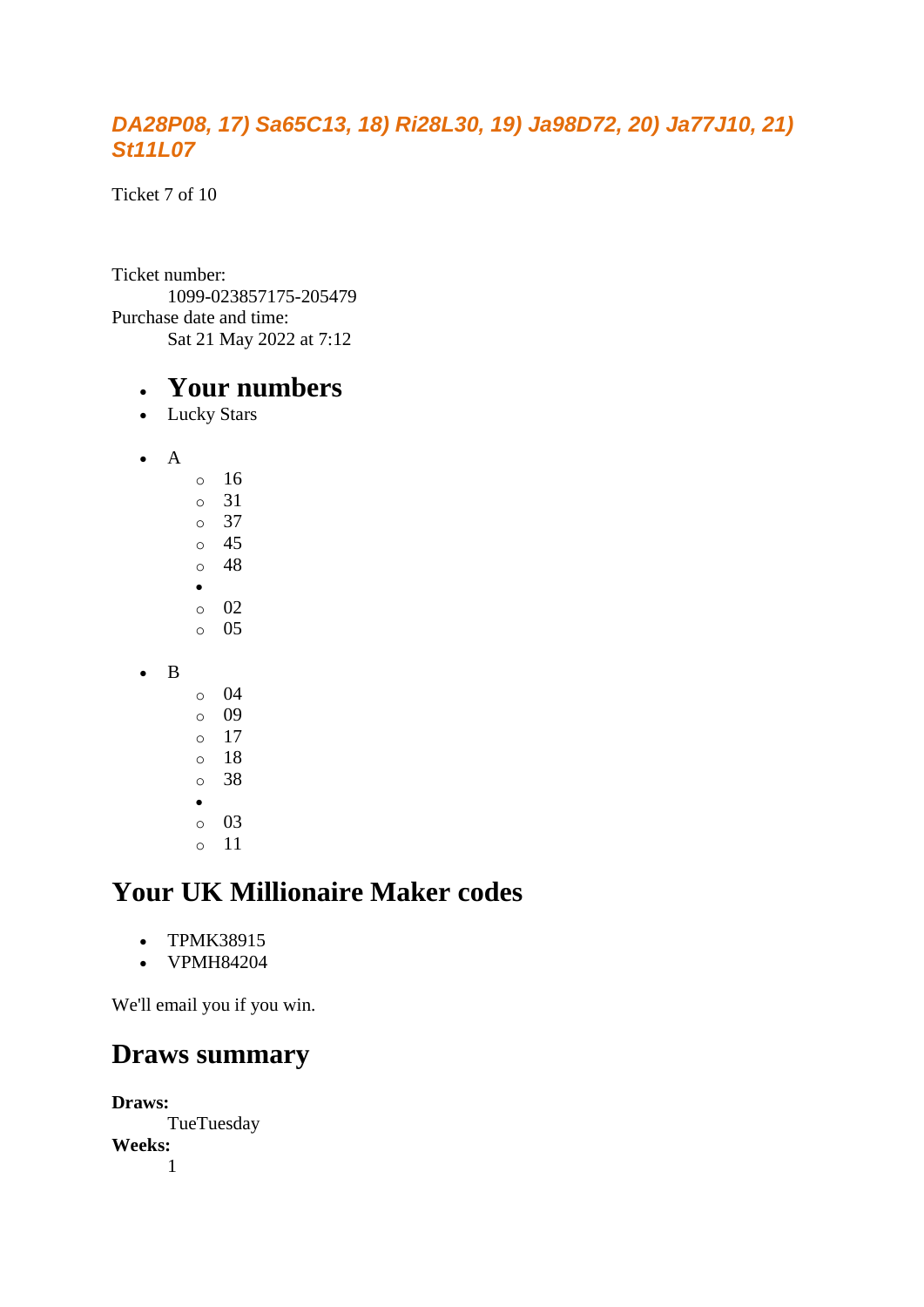### **Draw summary**

Tue 24 May 2022

## **Draw dates**

• Tue 24 May 2022

**Cost:** 2 plays  $x \text{ £}2.50$  for 1 draw = £5.00

## **Total:**

£5.00

#### *------------------------------------------------------------*

#### *Lottery Syndicate Group 18*

*1) La63A15, 2) Ke85R07, 3) Wi61F02, 4) Ma8S23,5) Ad34Y2, 6) Do12P04, 7) Ju46C20, 8) Al57S13, 9) Ph17C15,10) Ma06H02, 11) Ju51G23, 12) Ro52P07, 13) MA88C05, 14) Mo29O15, 15) Ea21M03, 16) DA28P08, 17) Ra95K11, 18) Ro09C26, 19) Da12S11, 20) Be11V1, 21) Ju86G11*

Ticket 8 of 10

Ticket number: 1099-057495575-206579 Purchase date and time: Sat 21 May 2022 at 7:12

#### • **Your numbers**

- Lucky Stars
- A
- o 06
- $\circ$  16
- $\circ$  20 o 27
- o 38
- •
- o 04
- o 05

• B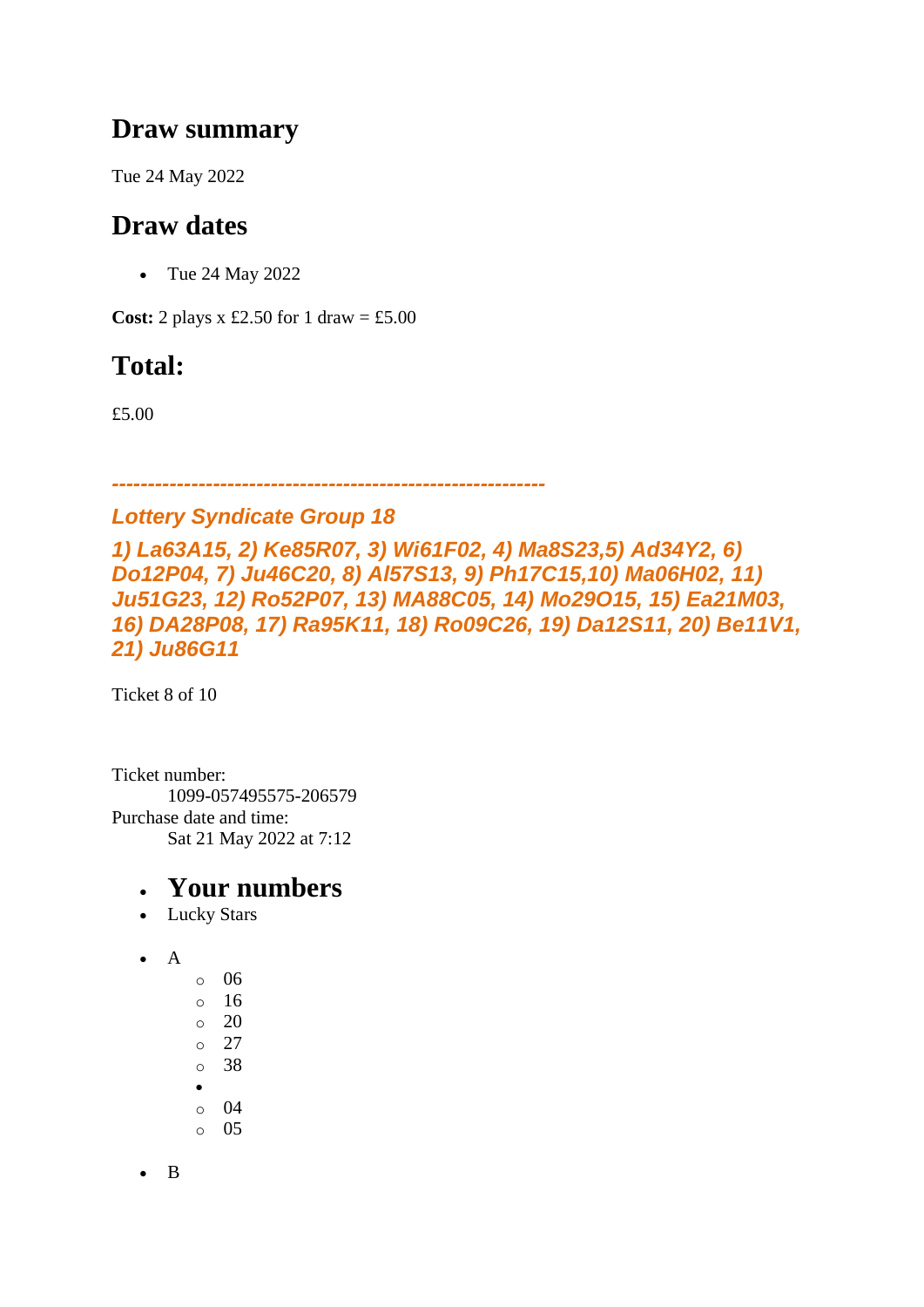- o 08 o 16 o 25 o 31  $\circ$  42 • o 03
- o 11

- TPMK38916
- ZPMJ25510

We'll email you if you win.

## **Draws summary**

**Draws:** TueTuesday **Weeks:** 1

## **Draw summary**

Tue 24 May 2022

## **Draw dates**

• Tue 24 May 2022

**Cost:** 2 plays  $x \text{ £}2.50$  for 1 draw = £5.00

## **Total:**

£5.00

*---------------------------------------------------------*

#### *Lottery Syndicate Group 19*

*1) Ry98M51, 2) Jo16V36, 3) Wi61F02, 4) Ad34Y2, 5) Ju51G23,6) Ra95K11,7) DA28P08, 8) De87M01, 9) Ja34T15,10) Ch75T16, 11) Ca12W16, 12) St07S04, 13) Ro09C26, 14) Ro52P07, 15) Ph31W16,*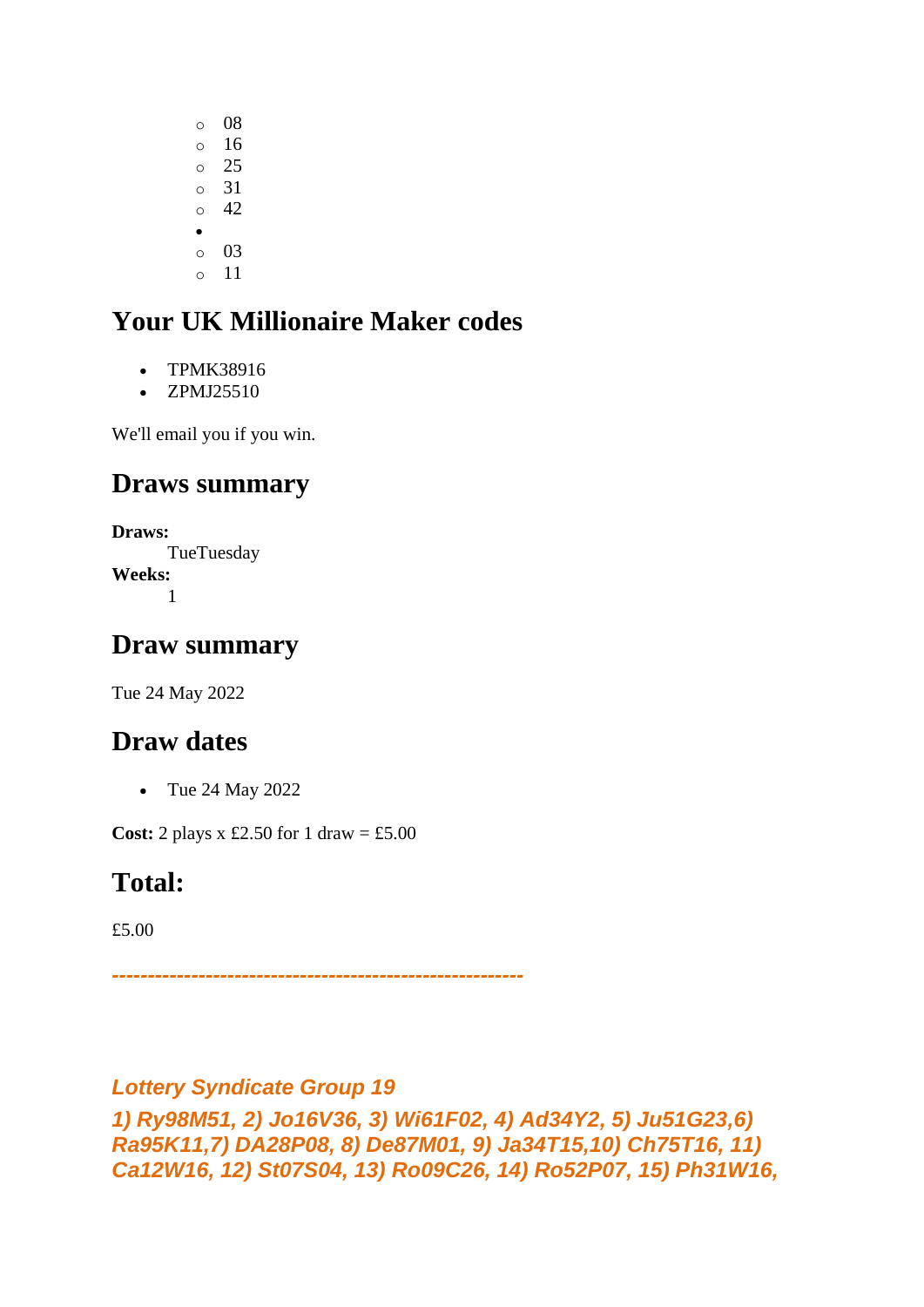#### *16) Mi68H03/MI68H03, 17) La63A15, 18) Ge08D01, 19) Ka10K21, 20Da09B20, 21) Ke85R07*

Ticket 9 of 10

Ticket number: 1099-036469783-208779 Purchase date and time: Sat 21 May 2022 at 7:12

#### • **Your numbers**

- Lucky Stars
- A o 09 o 18 o 43 o 45 o 49 • o 09 o 11 • B  $\circ$  04 o 13 o 14 o 25  $\degree$  29 •

## **Your UK Millionaire Maker codes**

• HPMM07134

o 07 o 12

• MPMK02943

We'll email you if you win.

## **Draws summary**

**Draws: TueTuesday Weeks:** 1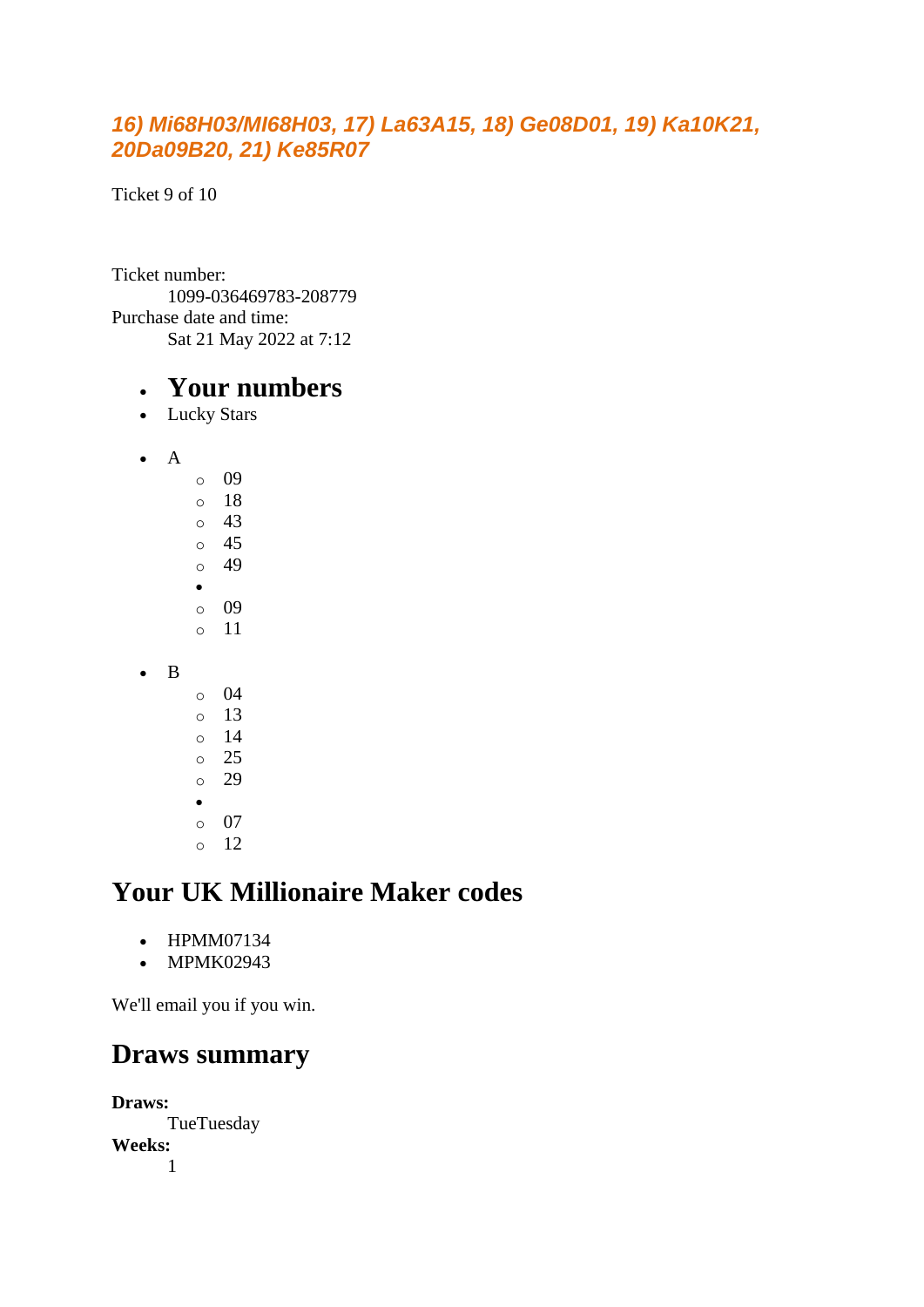### **Draw summary**

Tue 24 May 2022

## **Draw dates**

• Tue 24 May 2022

**Cost:** 2 plays x £2.50 for 1 draw = £5.00

## **Total:**

£5.00

*--------------------------------------------------------*

#### *Lottery Syndicate Group 20*

*1) Ry98M51, 2) Ri28L30, 3) DA28P08, 4) Ka10K21,5) Ch75T16,6) Lo82S20,7) La63A15, 8) Ra95K11, 9) Ja34T15,10) De87M01, 11) Ro52P07, 12) Ad05R11, 13) Da84S01, 14) Bo96L03, 15) Ph12O16, 16) Mi68H03/MI68H03, 17) Ga58S03 (G. Schmidt), 18) StJoWal, 19) Ro98H60, 20) Ju51G23, 21) Cs98M20*

Ticket 10 of 10

Ticket number: 1099-002958359-206779 Purchase date and time: Sat 21 May 2022 at 7:12

- Lucky Stars
- A
- o 04 o 07 o 13 o 14 o 25 • o 01 o 11
- B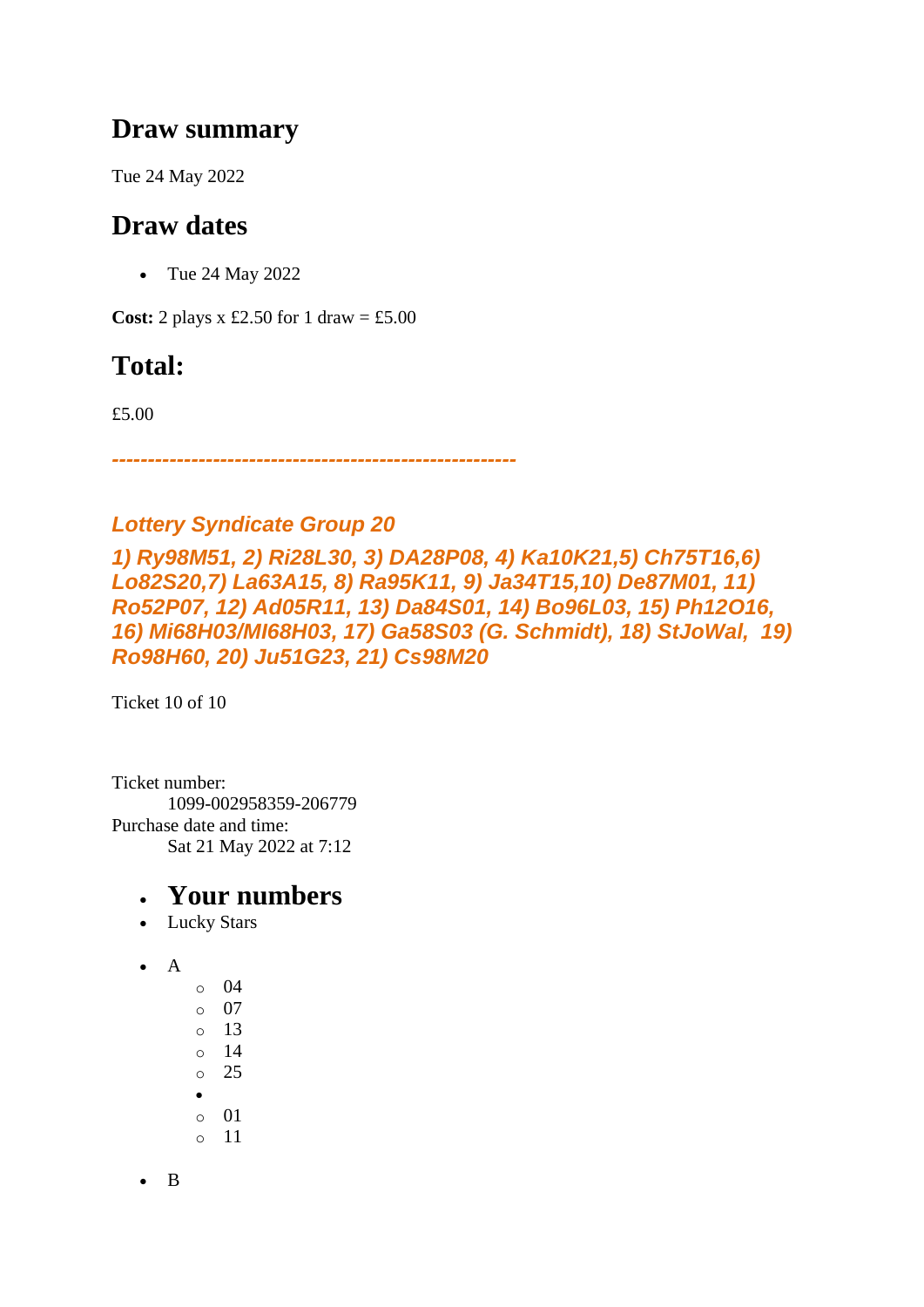- o 08 o 19 o 21 o 29 o 48 • o 01 o 08
- o Lucky Dip

- XPMJ76948
- VPMH84205

We'll email you if you win.

## **Draws summary**

**Draws: TueTuesday Weeks:** 1

## **Draw summary**

Tue 24 May 2022

## **Draw dates**

• Tue 24 May 2022

**Cost:** 2 plays  $x \text{ £}2.50$  for 1 draw = £5.00

## **Total:**

£5.0

*----------------------------------------------------------*

#### *Lottery Syndicate Group 21*

*1) An57P10, 2) An58P14, 3) Te68W11, 4) Jo16V36, 5) Go54H16,6) If33O7, 7) Ka30M09, 8) Da84S01, 9) Ga58S03 (G. Schmidt),10) Te21W11, 11) Ro52P07, 12) Mo08K09, 13) Ry98M51, 14) ---------------,*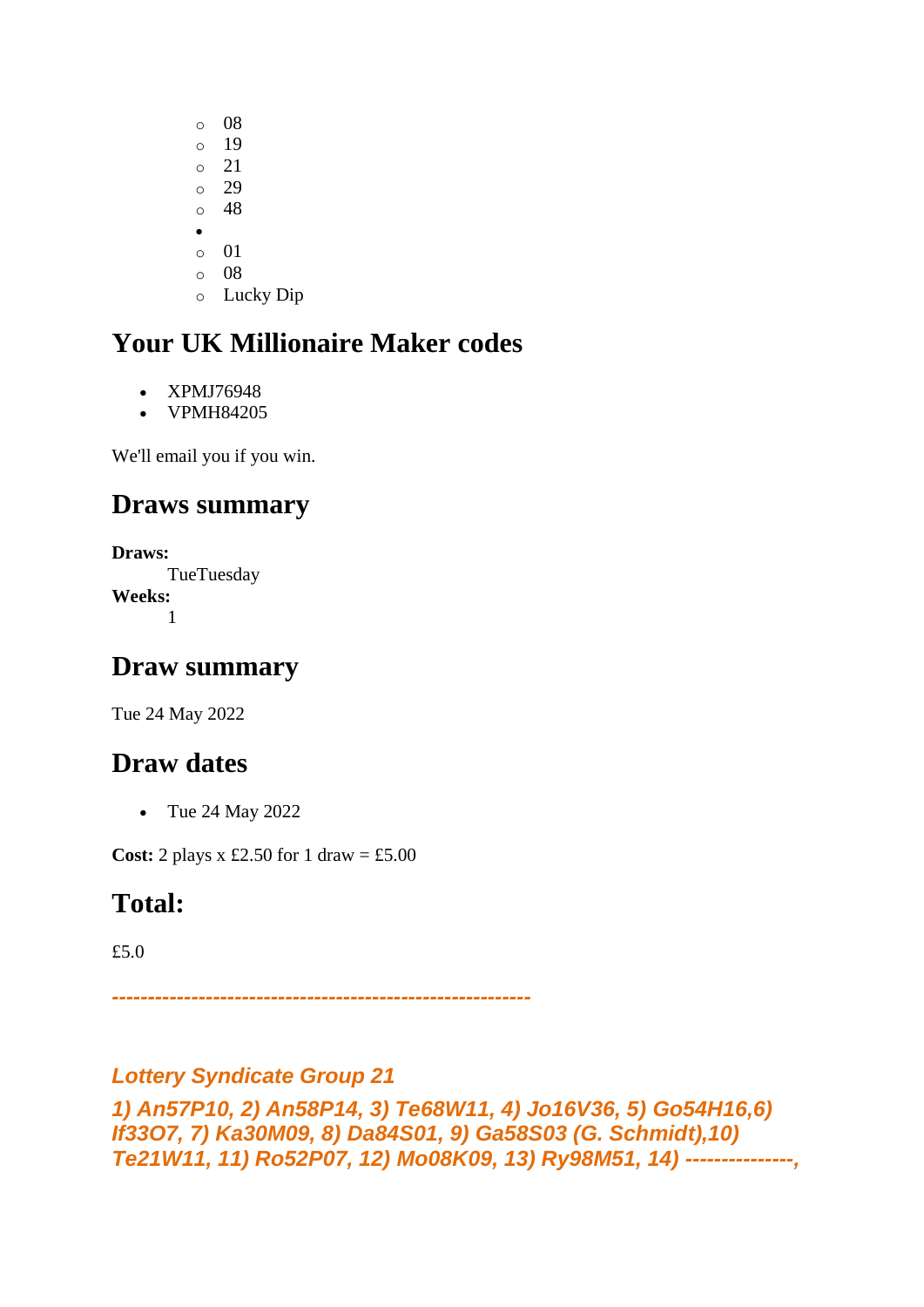#### *15) Mi02L17, 16) Ro98H60, 17) Ar35L11, 18) Ri52F56, 19) AD25W12, 20) Cs98M20, 21) Ph12O16*

Ticket 1 of 10

Ticket number: 1099-002961175-205879 Purchase date and time: Sat 21 May 2022 at 7:14

#### • **Your numbers**

- Lucky Stars
- A
	- o 02 o 11 o 18 o 26  $\circ$  47 • o 02 o 04 o Lucky Dip

• B

o 06 o 12  $\circ$  16 o 25 o 37 • o 07 o 11 o Lucky Dip

## **Your UK Millionaire Maker codes**

- ZPMJ25561
- JPMJ86478

We'll email you if you win.

## **Draws summary**

**Draws:**

**TueTuesday**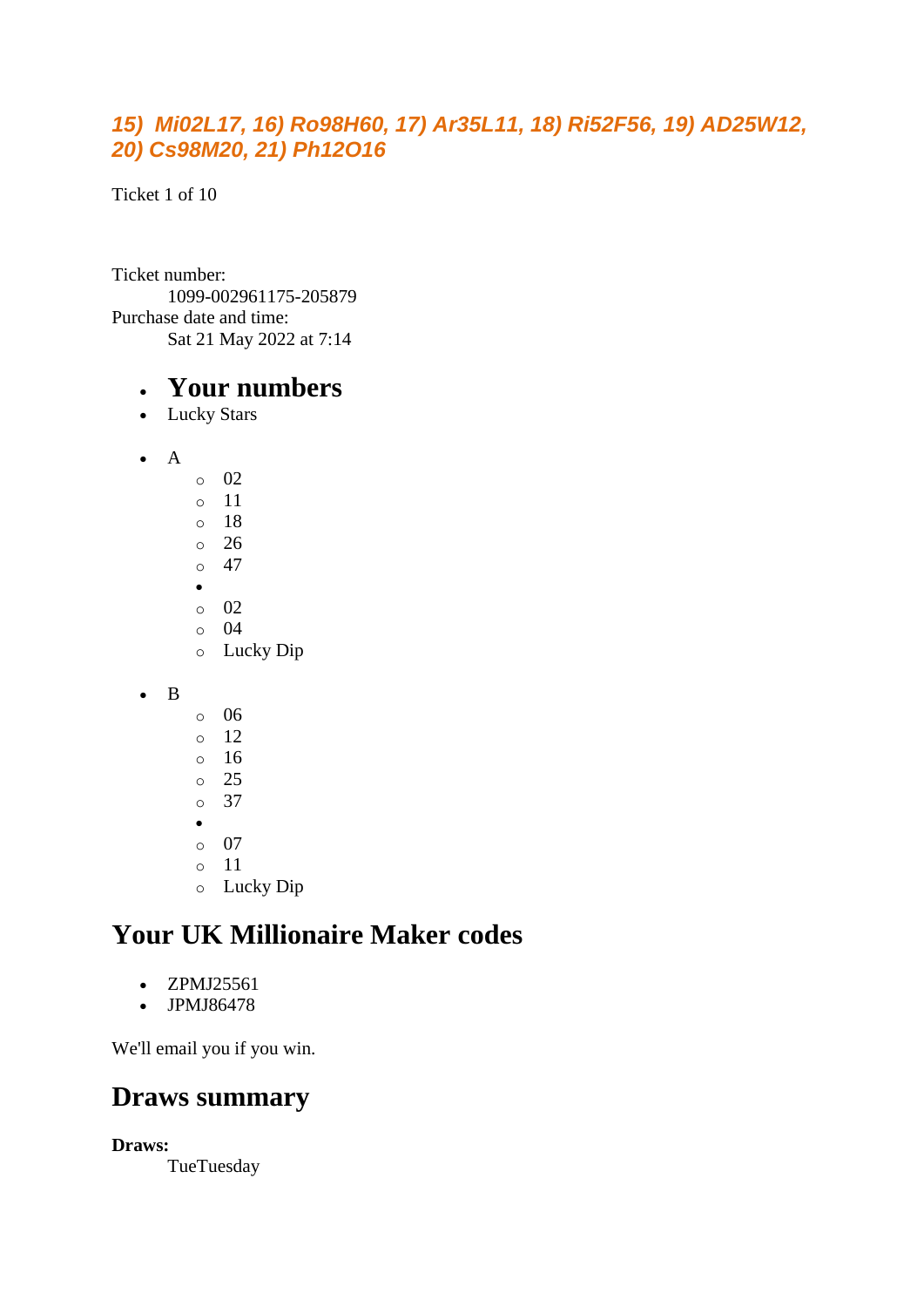**Weeks:** 1

#### **Draw summary**

Tue 24 May 2022

#### **Draw dates**

• Tue 24 May 2022

**Cost:** 2 plays x £2.50 for 1 draw = £5.00

## **Total:**

£5.00

*------------------------------------------------------------*

#### *Lottery Syndicate Group 22*

*1) An57P10, 2) Jo54V2, 3) Ph12O16, 4) MI04J16, 5) Go54H16,6) If33O77, 7) Da10N11Norcup , 8) Da84S01, 9) Ga58S03 (G. Schmidt),10) Te21W11, 11) Vi53J31, 12) Mi68H03/MI68H03, 13) Ed15H21, 14) Op64C23, 15) Jo16V36, 16) Ar35L11, 17) Pe20L31, 18) An67B17, 19) AD25W12, 20) Se32M12, 21) Jo92Y20*

Ticket 2 of 10

Ticket number: 1099-043874067-204179 Purchase date and time: Sat 21 May 2022 at 7:14

- Lucky Stars
- A
	- $\circ$  04  $\circ$  37
	- o 39
	- $\circ$  42 o 49
	-
	- o 04
	- o 09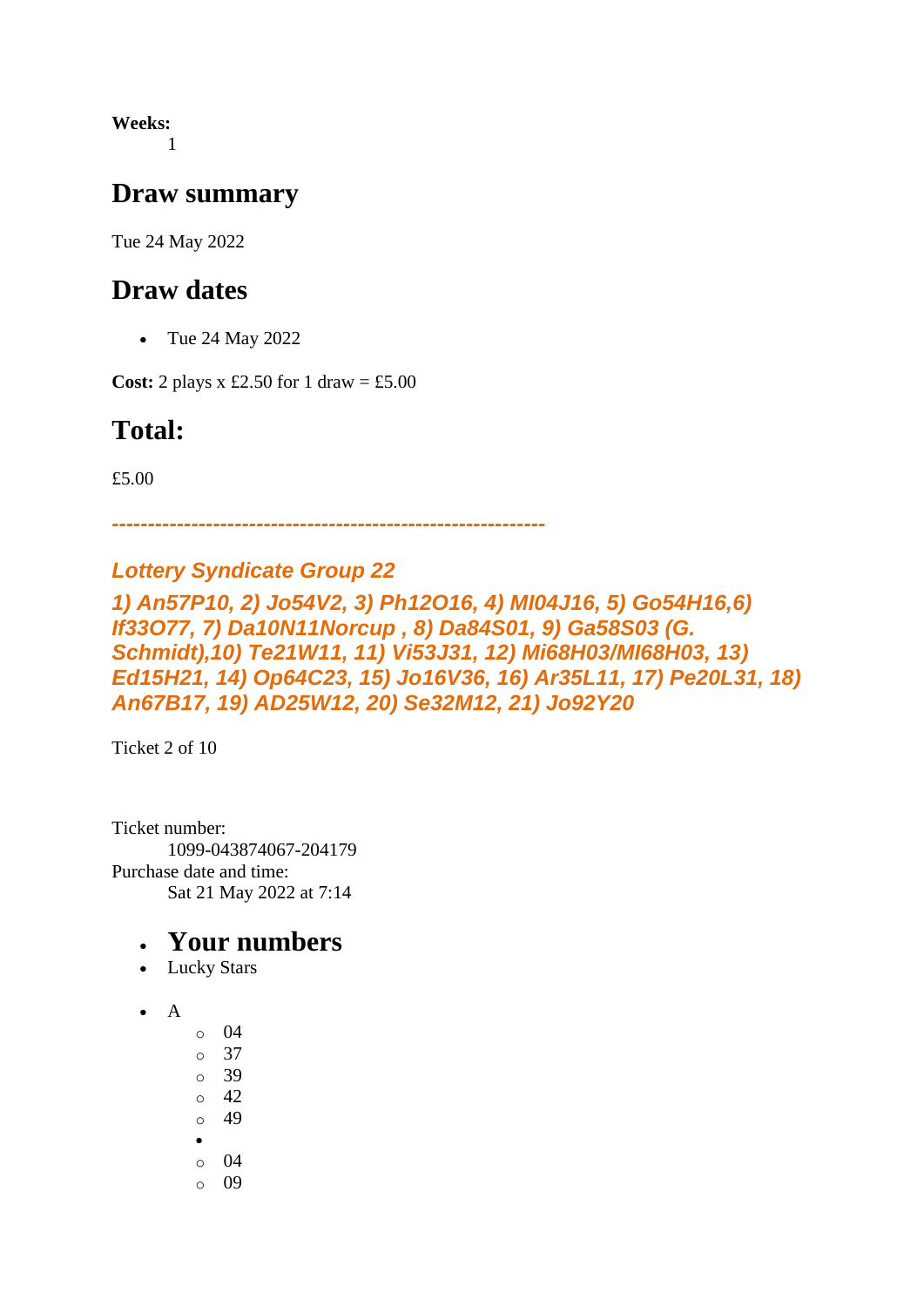- o Lucky Dip
- B
- o 13
- o 15
- o 19  $\circ$  47
- o 48
- •
- o 03
- o 09
- o Lucky Dip

- MPMK03002
- HPMM07187

We'll email you if you win.

# **Draws summary**

**Draws: TueTuesday Weeks:** 1

## **Draw summary**

Tue 24 May 2022

# **Draw dates**

• Tue 24 May 2022

**Cost:** 2 plays x £2.50 for 1 draw = £5.00

# **Total:**

£5.00

*---------------------------------------------------*

*Lottery Syndicate Group 23*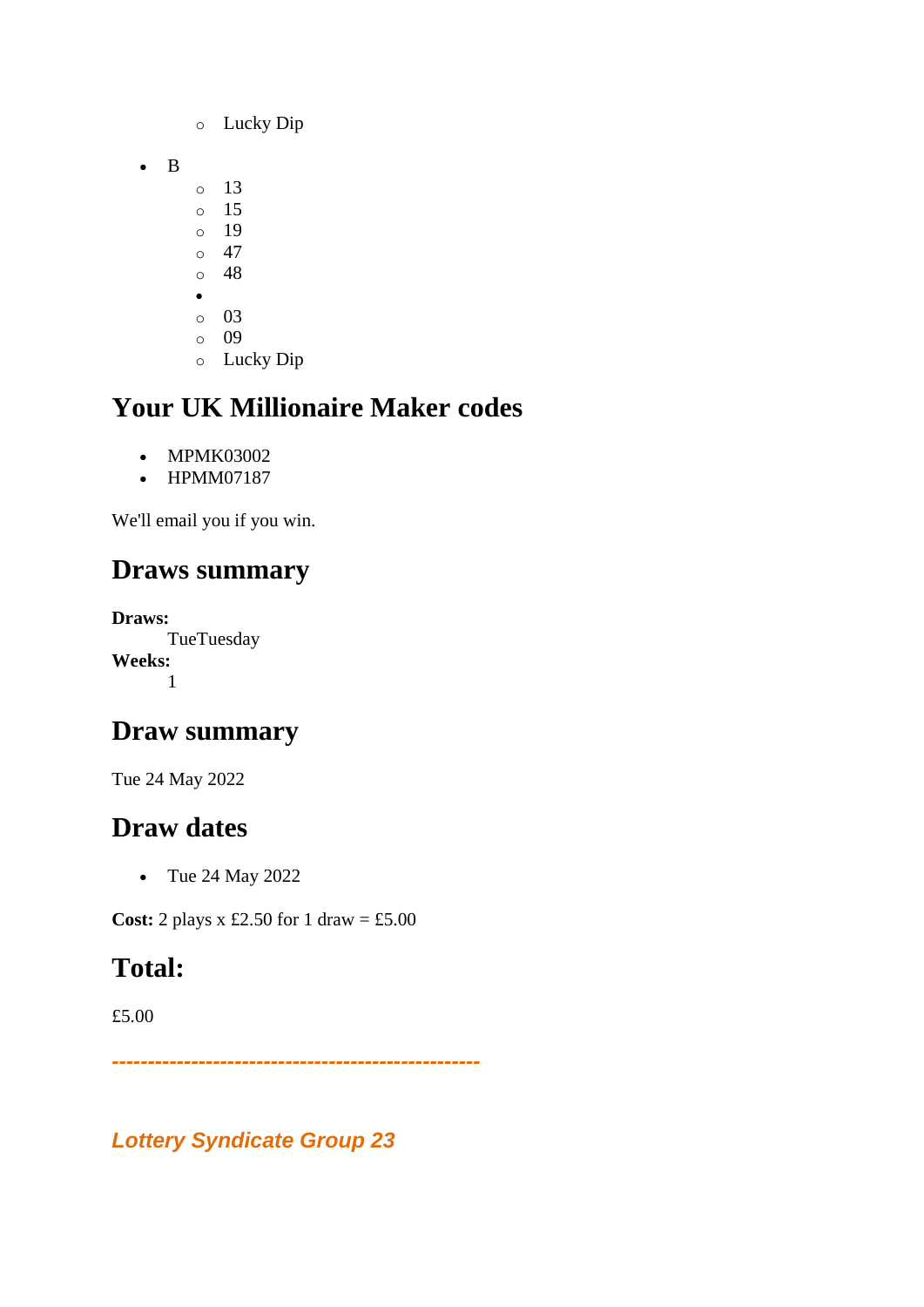```
1) Jo54V2, 2) An58P14, 3) Ri52F56, 4) Da84S01, 5) Ha98S01, 6) 
PE67S20, 7) Wi90H05, 8) Ru39M44, 9) Ga58S03 (G. Schmidt),10) 
Gr27B30, 11) Ma16W01, 12) Be11V1, 13) Ad05R11, 14) Ab01A01, 15) 
Ph12O16, 16) He18T10, 17) MI04J16, 18) Mi68H03/MI68H03, 19) 
Sa52D05, 20) Pe20L31, 21) Jo92Y20
```
Ticket 3 of 10

Ticket number: 1099-036534039-205879 Purchase date and time: Sat 21 May 2022 at 7:14

#### • **Your numbers**

- Lucky Stars
- A
- $\circ$  04 o 06 o 31 o 39  $\circ$  42
- •
- o 08
- o 09
- o Lucky Dip
- B
- o 01 o 18  $\circ$  41
- o 49
- $\circ$  50
- •
- $\circ$  10
- $\circ$  12 o Lucky Dip

# **Your UK Millionaire Maker codes**

- TPMK38968
- XPMJ77004

We'll email you if you win.

## **Draws summary**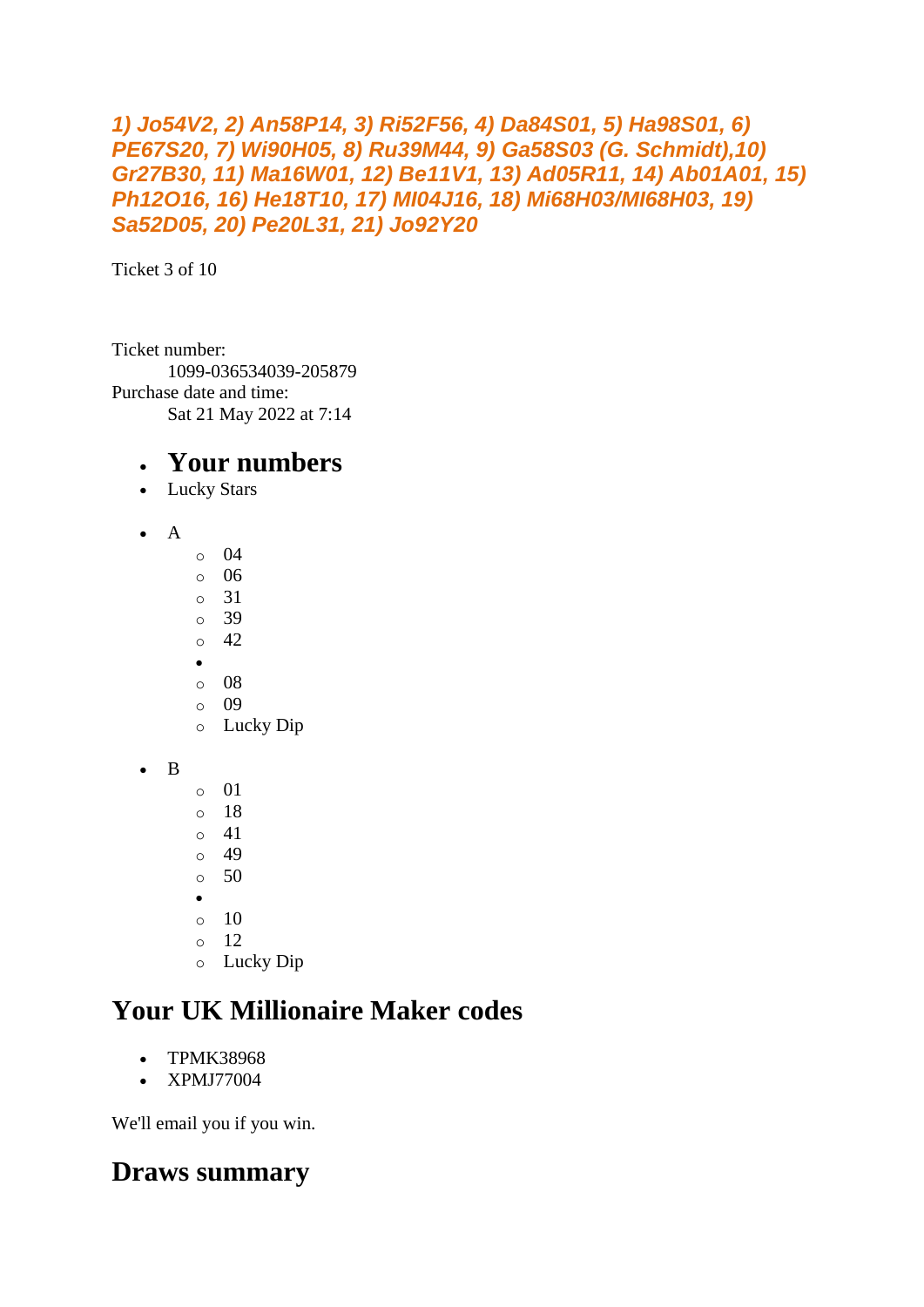**Draws: TueTuesday Weeks:** 1

#### **Draw summary**

Tue 24 May 2022

### **Draw dates**

• Tue 24 May 2022

**Cost:** 2 plays x £2.50 for 1 draw = £5.00

## **Total:**

£5.00

*----------------------------------------------------*

#### *Lottery Syndicate Group 24*

*1) Sa52D05, 2) Wi90H05, 3) Ma8S23, 4) Pe20L31,5) CA42S01,6) Ph12O16, 7) Pe03S23, 8) Ru39M44, 9) Ga58S03 (G. Schmidt),10) Sh20S29, 11) Ma16W01, 12) Fr02B01, 13) Ma98D73, 14) Te68W11, 15) Da84S01, 16) He18T10, 17) MI04J16, 18) PE67S20, 19) StJoWal, 20) Jo54V2, 21) Jo92Y20*

Ticket 4 of 10

Ticket number: 1099-019661591-208679 Purchase date and time: Sat 21 May 2022 at 7:14

- Lucky Stars
- A
- o 05
- o 08
- o 11
- o 15
- o 17
- •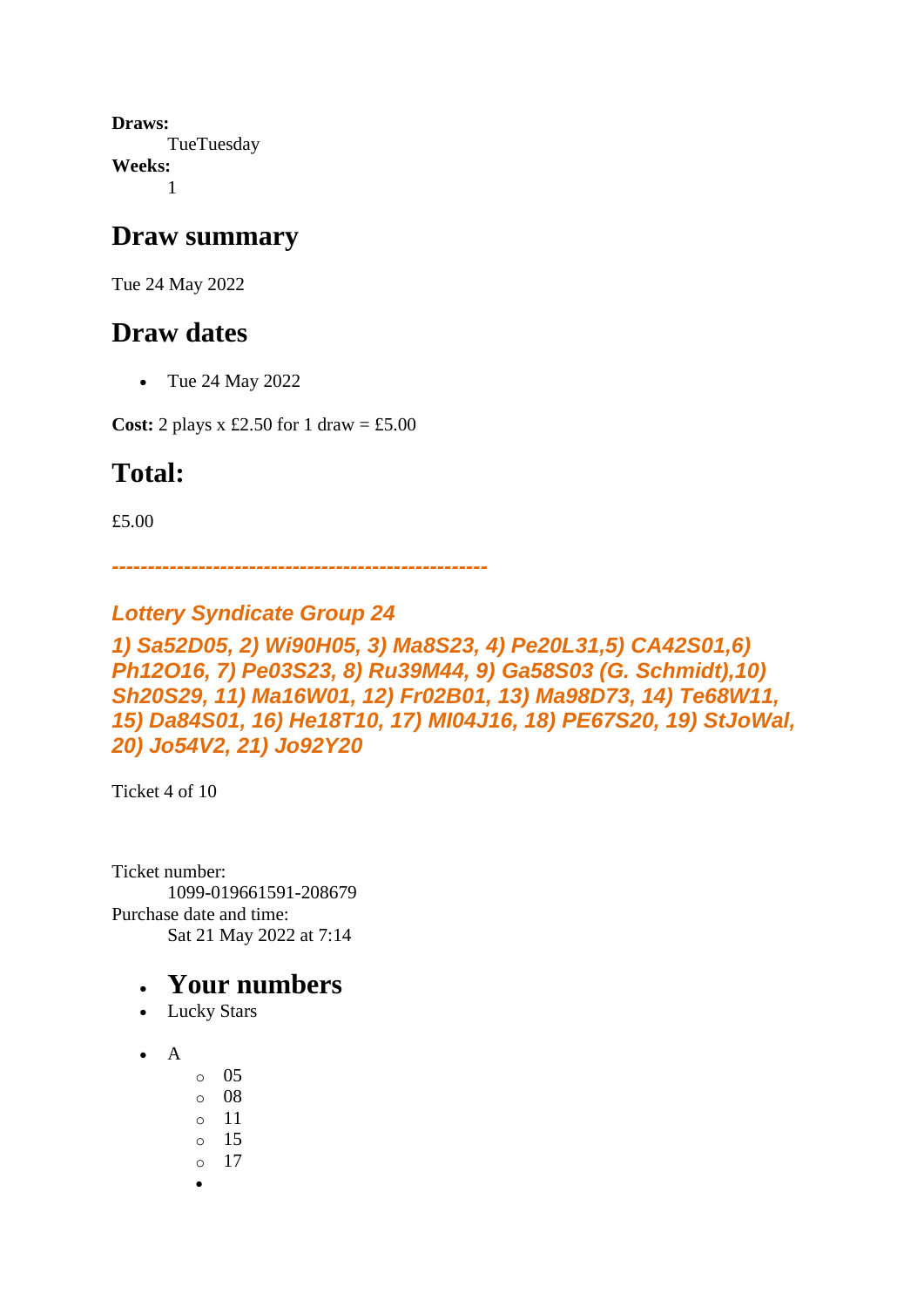- o 01 o 06 o Lucky Dip • B o 03 o 24 o 26 o 28 o 33 • o 08 o 11
	- o Lucky Dip

- MPMK03003
- ZPMJ25562

We'll email you if you win.

#### **Draws summary**

**Draws: TueTuesday Weeks:** 1

## **Draw summary**

Tue 24 May 2022

## **Draw dates**

• Tue 24 May 2022

**Cost:** 2 plays x £2.50 for 1 draw = £5.00

## **Total:**

£5.00

*----------------------------------------------------------*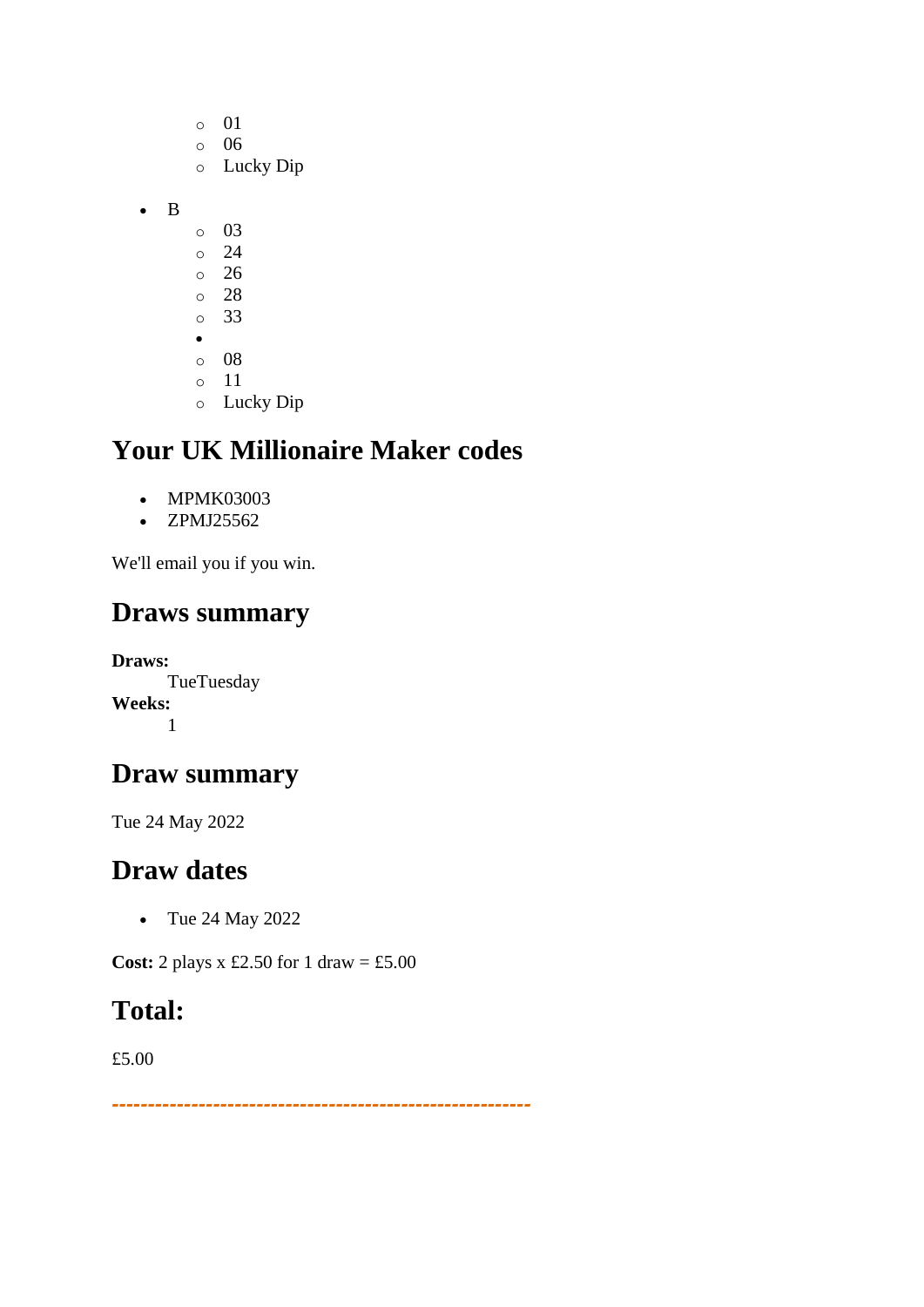#### *Lottery Syndicate Group 25*

#### *1) Sa52D05, 2) Ju86G11, 3) Jo57F06, 4) Jo16V36,5) Ry98M51, 6) CA42S01, 7) Wi90H05, 8) Fr02B01, 9) Te19B30,10) TH94L16, 11) Ma86M06, 12) De47C03, 13) MI04J16, 14) Sh20S29, 15) Te68W11,16) Ma8S23, 17) St81P02, 18) Ha98S01, 19) Ma94N21, 20) Be11V1, 21) Eu12R03*

Ticket 5 of 10

Ticket number: 1099-060578579-200379 Purchase date and time: Sat 21 May 2022 at 7:14

#### • **Your numbers**

- Lucky Stars
- $\bullet$  A
- o 17
- $\circ$  21
- o 23
- o 36
- o 46
- o 03
- $\circ$  10
- o Lucky Dip
- B
- o 05
- o 07
- o 26
- o 39
- o 44
- •
- o 08
- o 12
- o Lucky Dip

## **Your UK Millionaire Maker codes**

- HPMM07188
- JPMJ86479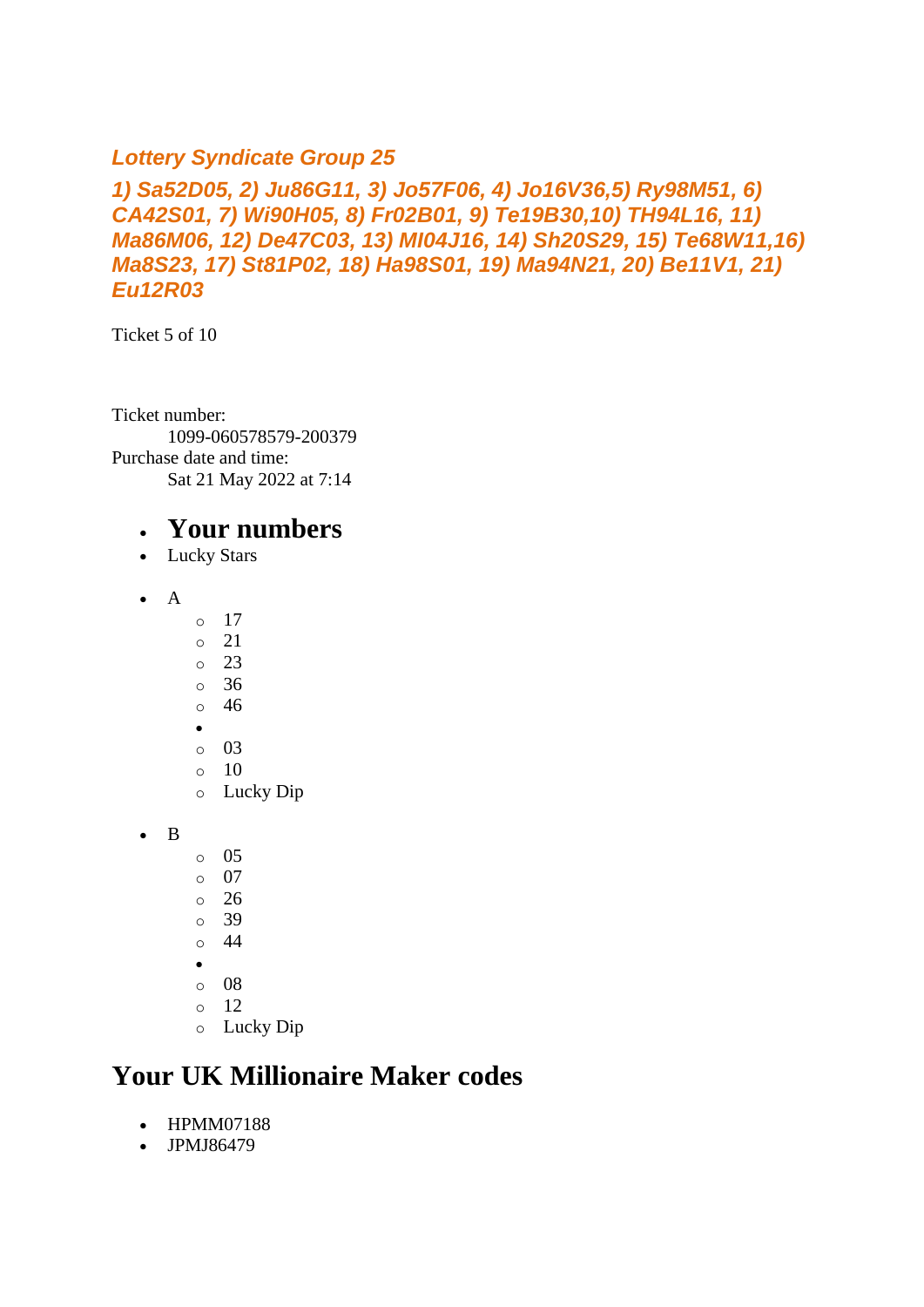We'll email you if you win.

## **Draws summary**

**Draws:** TueTuesday **Weeks:** 1

## **Draw summary**

Tue 24 May 2022

## **Draw dates**

• Tue 24 May 2022

**Cost:** 2 plays x £2.50 for 1 draw = £5.00

# **Total:**

£5.00

*-------------------------------------------------*

#### *Lottery Syndicate Group 26*

*1) Ry98M51, 2) Te68W11, 3) Be55G77, 4) Sh20S29,5) StJoWal,6) CA42S01, 7) Jo16V36, 8) Al57S13, 9) Te19B30,10) Pe03S23, 11) Pa65A06, 12) De47C03, 13) Ka30M09, 14) Ha90S03, 15) Ma52A71,16) Ma86M06 17) Ed55T02, 18) St81P02, 19) TH94L16, 20) Ma56S01, 21) Jo92Y20*

Ticket 6 of 10

Ticket number: 1099-027067155-208079 Purchase date and time: Sat 21 May 2022 at 7:14

#### • **Your numbers**

• Lucky Stars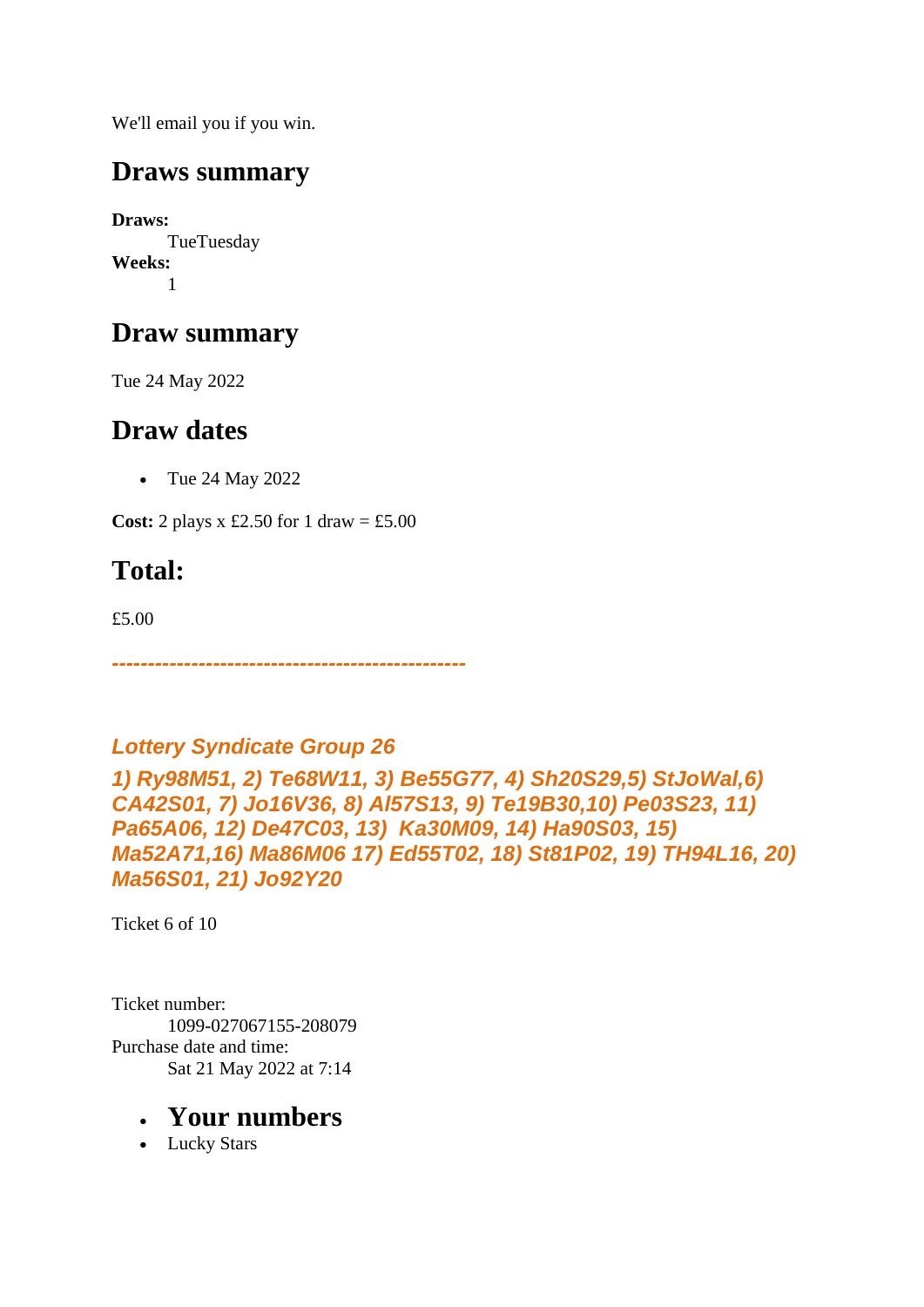- A
	- o 07
	- o 09
	- o 12
	- o 28 o 39
	- •
	- o 05
	- o 12
	- o Lucky Dip
- B
- o 08 o 13 o 14
- o 17
- o 28
- •
- o 07 o 08
- o Lucky Dip

- JPMJ86480
- XPMJ77005

We'll email you if you win.

# **Draws summary**

**Draws: TueTuesday Weeks:** 1

## **Draw summary**

Tue 24 May 2022

# **Draw dates**

• Tue 24 May 2022

**Cost:** 2 plays x £2.50 for 1 draw = £5.00

## **Total:**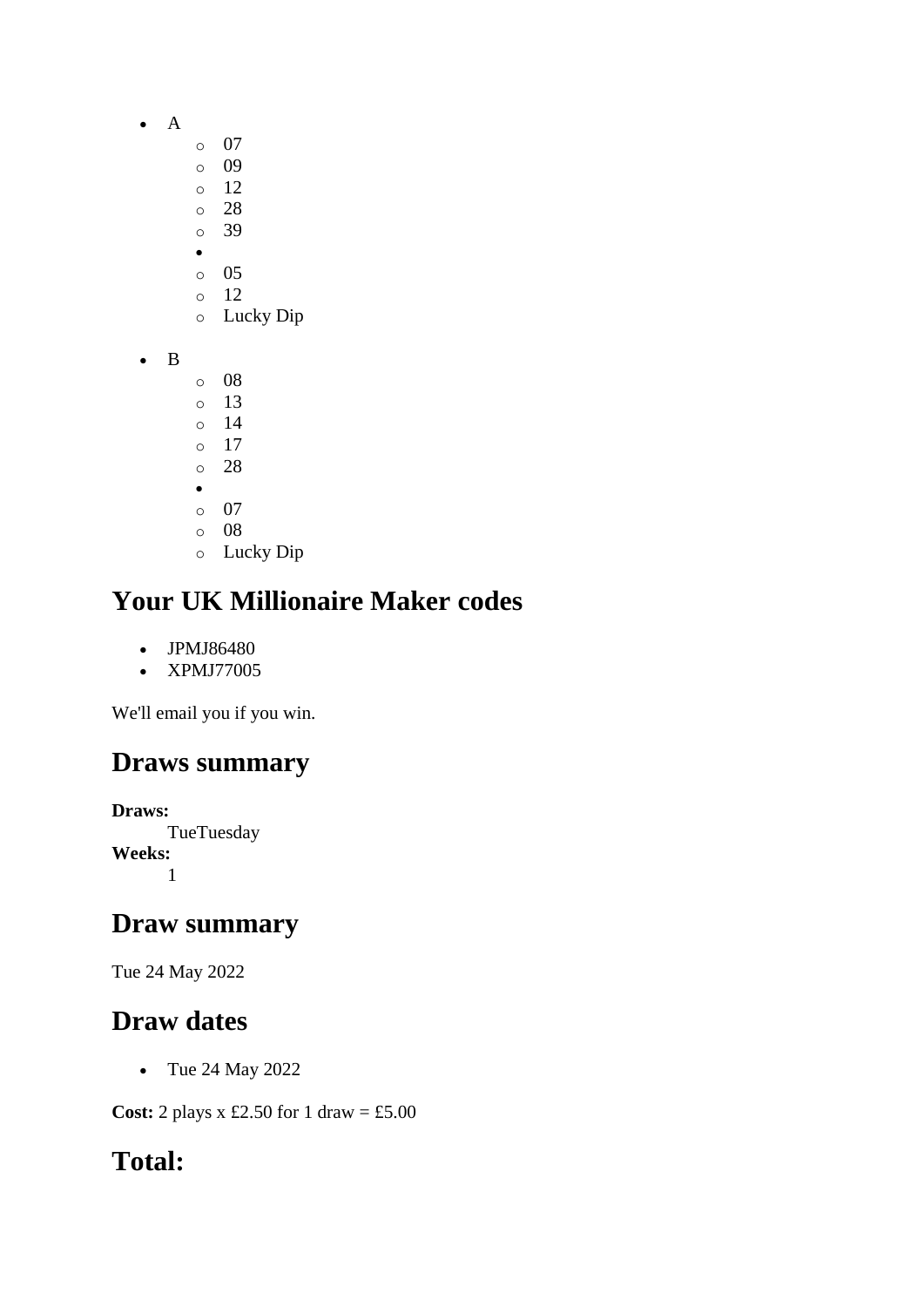£5.00

*----------------------------------------------------*

#### *Lottery Syndicate Group 27*

*1) Al57S13, 2) CE76J05, 3) Be55G77, 4) Sh20S29,5) Mo08K09,6) CA42S01, 7) Pa65A06, 8) Ha90S03, 9) Te19B30,10) Te68W11, 11) Mi68H03/MI68H03, 12) De47C03, 13) Gr27B30, 14) St81P02, 15) Ro57M05, 16) LE29H09, 17) Ma56S01, 18) Ra51N11, 19) Do1V1, 20) Ni02G12, 21) Jo92Y20*

Ticket 7 of 10

Ticket number: 1099-004333590-207579 Purchase date and time: Sat 21 May 2022 at 7:14

#### • **Your numbers**

- Lucky Stars
- A
- $\circ$  04 o 08 o 11 o 34 o 39 • o 03 o 04 o Lucky Dip
- B
- o 04 o 25
- o 33
- o 39
- o 46
- •
- o 07
- o 09
- o Lucky Dip

## **Your UK Millionaire Maker codes**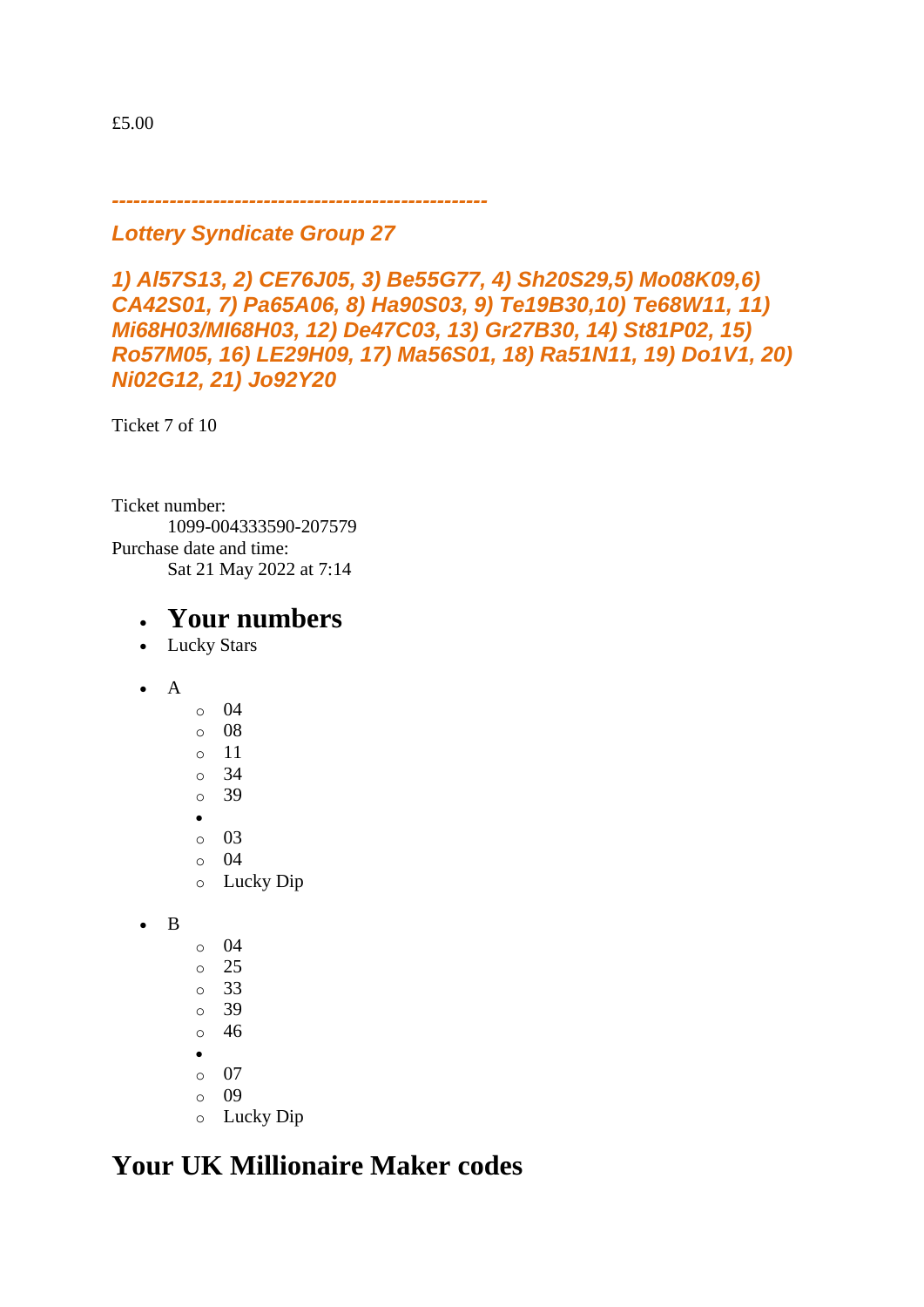- TPMK38969
- ZPMJ25563

We'll email you if you win.

#### **Draws summary**

**Draws: TueTuesday Weeks:** 1

## **Draw summary**

Tue 24 May 2022

#### **Draw dates**

• Tue 24 May 2022

**Cost:** 2 plays x £2.50 for 1 draw = £5.00

## **Total:**

£5.00

*----------------------------------------------------*

*Lottery Syndicate Group 28*

*1) Ti53W41, 2) Ra51N11, 3) Ma52A71, 4) --------------, 5) Ma98D73,6) Ro57M05, 7) StJoWal, 8) Pe57L11, 9) De05M22, 10) Ne03F12, 11) Ca12W16, 12) Ni02G12, 13) Vi53J31, 14) Pe03S23, 15) Jo16V36, 16) Ri52F56, 17) Jo57F06, 18) Ma56S01, 19) Ra86P02, 20) Ro07W32, 21) Pe21W01*

Ticket 8 of 10

Ticket number: 1099-049510418-202879 Purchase date and time: Sat 21 May 2022 at 7:14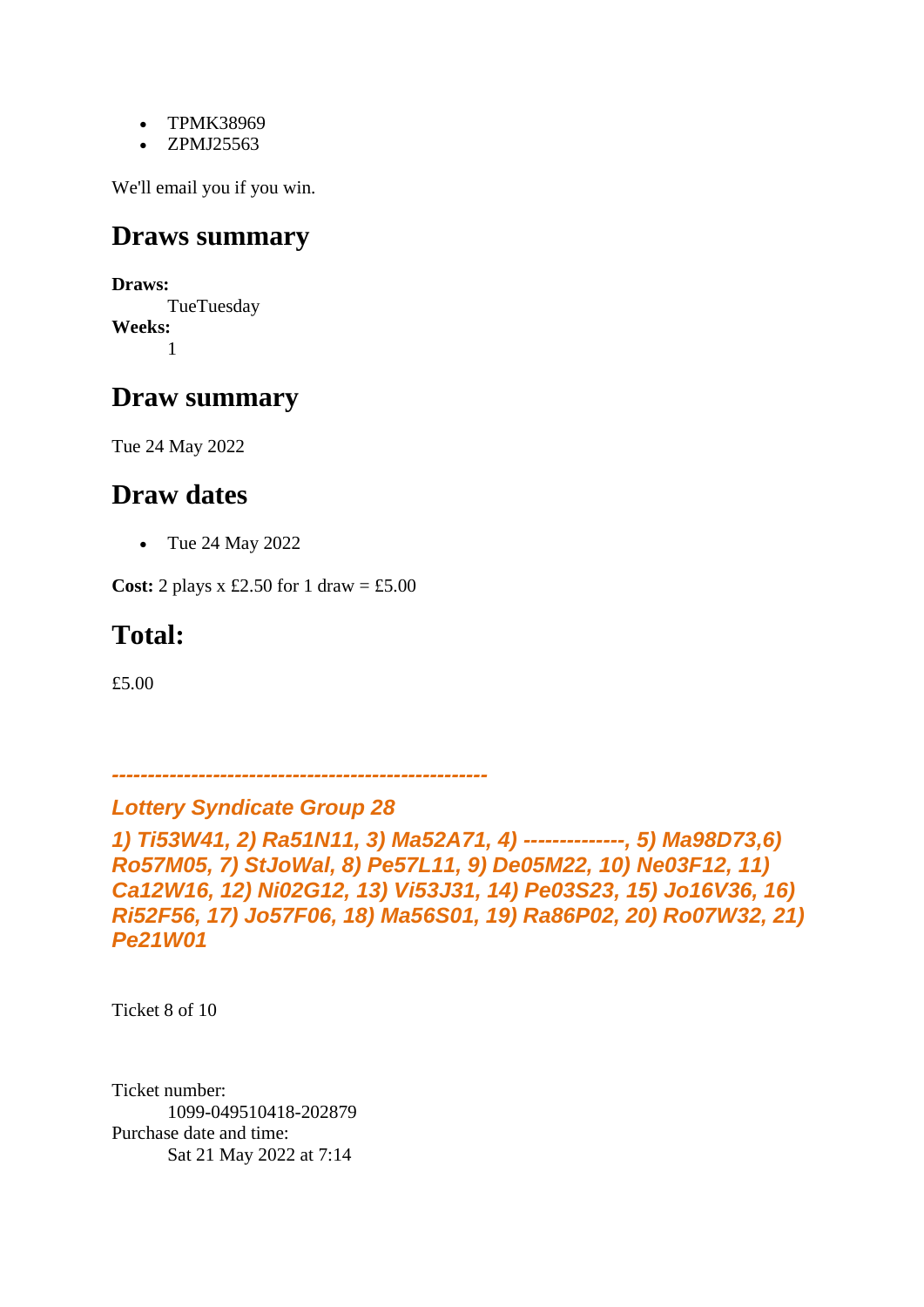#### • **Your numbers**

- Lucky Stars
- A
- o 05
- o 12
- o 20
- o 34
- o 40 •
- o 03
- o 07
- o Lucky Dip

• B

- o 05
- o 18
- o 33
- $\circ$  47  $\circ$  50
- •
- o 04
- o 09
- o Lucky Dip

# **Your UK Millionaire Maker codes**

- HPMM07189
- VPMH84270

We'll email you if you win.

## **Draws summary**

**Draws: TueTuesday Weeks:** 1

## **Draw summary**

Tue 24 May 2022

## **Draw dates**

• Tue 24 May 2022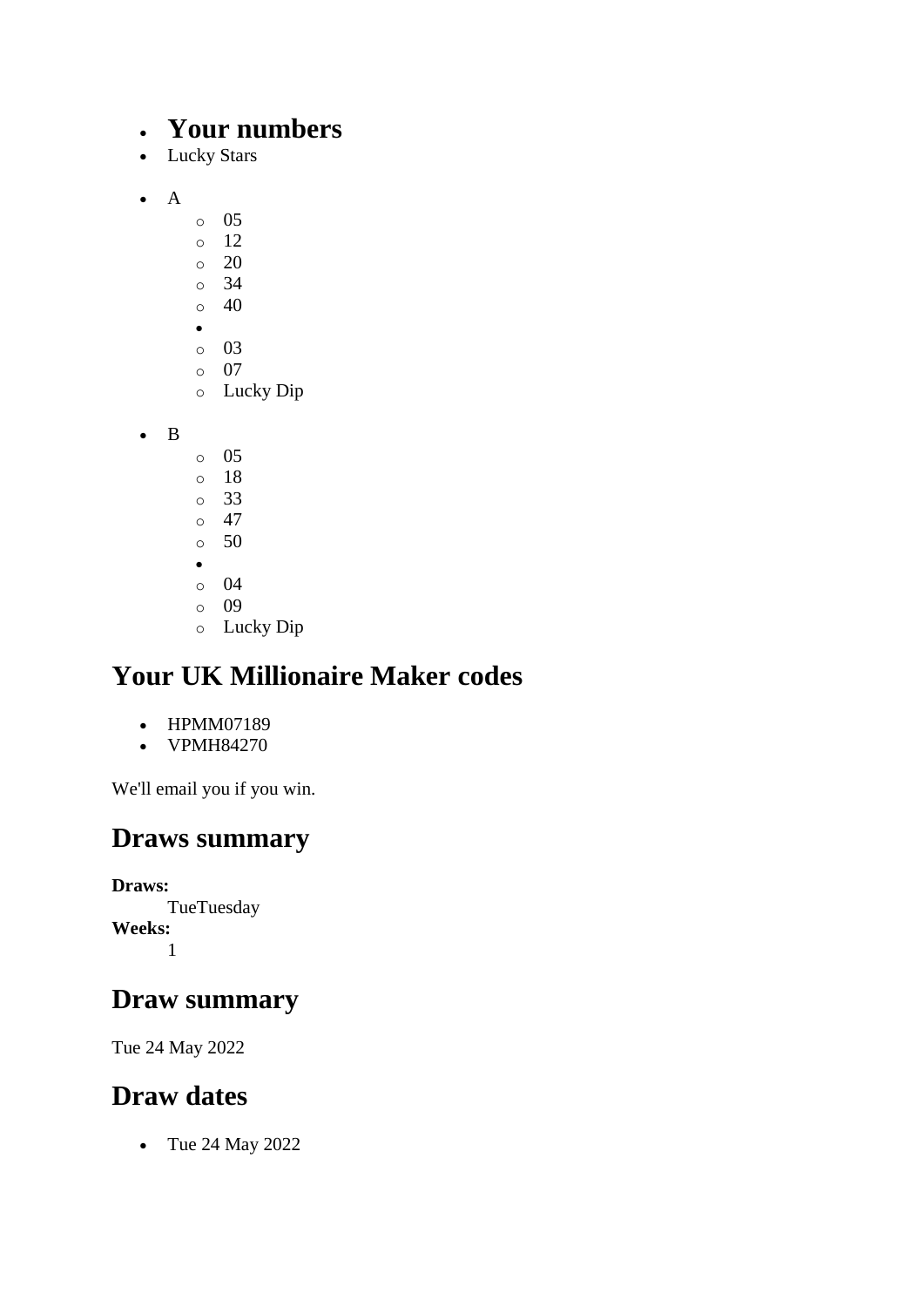**Cost:** 2 plays  $x \text{ £}2.50$  for 1 draw = £5.00

## **Total:**

£5.00

*----------------------------------------------------*

#### *Lottery Syndicate Group 29*

*1) FR30E17, 2) Pe03S23, 3) Li08G23, 4) Ri05M06,5) Ad05R11, 6) Pa52W81, 7) Mo08K09, 8) Me21F22, 9) Ra86P02,10) Mi02L17, 11) Ed55T02, 12) De05M22, 13) Jo54V2, 14) Ma56S01, 15) Pe57L11, 16) - David1980, 17) Ju86G11, 18) Jo57F06, 19) Pe20L31, 20) Ma52A71, 21) Pe21W01*

Ticket 9 of 10

Ticket number: 1099-032705554-203479 Purchase date and time: Sat 21 May 2022 at 7:14

- Lucky Stars
- A
- $\circ$  10
- o 11
- o 16
- o 17
- o 49
- •
- o 01
- o 09
- o Lucky Dip
- B
- $\circ$  08
- o 12
- $\circ$  19
- $\circ$  30
- o 48
- o 07
- o 09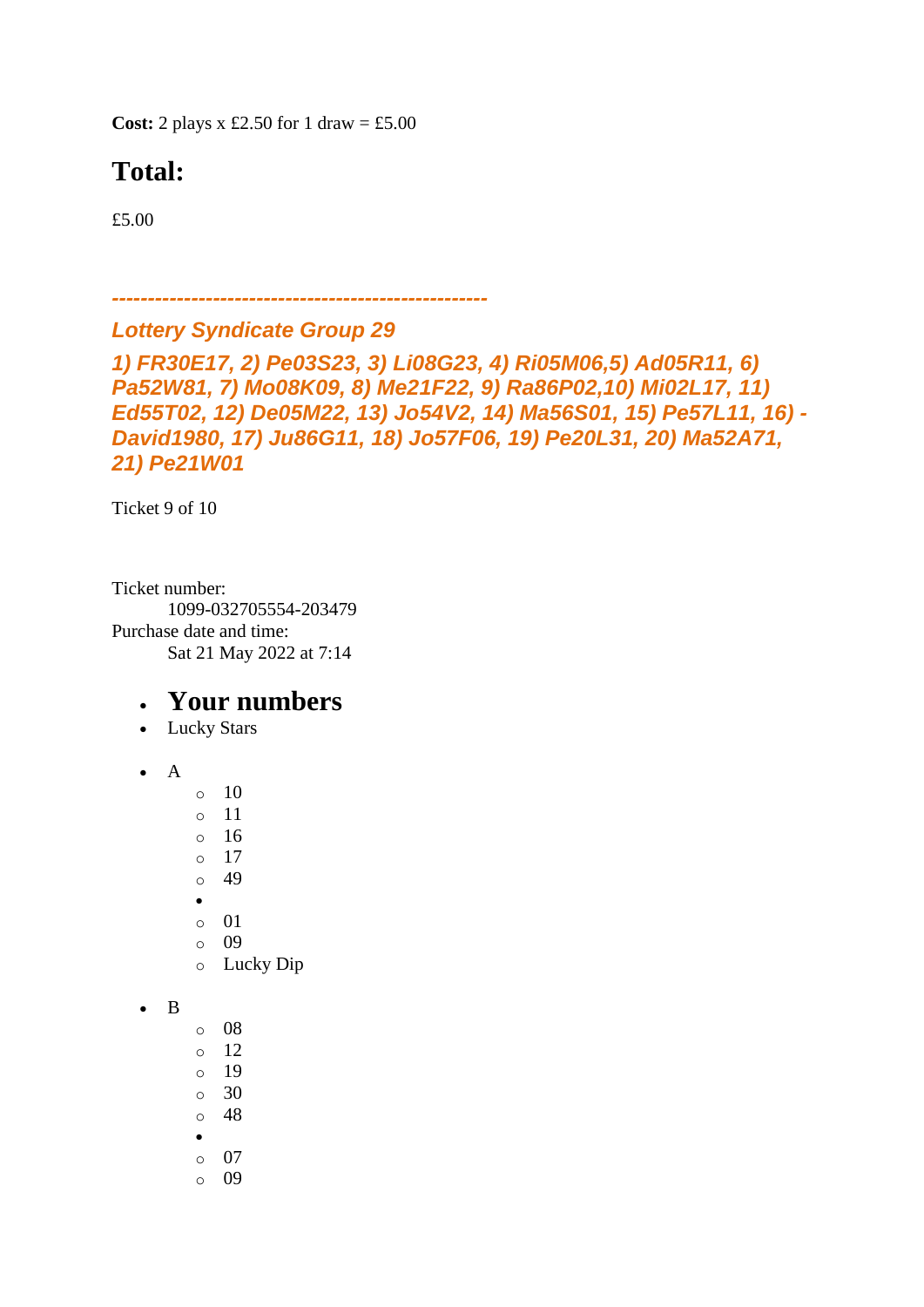o Lucky Dip

## **Your UK Millionaire Maker codes**

- VPMH84271
- TPMK38970

We'll email you if you win.

## **Draws summary**

**Draws: TueTuesday Weeks:** 1

#### **Draw summary**

Tue 24 May 2022

## **Draw dates**

• Tue 24 May 2022

**Cost:** 2 plays x £2.50 for 1 draw = £5.00

## **Total:**

£5.00

```
----------------------------------------------------
```
#### *Lottery Syndicate Group 30*

```
1) Ca05F01, 2) Si12G05, 3) Me21F22, 4) Ad05R11, 5) Pe21W01, 6) 
De05M22, 7) Pe03S23, 8) Li08G23, 9) Dy02J22,10) Jo57F06, 11) 
Ra86P02, 12) Si02M02, 13) Sa03M11, 14) BA09K03Basat, 15) 
Mi19B24, 16) Do1V1, 17) Hi06R06, 18) Ri05M06, 19) Pe20L31, 20) 
Ne03F12, 21) Ge08D01
```
Ticket 10 of 10

Ticket number: 1099-000139286-205079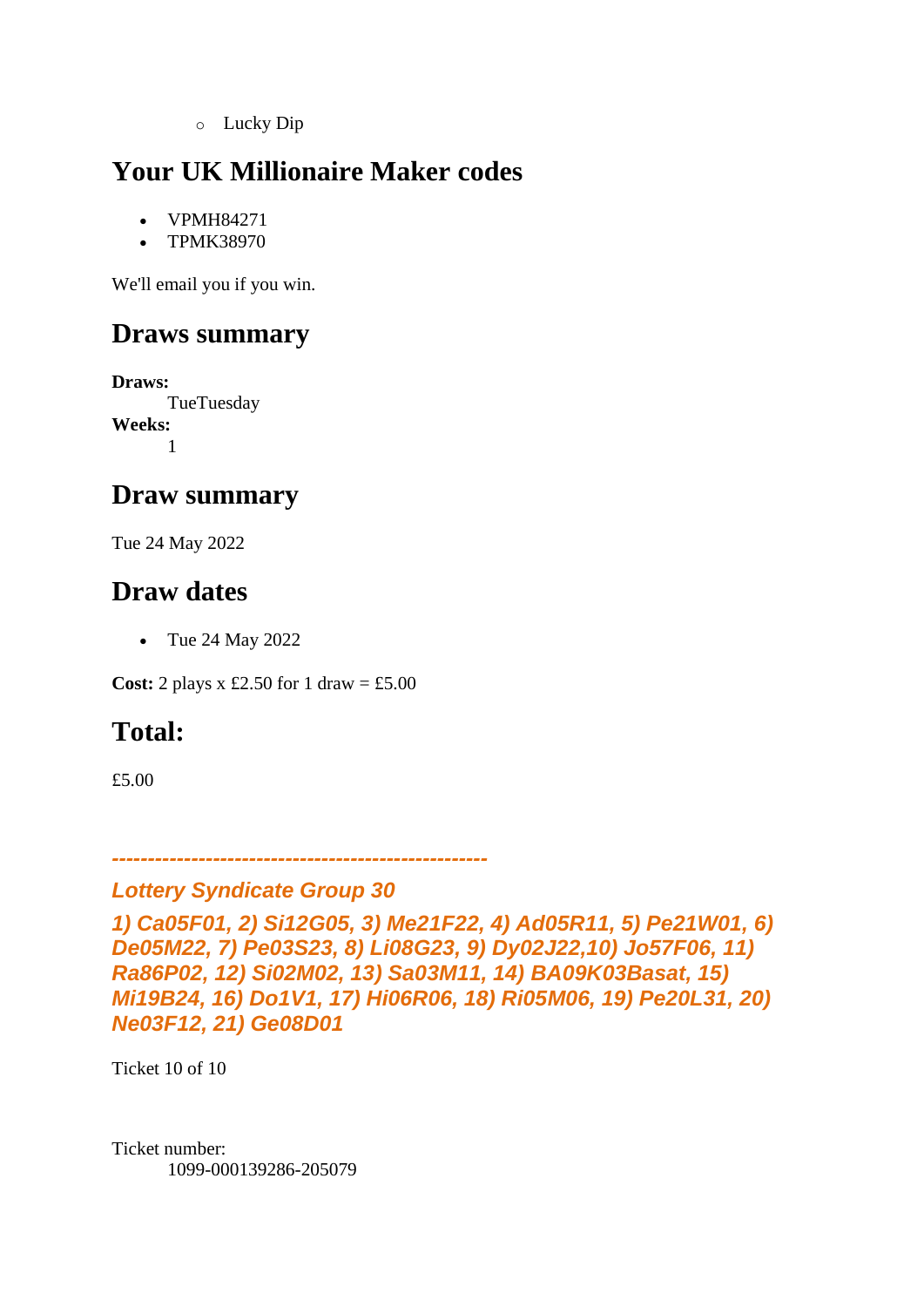Purchase date and time: Sat 21 May 2022 at 7:14

#### • **Your numbers**

- Lucky Stars
- A
- o 02 o 12  $\circ$  20 o 24  $\circ$  49 • o 01 o 04 o Lucky Dip
- B
- o 02 o 03 o 14 o 15 o 36 •  $\circ$  10 o 11 o Lucky Dip

# **Your UK Millionaire Maker codes**

- JPMJ86482
- VPMH84272

We'll email you if you win.

## **Draws summary**

**Draws: TueTuesday Weeks:** 1

## **Draw summary**

Tue 24 May 2022

## **Draw dates**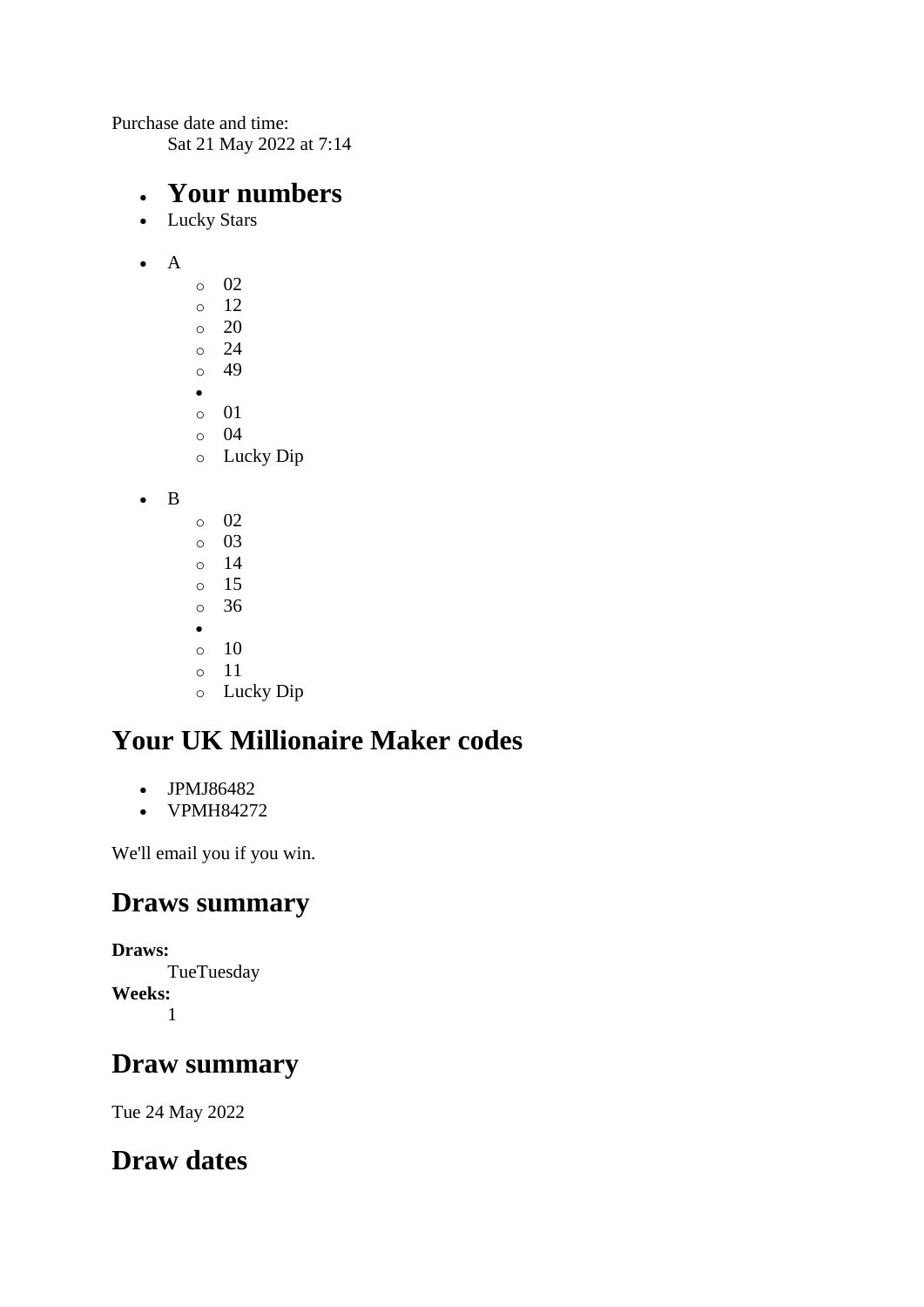• Tue 24 May 2022

**Cost:** 2 plays x £2.50 for 1 draw = £5.00

### **Total:**

£5.0

*----------------------------------------------------*

#### *Lottery Syndicate Group 31*

*1) Ca05F01, 2) To10J23, 3) Dy02J22, 4) Ad05R11, 5) Ne03F12, 6) De05M22, 7) Os08Z32, 8) Li08G23, 9) Sa03M11,10) Jo57F06, 11) Fr02B01, 12) Si02M02, 13) Ka12M04, 14) IA05W25, 15) Mi19B24, 16) Do1V1, 17) Hi06R06, 18) Ri05M06, 19) Ma02L23, 20) Ka10K21, 21) Ge08D01*

Ticket 1 of 4

Ticket number: 1099-031392787-203879 Purchase date and time: Sat 21 May 2022 at 7:14

#### • **Your numbers**

• Lucky Stars

• A

- o 05
- o 19
- o 28
- o 46
- o 48
- •
- o 01
- o 06
- o Lucky Dip
- B
- $\circ$  21
- o 27
- o 31
- o 33
- $\circ$  43
- •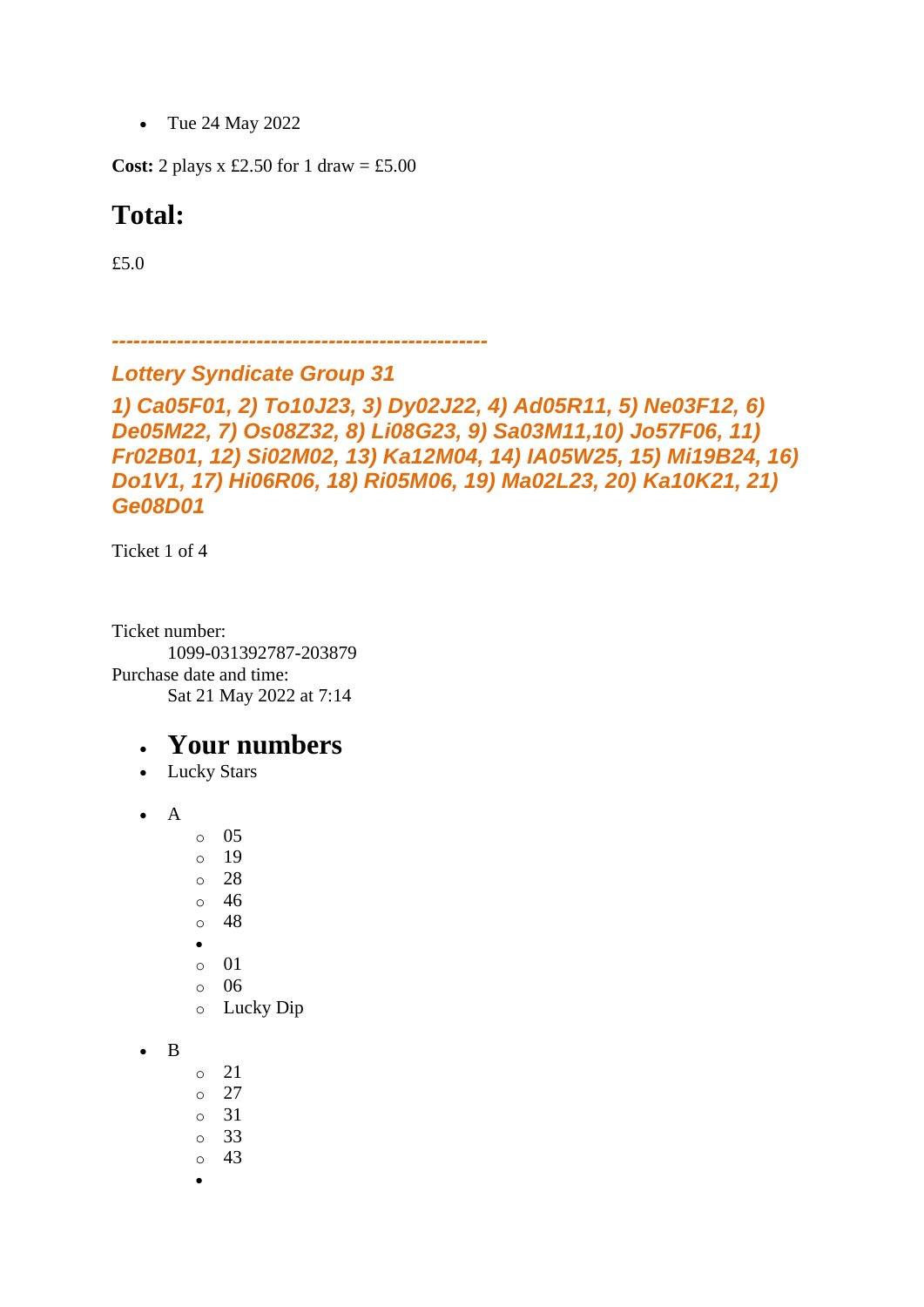- o 01
- o 11
- o Lucky Dip

- TPMK38997
- TPMK38998

We'll email you if you win.

# **Draws summary**

**Draws:** TueTuesday **Weeks:** 1

## **Draw summary**

Tue 24 May 2022

## **Draw dates**

• Tue 24 May 2022

**Cost:** 2 plays x £2.50 for 1 draw = £5.00

# **Total:**

£5.00

#### *---------------------------------------------------- Lottery Syndicate Group 32*

*1) St07G02, 2) Dy02J22, 3) Am08M22, 4) Se04T12, 5) Fr02B01, 6) Ne03F12, 7) Mi02L17, 8) Ka12M04, 9) Ge08D01,10) BA09K03Basat, 11) Mi19B24, 12) Li08G23, 13) IA05W25, 14) TA05W02, 15) Ma20C23, 16) Am06M03, 17) Ka10K21, 18) Ma03N09, 19) Ku06C07, 20) To10J23, 21) Do1V1*

Ticket 2 of 4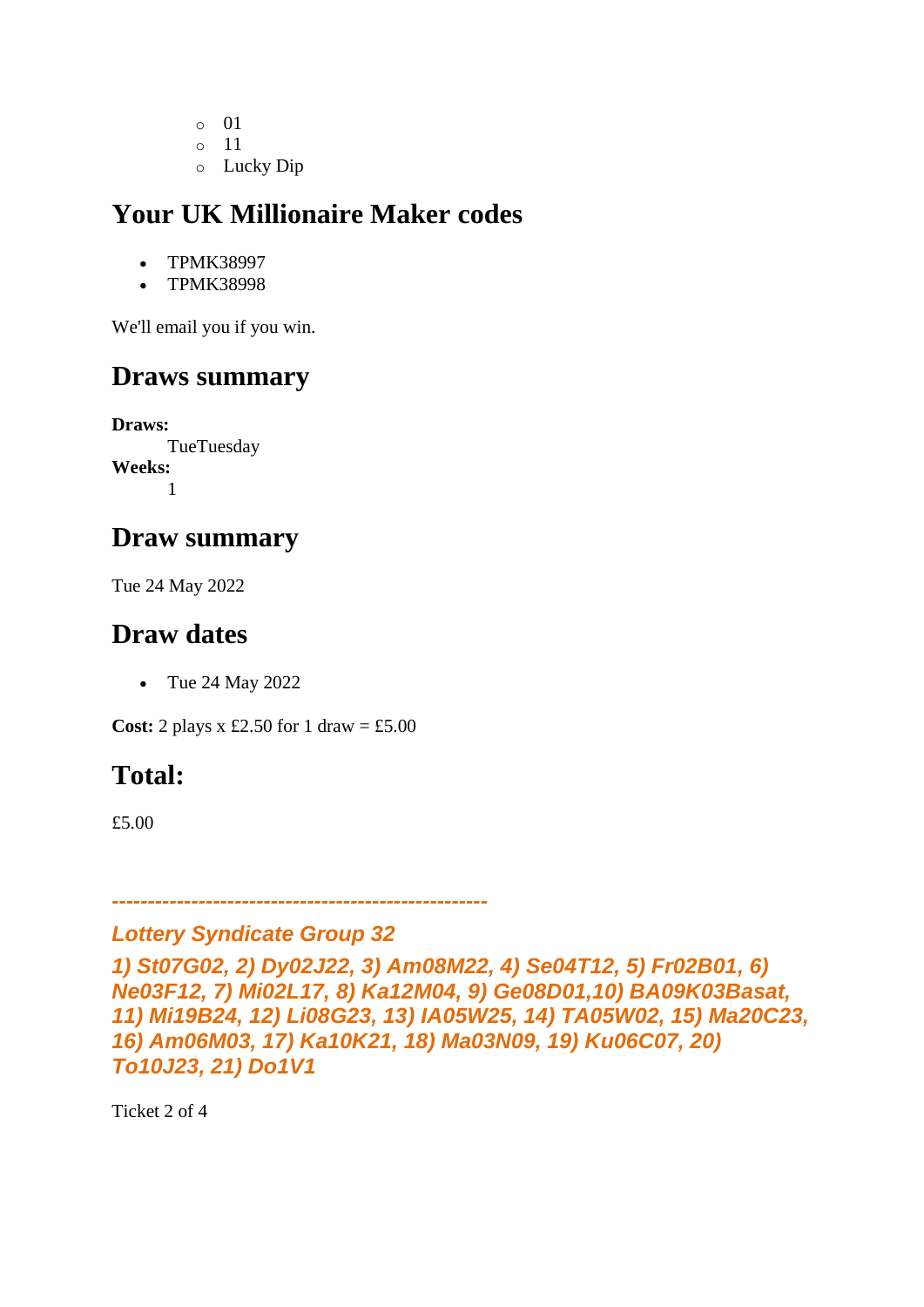Ticket number: 1099-057629719-208679 Purchase date and time: Sat 21 May 2022 at 7:14

## • **Your numbers**

- Lucky Stars
- A
- o 05
- o 11
- o 29 o 39
- o 49
- •
- o 06
- o 10
- o Lucky Dip

• B

- o 01 o 02 o 11 o 23 o 37 •  $\circ$  07 o 12
- o Lucky Dip

## **Your UK Millionaire Maker codes**

- XPMJ77054
- TPMK38999

We'll email you if you win.

## **Draws summary**

**Draws: TueTuesday Weeks:** 1

## **Draw summary**

Tue 24 May 2022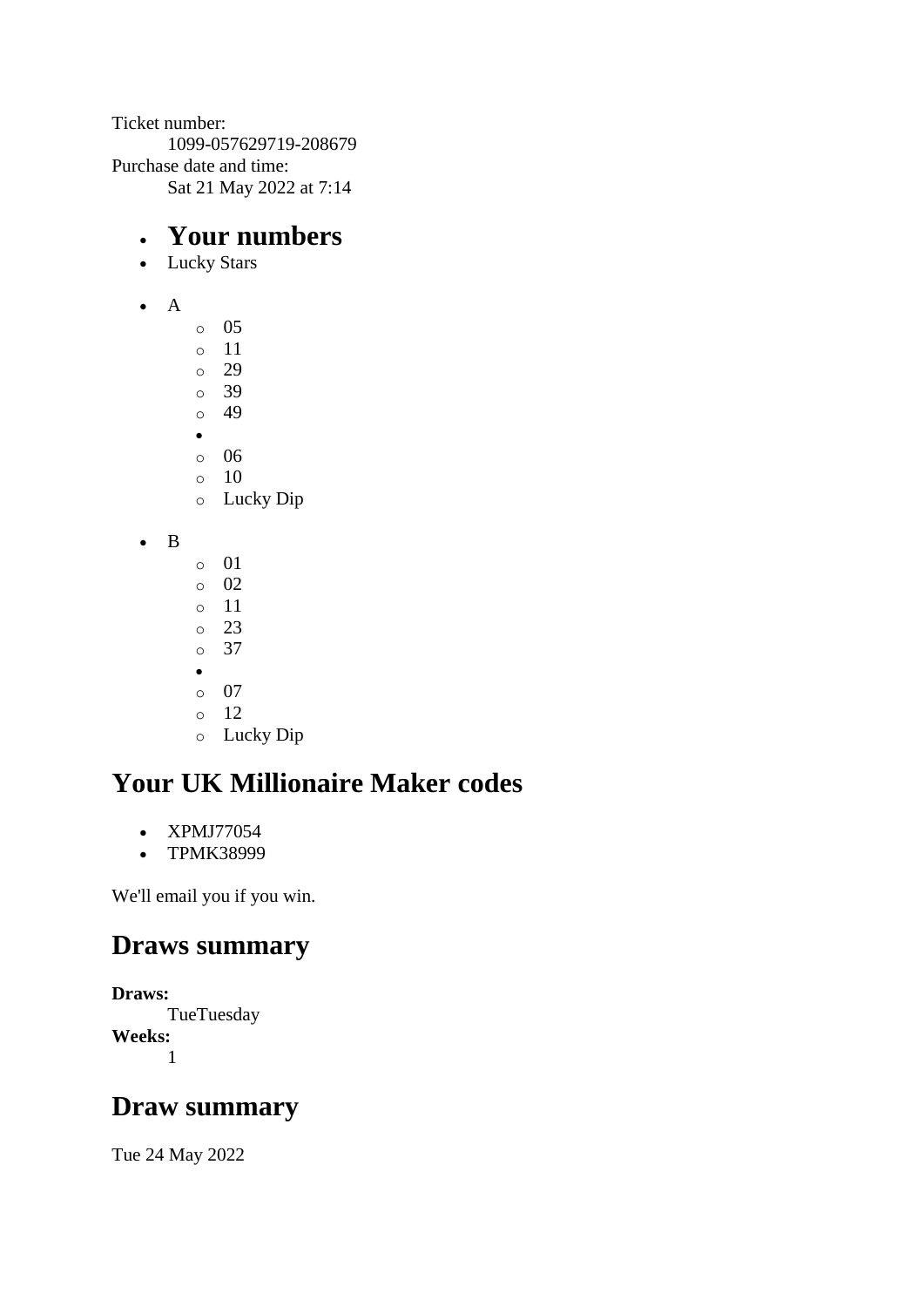### **Draw dates**

• Tue 24 May 2022

**Cost:** 2 plays x £2.50 for 1 draw = £5.00

## **Total:**

£5.00

*----------------------------------------------------*

#### *Lottery Syndicate Group 33*

```
1) St07G02, 2) Ro07W32, 3) Ra11V02, 4) Am08M22, 5) Ab01A01, 6) 
Mi02L17, 7) Ma02L23, 8) Fr02B01, 9) Ge08D01,10) BA09K03Basat, 
11) Mi19B24, 12) Li08G23, 13) Jo16V36, 14) Os08Z32, 15) Ma20C23, 
16) Am06M03, 17) Ka10K21, 18) Si02M02, 19) Ku06C07, 20) 
To10J23, 21) Do1V1
```
Ticket 3 of 4

Ticket number: 1099-003090455-202479 Purchase date and time: Sat 21 May 2022 at 7:14

#### • **Your numbers**

• Lucky Stars

• A

o 04 o 10  $\circ$  26 o 39 o 41 • o 04 o 05 o Lucky Dip

• B

- o 07
- o 11
- o 38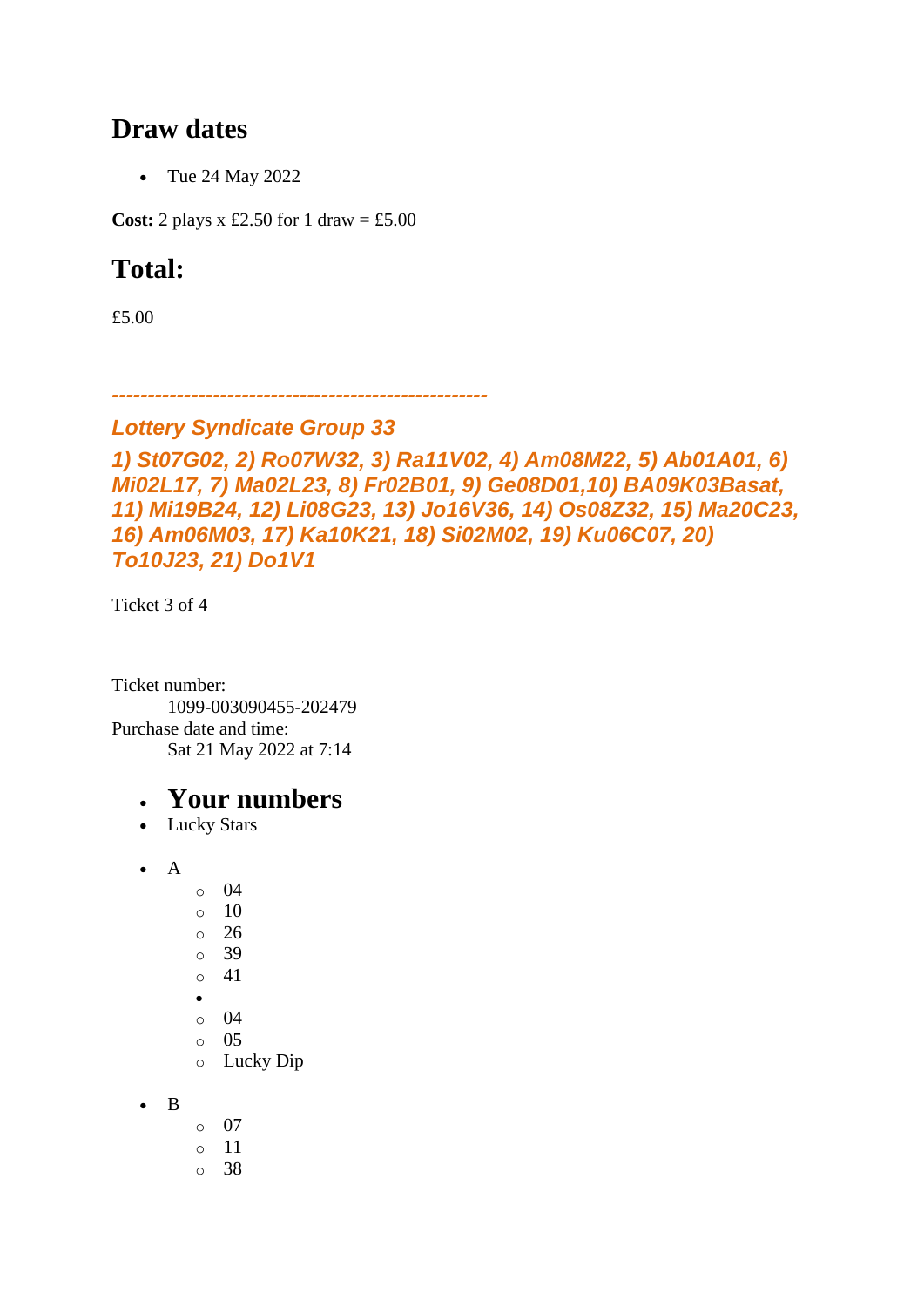o 46 o 49 •  $\circ$  06 o 11 o Lucky Dip

## **Your UK Millionaire Maker codes**

- JPMJ86515
- ZPMJ25601

We'll email you if you win.

#### **Draws summary**

**Draws:** TueTuesday **Weeks:** 1

#### **Draw summary**

Tue 24 May 2022

#### **Draw dates**

• Tue 24 May 2022

**Cost:** 2 plays x £2.50 for 1 draw = £5.00

## **Total:**

£5.00

#### *Lottery Syndicate Group 34*

*----------------------------------------------------*

*1) Da10N11Norcup, 2) To10J23, 3) Ra11V02, 4) Co09G02, 5) David1980, 6) St07S04, 7) Ni07M01, 8) Ma06H02, 9) TA05W02,10) Se04T12, 11) Da09B20, 12) Ma98A17, 13) Ja77J10, 14) Ca12W16, 15) Mo08K09, 16) Eu12R03, 17) Si12G05 , 18) Do12P04, 19) --------------, 20) Da12S11, 21) Do1V1*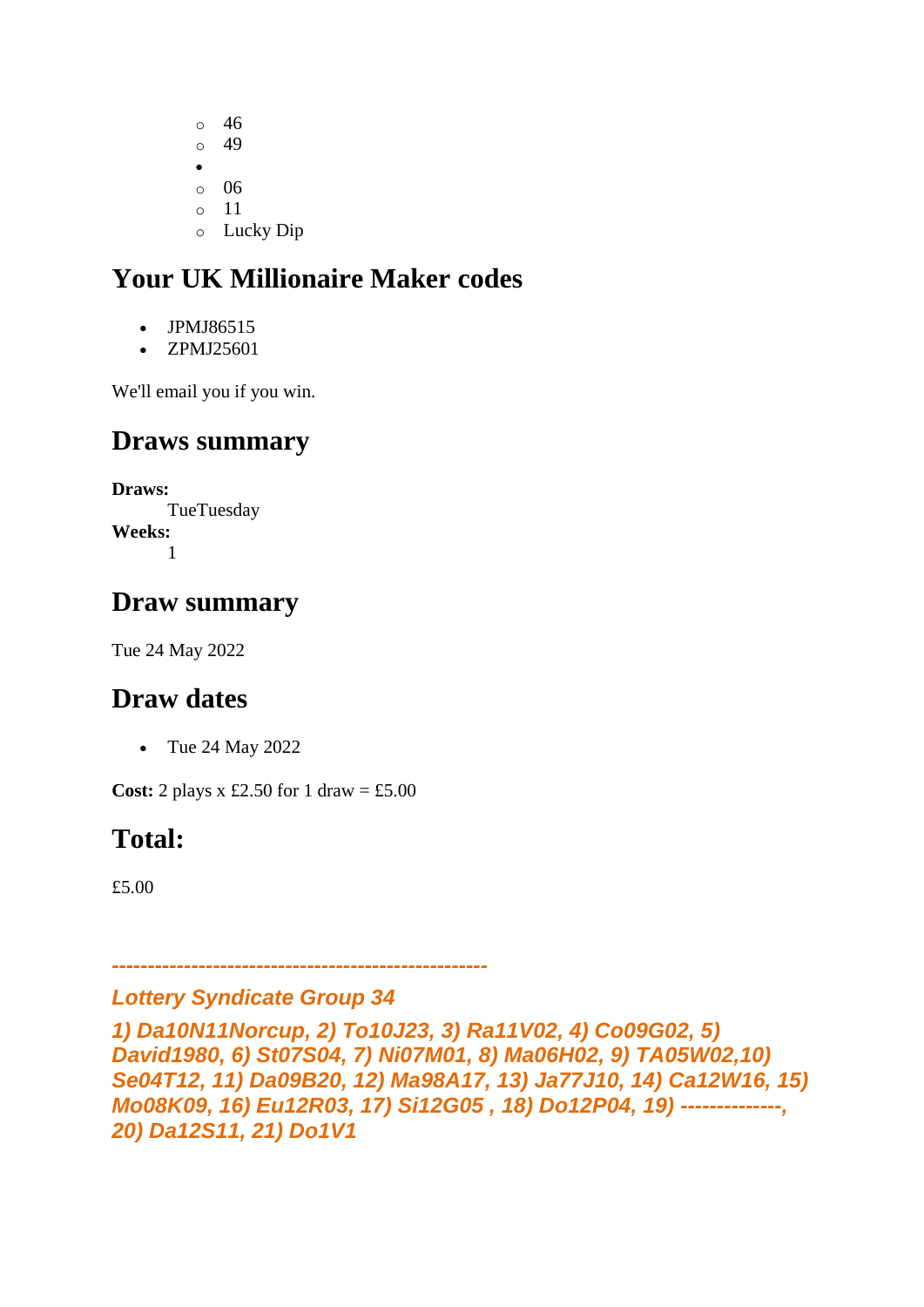#### Ticket 4 of 4

Ticket number: 1099-053369879-205079 Purchase date and time: Sat 21 May 2022 at 7:14

#### • **Your numbers**

- Lucky Stars
- A
- o 01
- o 14
- o 31
- o 37 o 47
- •
- o 06
- o 09
- o Lucky Dip
- B
- o 09
- o 15
- o 24
- o 27
- o 45
- o 04
- o 05
- o Lucky Dip

## **Your UK Millionaire Maker codes**

- ZPMJ25602
- JPMJ86516

We'll email you if you win.

## **Draws summary**

**Draws:** TueTuesday **Weeks:** 1